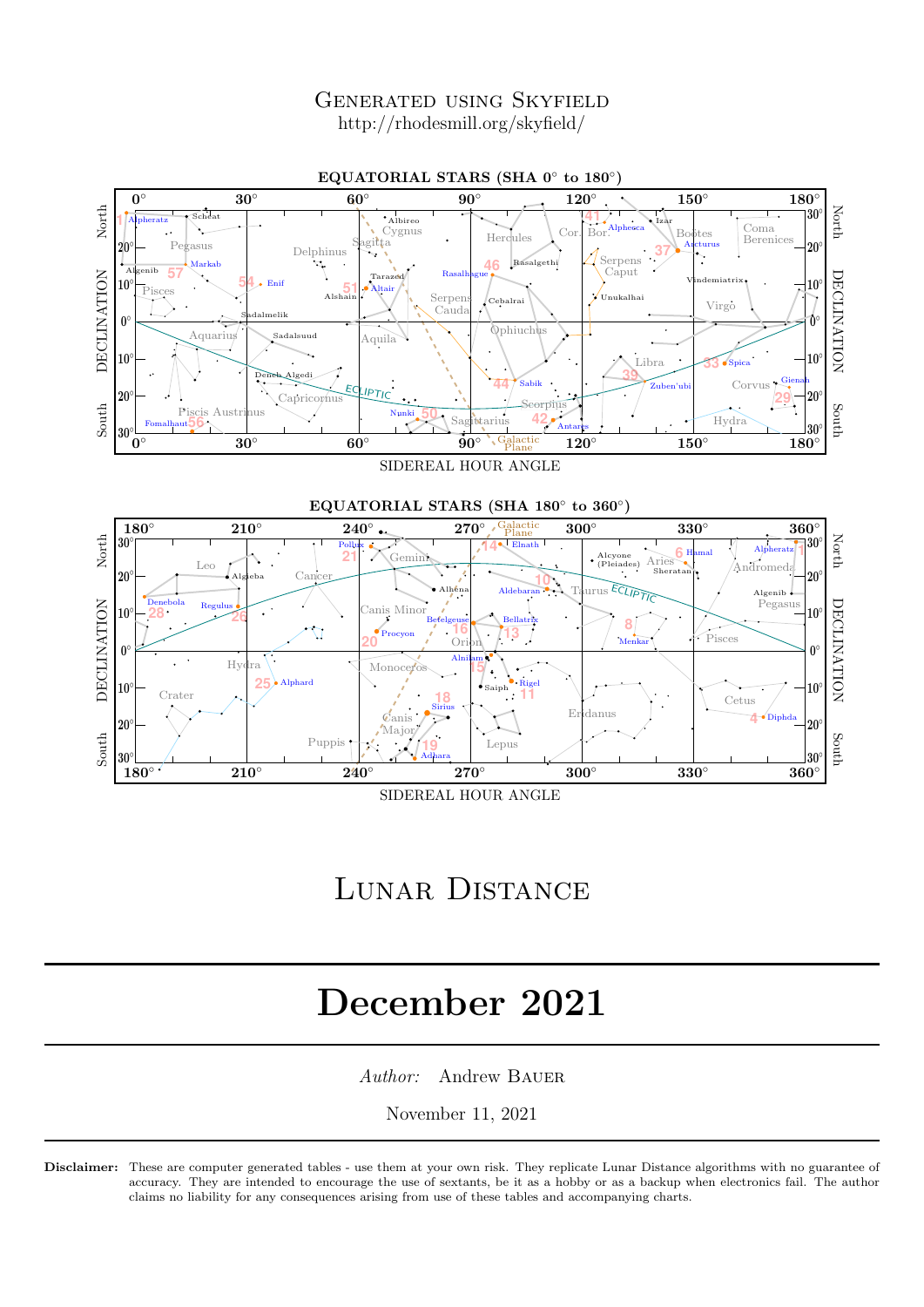### Lunar Distance

The Lunar Distance method (or the old method of "lunars") is an 18th century technique to find the time, typically to reset ship's clocks or as an emergency procedure. The method uses the Moon's apparent motion relative to the Sun, planets or stars like a clock to find a reference time (e.g. GMT). "Until 1906, the Nautical Almanac included lunar distance tables showing predicted geocentric angular distances between the Moon and selected bodies in 3-hour intervals. After the tables were dropped, lunar distances fell more or less into oblivion."<sup>1</sup>

"The methods are a good deal more laborious than the more commonplace procedures of celestial navigation. It is perhaps the most difficult possible operation within the discipline of celestial navigation. However, one argument for maintaining celestial skills is the utility of celestial navigation as an emergency substitute for electronic navigation."<sup>2</sup> "Nothing else comes close to the lunar for developing skill with a sextant - and the observation is demanding enough to hold one's interest for a lifetime."<sup>3</sup> Thus it is still a valuable process to learn and indeed worthwhile mastering. (A practised user can routinely find the correct time to within  $\pm 30$  seconds.)

"Because the Moon moves much slower across the sky than the stars, its changing position can be used in sort of a reverse process of sight reduction to find the time."<sup>4</sup> "The basic idea of the lunar distance method is easy to comprehend. Since the Moon moves across the celestial sphere at a rate of about  $0.5°$  per hour, the angular distance between the Moon and a celestial body in her path varies at a similar rate and rapidly enough to be used to measure the time. The time corresponding with an observed lunar distance can be found by comparison with tabulated values."<sup>5</sup> (The continuous motion of the Moon through the sky day-by-day implies that different celestial bodies will be selected for LD measurements on different days.)

The following Lunar Distance tables can contain up to 8 celestial bodies per day (due to the page width limitation). Generally, an attempt is made to include an even number of objects to the east and west of the Moon. The maximum LD angle chosen for inclusion in the tables is  $120^{\circ}$ , which is about the maximum angle a sextant can measure.

The celestial bodies available for LD measurement include the Sun, four planets (Venus, Mars, Jupiter, Saturn), 21 navigational stars (with magnitude  $\leq$  1.5) and Polaris.

Three different strategies are available to select suitable celestial bodies for inclusion in a daily LD table:

- pick celestial bodies closest to the Moon
- pick celestial bodies with the highest hourly LD delta (for best accuracy in time determination)
- pick the brightest celestial bodies (possibly easier to locate in the sky)

The celestial body LD angle at a particular hour of day still needs to fulfill several requirements:

- the LD of the Sun is >10° as the Moon is hardly visible during New Moon. (This applies to all celestial bodies)
- the LD of the Sun is  $>40^\circ$  (otherwise the Moon is not visible)
- only LD angles  $\langle 120^\circ$  are tabulated
- the angle between the celestial body and the Sun ("Solar Distance") is >10° (otherwise the celestial body might not be visible)
- the Sun is not between the celestial body and the Moon (based on the Right Ascenscion of all three)
- the hourly LD delta is >15' of arc (to avoid measurement errors). "The rate of change of LD becomes zero when LD passes through a minimum or maximum, making an observation useless.<sup>"6</sup>
- the rate of change of the hourly LD delta does not exceed  $0.016°$  (= 0.96'). This empirical figure removes LD values where linear interpolation (between hours) becomes unreliable.

Suggested further reading: "Stark Tables: For Clearing the Lunar Distance and Finding Universal Time by Sextant Observation" by Bruce Stark, ISBN 978-0-914025-21-4

<sup>1</sup>Henning Umland, Chapter 7 - Finding Time and Longitude by Lunar Distances

<sup>2</sup>Eric Romelczyk, The Journal of Navigation, Volume 72, Issue 6

<sup>3</sup>Bruce Stark, page vi, Tables For Clearing the Lunar Distance and Finding Universal Time by Sextant Observation

<sup>4</sup>Bruce Stark, https://www.celestaire.com/product/tables-for-clearing-the-lunar-distance/

<sup>5</sup>Henning Umland, Chapter 7 - Finding Time and Longitude by Lunar Distances

<sup>6</sup>Henning Umland, Chapter 7 - Finding Time and Longitude by Lunar Distances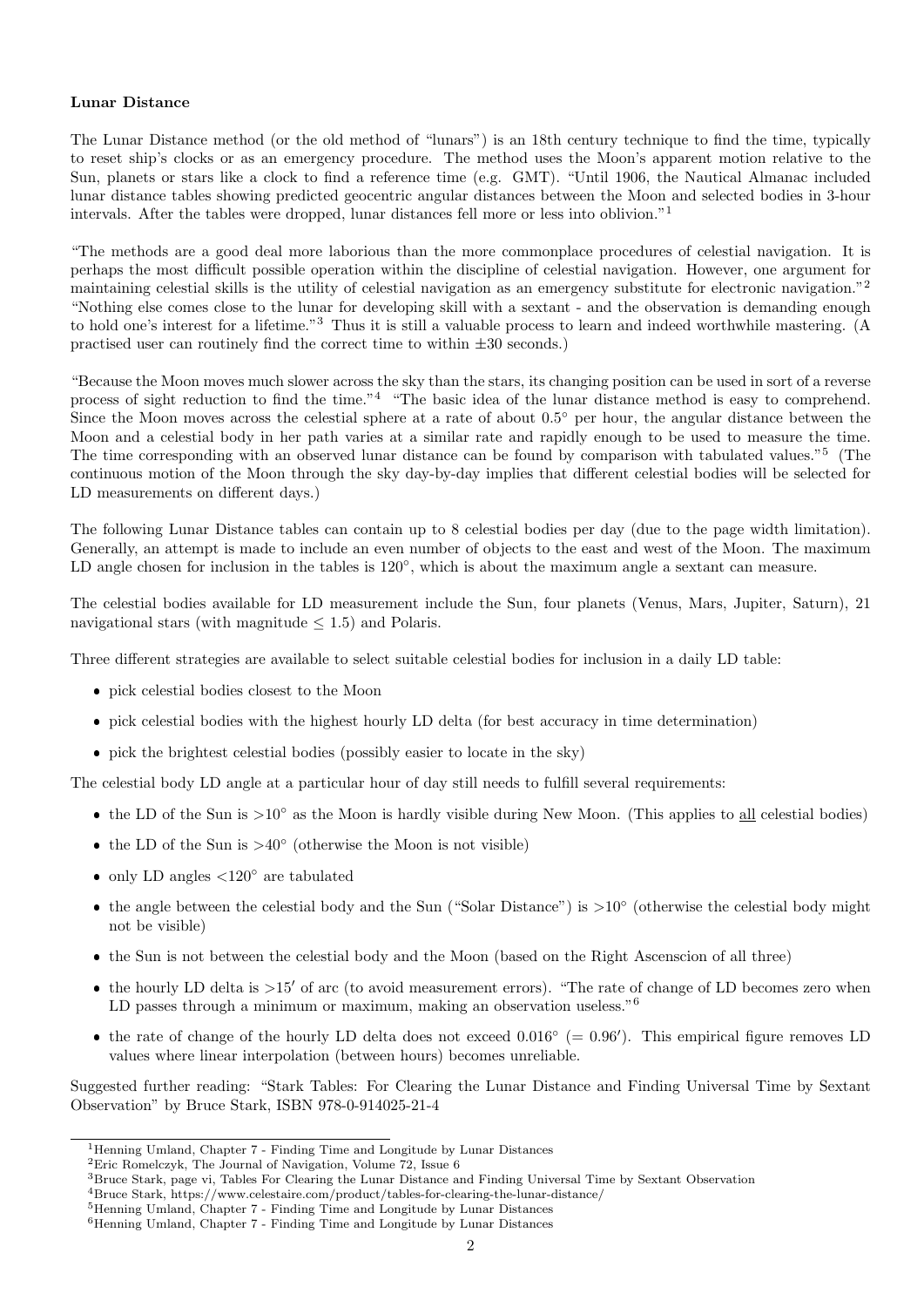### DUT1 = UT1-UTC = -0.1043 sec  $\Delta T = TT$ -UT1 = +69.2883 sec 2021 December 01 to Dec. 03 UT

| h                   |                                         |                      | Moon                                        |                      |                |                                    |                                      |                                              |                                              |                                      |                                      | Lunar Distance (objects with largest hourly LD delta) |                   |                                          |                                        |                                         |                                         |
|---------------------|-----------------------------------------|----------------------|---------------------------------------------|----------------------|----------------|------------------------------------|--------------------------------------|----------------------------------------------|----------------------------------------------|--------------------------------------|--------------------------------------|-------------------------------------------------------|-------------------|------------------------------------------|----------------------------------------|-----------------------------------------|-----------------------------------------|
| Wed                 | <b>GHA</b>                              | $\nu$                | Dec                                         | d                    | HP             |                                    | -Rigil Kent.                         | $±$ Hadar                                    |                                              | -Sun                                 | -Mars                                | $+$ Regulus                                           |                   | $+$ Procyon                              | +Pollux                                | $+$ Betelgeuse                          |                                         |
| 0                   | $227^\circ 43.7$                        | 10.9'                | $$05^{\circ}46.4$                           | $-15.6'$             | 59.6'          |                                    | $56^{\circ}46.1$                     | $55^{\circ}07.3$                             |                                              | 46°16.9                              | $28^\circ 43.3$                      | $52^{\circ}43.3$                                      |                   | $87^\circ 46.5$                          | $88^\circ 54.6$                        |                                         | $113^{\circ}43.9$                       |
| 1<br>$\overline{c}$ | 242°13.6<br>$256^{\circ}43.4$           | 10.8'<br>10.7'       | $06^{\circ}02.0$<br>$06^{\circ}17.6$        | $-15.6'$<br>$-15.6'$ | 59.6'<br>59.7  |                                    | $56^{\circ}25.0$<br>$56^{\circ}04.1$ | $54^{\circ}48.8$<br>$54^\circ 30.4$          |                                              | 45°43.4<br>$45^{\circ}09.9$          | 28°09.1<br>$27^\circ 34.8$           | $53^{\circ}19.0$<br>$53^{\circ}54.9$                  |                   | 88°20.3<br>$88^\circ 54.1$               | 89°30.6<br>$90^{\circ}06.5$            |                                         | $114^{\circ}17.7$<br>$114^{\circ}51.5$  |
| 3                   | $271^{\circ}13.1$                       | 10.7'                | $06^{\circ}33.2$                            | $-15.6'$             | 59.7           |                                    | $55^{\circ}43.3$                     | $54^{\circ}12.3$                             |                                              | $44^{\circ}36.4$                     | $27^{\circ}00.4$                     | $54^{\circ}30.7$                                      |                   | 89°27.9                                  | $90^{\circ}$ 42.6                      |                                         | $115^{\circ}25.3$                       |
| 4                   | $285^\circ 42.8$                        | 10.6'                | $06^{\circ}48.8$                            | $-15.6'$             | 59.8           |                                    | $55^{\circ}22.6$                     | $53^{\circ}54.3$                             |                                              | $44^{\circ}02.8$                     | $26^{\circ}26.1$                     | $55^{\circ}06.7$                                      |                   | $90^{\circ}01.8$                         | $91^{\circ}18.7$                       |                                         | $115^{\circ}59.1$                       |
| 5<br>6              | $300^{\circ}12.3$<br>$314^{\circ}41.8$  | 10.5'<br>10.4'       | $07^{\circ}04.3$<br>S07°19.9                | $-15.5'$<br>$-15.5'$ | 59.8<br>59.8'  |                                    | $55^{\circ}02.1$<br>$54^\circ 41.8$  | $53^{\circ}36.5$<br>53°18.9                  |                                              | 43°29.2<br>$42^{\circ}55.5$          | $25^{\circ}51.6$<br>$25^{\circ}17.1$ | $55^{\circ}42.6$<br>$56^{\circ}18.7$                  |                   | $90^{\circ}35.7$<br>$91^{\circ}09.6$     | $91^{\circ}54.8$<br>$92^{\circ}31.0$   |                                         | $116^{\circ}33.0$<br>$117^{\circ}$ 06.8 |
| $\overline{7}$      | 329°11.2                                | 10.3'                | $07^\circ 35.4$                             | $-15.5'$             | 59.9'          |                                    | $54^{\circ}21.6$                     | $53^{\circ}01.5$                             |                                              | 42°21.8                              | $24^\circ 42.6$                      | $56^{\circ}54.7$                                      |                   | $91^{\circ}$ 43.6                        | 93°07.2                                |                                         | $117^{\circ}$ 40.7                      |
| 8                   | $343^{\circ}40.6$                       | 10.2'                | $07^{\circ}50.9$                            | $-15.5'$             | 59.9'          |                                    | $54^{\circ}01.5$                     | $52^{\circ}$ 44.3                            |                                              | $41^{\circ}48.0$                     | $24^{\circ}08.1$                     | $57^\circ 30.9$                                       |                   | 92°17.7                                  | 93°43.5                                |                                         | $118^{\circ}14.6$                       |
| 9<br>10             | $358^{\circ}09.8$<br>$12^{\circ}39.0$   | 10.2'<br>10.1'       | $08^{\circ}06.3$<br>$08^{\circ}21.8$        | $-15.4'$<br>$-15.4'$ | 59.9'<br>60.0' |                                    | $53^{\circ}41.7$<br>$53^{\circ}22.0$ | $52^{\circ}27.3$<br>$52^{\circ}10.6$         |                                              | $41^{\circ}14.2$<br>$40^{\circ}40.3$ | $23^\circ 33.4$<br>$22^{\circ}58.8$  | $58^{\circ}07.0$<br>$58^{\circ}43.2$                  |                   | $92^{\circ}51.8$<br>93°25.9              | 94°19.8<br>$94^{\circ}56.1$            |                                         | $118^{\circ}48.5$<br>$119^\circ 22.5$   |
| 11                  | $27^{\circ}08.1$                        | 10.0'                | $08^{\circ}37.2$                            | $-15.4'$             | 60.0'          |                                    | $53^{\circ}02.5$                     | $51^{\circ}54.0$                             |                                              | $40^{\circ}06.4$                     | $22^{\circ}24.1$                     | $59^{\circ}19.5$                                      |                   | $94^{\circ}00.1$                         | $95^{\circ}32.5$                       |                                         | $119^{\circ}56.4$                       |
| 12                  | $41^\circ 37.1$                         | 9.9'                 | $$08^{\circ}52.6$                           | $-15.4'$             | 60.0'          |                                    | $52^{\circ}43.2$                     | $51^\circ 37.7$                              |                                              |                                      | $21^{\circ}$ 49.3                    | $59^\circ 55.8$                                       |                   | 94°34.3                                  | 96°09.0                                |                                         |                                         |
| 13<br>14            | $56^{\circ}06.0$<br>$70^\circ$ 34.8     | 9.8'<br>9.7'         | 09°07.9<br>09°23.3                          | $-15.3'$<br>$-15.3'$ | 60.1'<br>60.1' |                                    | $52^{\circ}24.0$<br>$52^{\circ}05.1$ | $51^{\circ}21.5$<br>$51^{\circ}05.7$         |                                              |                                      | $21^{\circ}$ 14.6<br>$20^\circ 39.7$ | $60^\circ 32.2$<br>$61^\circ$ 08.6                    |                   | 95°08.5<br>$95^{\circ}$ 42.8             | $96^{\circ}$ 45.5<br>$97^\circ 22.0$   |                                         |                                         |
| 15                  | $85^{\circ}03.5$                        | 9.6'                 | $09^{\circ}38.5$                            | $-15.3'$             | 60.1'          |                                    | $51^{\circ}46.4$                     | $50^{\circ}50.0$                             |                                              |                                      | $20^{\circ}$ 04.8                    | $61^\circ 45.0$                                       |                   | $96^\circ 17.1$                          | 97°58.6                                |                                         |                                         |
| 16                  | $99^{\circ}32.1$                        | 9.5'                 | $09^{\circ}53.8$                            | $-15.2'$             | 60.2'          |                                    | $51^{\circ}27.8$                     | $50^{\circ}34.6$                             |                                              |                                      | $19^{\circ}29.9$                     | $62^{\circ}21.5$                                      |                   | $96^\circ 51.5$                          | $98^{\circ}35.2$                       |                                         |                                         |
| 17                  | $114^{\circ}00.7$                       | 9.4'                 | $10^{\circ}09.0$                            | $-15.2'$             | 60.2'          |                                    | $51^{\circ}09.5$                     | $50^{\circ}19.4$                             |                                              |                                      | $18^{\circ}55.0$                     | $62^{\circ}58.1$<br>$63^{\circ}34.6$                  |                   | $97^{\circ}25.9$                         | $99^{\circ}11.9$<br>$99^{\circ}48.6$   |                                         |                                         |
| 18<br>19            | 128°29.1<br>$142^{\circ}57.5$           | 9.4'<br>9.3'         | $$10^{\circ}$ 24.2<br>$10^{\circ}39.3$      | $-15.1'$<br>$-15.1'$ | 60.2'<br>60.3' |                                    | $50^{\circ}51.4$<br>$50^\circ$ 33.5  |                                              |                                              |                                      | 18°20.0<br>$17^{\circ}$ 44.9         | $64^{\circ}11.3$                                      |                   | 98°00.3<br>$98^{\circ}34.7$              | $100^{\circ}25.4$                      |                                         |                                         |
| 20                  | $157^{\circ}25.7$                       | 9.2'                 | $10^{\circ}$ 54.4                           | $-15.0'$             | 60.3'          |                                    | $50^{\circ}15.9$                     |                                              |                                              |                                      | $17^{\circ}09.8$                     | $64^{\circ}47.9$                                      |                   | $99^\circ 09.2$                          | $101^{\circ}02.2$                      |                                         |                                         |
| 21<br>22            | $171^{\circ}53.9$<br>$186^{\circ}22.0$  | 9.1'<br>9.0'         | $11^{\circ}09.4$<br>$11^{\circ}24.4$        | $-15.0'$<br>$-14.9'$ | 60.3'<br>60.4' |                                    | 49°58.5<br>$49^{\circ}41.3$          |                                              |                                              |                                      | $16^\circ 34.7$<br>$15^{\circ}59.6$  | $65^{\circ}$ 24.7<br>$66^{\circ}01.4$                 |                   | 99°43.7<br>$100^{\circ}$ 18.3            | $101^{\circ}39.0$<br>$102^{\circ}15.9$ |                                         |                                         |
| 23                  | $200^{\circ}49.9$                       | 8.9'                 | $11^\circ 39.4$                             | $-14.9'$             | 60.4'          |                                    | $49^{\circ}$ 24.4                    |                                              |                                              |                                      | $15^{\circ}$ 24.4                    | $66^\circ$ 38.2                                       |                   | $100^\circ$ 52.9                         | $102^{\circ}52.8$                      |                                         |                                         |
|                     |                                         | $SD = 16.3'$         |                                             | Mer. pass. 09:08     |                |                                    |                                      |                                              |                                              |                                      |                                      |                                                       |                   |                                          |                                        |                                         |                                         |
| h                   |                                         |                      | Moon                                        |                      |                |                                    |                                      |                                              |                                              |                                      |                                      | Lunar Distance (objects with largest hourly LD delta) |                   |                                          |                                        |                                         |                                         |
| Thu                 | <b>GHA</b>                              | $\nu$                | Dec                                         | d                    | HP             | -Rigil Kent.                       |                                      | -Mars                                        | $+$ Spica                                    |                                      | $+$ Arcturus                         | $+$ Regulus                                           |                   | +Procyon                                 | $+$ Pollux                             | $+$ Sirius                              |                                         |
| 0<br>1              | $215^{\circ}17.8$<br>229°45.6           | 8.8'<br>8.7'         | $$11^{\circ}54.2$<br>$12^{\circ}09.1$       | $-14.8'$<br>$-14.8$  | 60.4'<br>60.5' |                                    | 49°07.7<br>48°51.3                   | $14^{\circ}49.1$<br>$14^{\circ}13.8$         | $13^{\circ}54.2$<br>$14^{\circ}28.6$         |                                      | $31^{\circ}00.8$<br>$31^{\circ}17.7$ | $67^\circ 15.0$<br>$67^\circ 51.9$                    |                   | $101^{\circ}$ 27.5<br>$102^{\circ}$ 02.1 | 103°29.7<br>$104^{\circ}06.7$          | $108^{\circ}58.3$<br>109°23.9           |                                         |
| $\overline{c}$      | $244^{\circ}13.2$                       | 8.6'                 | $12^{\circ}23.8$                            | $-14.7'$             | 60.5'          |                                    | 48°35.1                              | $13^{\circ}38.5$                             | $15^{\circ}03.1$                             |                                      | $31^\circ 35.1$                      | $68^{\circ}28.8$                                      |                   | $102^\circ36.8$                          | $104^{\circ}43.8$                      | 109°49.4                                |                                         |
| 3                   | 258°40.8                                | 8.5'                 | $12^{\circ}38.6$                            | $-14.7'$             | 60.5'          |                                    | 48°19.2                              | $13^{\circ}03.2$                             | $15^{\circ}37.9$                             |                                      | $31^\circ 53.0$                      |                                                       | $69^{\circ}$ 05.8 | $103^{\circ}11.4$                        | $105^{\circ}20.8$                      | $110^{\circ}14.9$                       |                                         |
| 4<br>5              | 273°08.3<br>$287^{\circ}35.6$           | 8.4'<br>8.3'         | $12^{\circ}53.2$<br>$13^{\circ}07.8$        | $-14.6'$<br>$-14.5'$ | 60.5'<br>60.6' |                                    | $48^{\circ}03.6$<br>$47^{\circ}48.3$ | $12^{\circ}27.8$<br>$11^{\circ}52.4$         | $16^{\circ}12.9$<br>$16^{\circ}48.1$         |                                      | $32^{\circ}11.4$<br>$32^{\circ}30.3$ | $69^{\circ}42.8$<br>$70^\circ 19.8$                   |                   | $103^{\circ}46.1$<br>$104^\circ 20.9$    | $105^{\circ}58.0$<br>$106^{\circ}35.1$ | $110^{\circ}$ 40.4<br>$111^{\circ}05.7$ |                                         |
| 6                   | 302°02.9                                | 8.1'                 | $$13^{\circ}22.3$                           | $-14.5'$             | 60.6'          |                                    | 47°33.2                              | $11^{\circ}16.9$                             | $17^{\circ}23.5$                             |                                      | 32°49.7                              | 70°56.9                                               |                   | $104^\circ 55.6$                         | $107^{\circ}12.3$                      | $111^{\circ}31.1$                       |                                         |
| 7                   | $316^{\circ}30.0$                       | 8.0'                 | $13^{\circ}36.8$                            | $-14.4'$             | 60.6'          |                                    |                                      | $10^{\circ}$ 41.5                            | $17^{\circ}59.0$                             |                                      | 33°09.6                              | $71^\circ 34.0$                                       |                   | $105^{\circ}30.4$                        | $107^{\circ}$ 49.5                     | $111^{\circ}56.3$                       |                                         |
| 8<br>9              | $330^{\circ}57.1$<br>$345^{\circ}24.0$  | 7.9'<br>7.8'         | $13^{\circ}51.2$<br>$14^{\circ}05.5$        | $-14.3'$<br>$-14.2'$ | 60.7'<br>60.7' |                                    |                                      | $10^{\circ}06.0$<br>$9^{\circ}30.4$          | $18^{\circ}34.7$<br>$19^{\circ}10.5$         |                                      | 33° 29.9<br>$33^\circ 50.7$          | $72^{\circ}11.2$<br>$72^{\circ}$ 48.4                 |                   | $106^{\circ}05.2$<br>$106^\circ 40.0$    | $108^\circ 26.8$<br>$109^{\circ}04.1$  | $112^{\circ}21.5$<br>$112^{\circ}46.6$  |                                         |
| 10                  | $359^\circ 50.8$                        | 7.7'                 | $14^{\circ} 19.8$                           | $-14.2'$             | 60.7'          |                                    |                                      | $8^\circ 54.9$                               | $19^{\circ}46.4$                             |                                      | 34°11.9                              |                                                       | $73^\circ 25.6$   | $107^\circ 14.8$                         | $109^{\circ}41.4$                      | $113^{\circ}11.7$                       |                                         |
| 11                  | $14^{\circ}17.5$                        | 7.6'                 | $14^{\circ}33.9$                            | $-14.1'$             | 60.7'          |                                    |                                      | $8^{\circ}19.3$                              | $20^{\circ}$ 22.4                            |                                      | 34°33.5                              | 74°02.9                                               |                   | 107°49.7                                 | $110^{\circ}18.8$                      | $113^{\circ}36.7$                       |                                         |
| 12<br>13            | $28^\circ 44.1$<br>43°10.6              | 7.5'<br>7.4'         | $$14^{\circ}48.0$<br>$15^{\circ}02.0$       | $-14.0'$<br>$-13.9'$ | 60.8'<br>60.8' |                                    |                                      | $7^\circ$ 43.7<br>$7^{\circ}08.1$            | $20^\circ 58.6$<br>$21^{\circ}34.8$          |                                      | $34^{\circ}55.5$<br>$35^{\circ}18.0$ | $75^{\circ}17.5$                                      | 74°40.2           | $108^\circ 24.5$<br>$108^{\circ}59.4$    | $110^{\circ}56.2$<br>$111^{\circ}33.6$ | $114^{\circ}01.6$<br>$114^{\circ}26.4$  |                                         |
| 14                  | $57^{\circ}37.0$                        | 7.3'                 | $15^{\circ}16.0$                            | $-13.8'$             | 60.8'          |                                    |                                      | $6^{\circ}32.5$                              | $22^{\circ}11.2$                             |                                      | $35^\circ 40.8$                      | 75°54.9                                               |                   | $109^{\circ}34.3$                        | $112^{\circ}11.1$                      | $114^{\circ}51.2$                       |                                         |
| 15<br>16            | 72°03.3<br>$86^\circ 29.5$              | 7.2'<br>7.1'         | $15^{\circ}$ 29.8<br>$15^{\circ}$ 43.6      | $-13.8'$<br>$-13.7'$ | 60.8'<br>60.9' |                                    |                                      | $5^{\circ}56.9$<br>$5^{\circ}21.3$           | $22^{\circ}47.6$<br>$23^{\circ}24.1$         |                                      | $36^{\circ}04.0$<br>$36^{\circ}27.6$ | $76^\circ$ 32.3                                       | $77^{\circ}09.7$  | $110^{\circ}09.2$<br>$110^{\circ}$ 44.1  | $112^\circ 48.6$<br>$113^{\circ}26.1$  | $115^{\circ}15.8$<br>$115^{\circ}40.4$  |                                         |
| 17                  | $100^{\circ}55.5$                       | 6.9'                 | $15^{\circ}57.2$                            | $-13.6'$             | 60.9'          |                                    |                                      | $4^{\circ}45.7$                              | $24^{\circ}00.7$                             |                                      | $36^{\circ}51.5$                     |                                                       | $77^\circ 47.2$   | $111^\circ19.0$                          | $114^{\circ}03.7$                      | $116^{\circ}04.9$                       |                                         |
| 18                  | $115^{\circ}21.4$                       | 6.8'                 | $$16^{\circ}10.8$                           | $-13.5'$             | 60.9'          |                                    |                                      | $4^{\circ}10.2$                              | $24^{\circ}37.4$                             |                                      | $37^\circ 15.7$                      |                                                       | 78°24.7           | $111^{\circ}53.9$                        | $114^{\circ}41.2$                      | $116^{\circ}29.3$                       |                                         |
| 19<br>20            | $129^{\circ}$ 47.3<br>$144^{\circ}13.0$ | 6.7'<br>6.6'         | $16^{\circ}$ 24.3<br>$16^\circ 37.7$        | $-13.4'$<br>$-13.3'$ | 60.9'<br>61.0' |                                    |                                      | $3^\circ$ 34.7<br>$2^{\circ}59.5$            | $25^{\circ}$ 14.2<br>$25^{\circ}51.0$        |                                      | $37^\circ 40.3$<br>$38^\circ$ 05.2   | 79°39.7                                               | 79°02.2           | $112^{\circ}28.8$<br>$113^{\circ}03.7$   | $115^{\circ}18.9$<br>$115^{\circ}56.5$ | $116^{\circ}53.5$<br>$117^{\circ}17.7$  |                                         |
| 21                  | $158^{\circ}38.6$                       | 6.5'                 | $16^{\circ}51.0$                            | $-13.2'$             | 61.0'          |                                    |                                      | $2^{\circ}$ 24.6                             | $26^{\circ}27.9$                             |                                      | $38^{\circ}30.5$                     |                                                       | $80^\circ$ 17.3   | $113^{\circ}38.7$                        | $116^{\circ}34.2$                      | $117^{\circ}41.8$                       |                                         |
| 22                  | $173^\circ$ 04.1                        | 6.4'                 | $17^{\circ}04.2$ -13.1'                     |                      | 61.0'          |                                    |                                      | $1^{\circ}50.4$                              | $27^{\circ}$ 04.8                            |                                      | $38^\circ 56.0$                      |                                                       | $80^\circ 54.9$   |                                          | $114^{\circ}13.6$   $117^{\circ}11.9$  | $118^{\circ}$ 05.8                      |                                         |
| 23                  | $187^\circ 29.4$                        | 6.3'<br>$SD = 16.5'$ | $17^{\circ}17.3$ -13.0'<br>Mer. pass. 10:01 |                      | 61.0'          |                                    |                                      |                                              | $27^{\circ}41.8$                             |                                      | $39^\circ 21.8$                      | $81^{\circ}32.6$                                      |                   | $114^\circ 48.5$                         | $117^{\circ}$ 49.6                     | $118^{\circ}29.6$                       |                                         |
| h                   |                                         |                      | Moon                                        |                      |                |                                    |                                      |                                              |                                              |                                      |                                      | Lunar Distance (objects with largest hourly LD delta) |                   |                                          |                                        |                                         |                                         |
| Fri                 | GHA                                     | $\nu$                | Dec                                         | d                    | HP             | $+$ Mars                           | $+$ Spica                            |                                              | +Arcturus                                    |                                      | $+$ Regulus                          | +Adhara                                               |                   | $+$ Procyon                              | $+$ Pollux                             | $+$ Sirius                              |                                         |
| 0                   | $201^\circ$ 54.7                        | 6.1'                 | $$17^{\circ}30.2$                           | $-12.9'$             | 61.0           |                                    | $28^{\circ}18.9$                     |                                              | 39°48.0                                      |                                      | $82^{\circ}$ 10.2                    | $109^\circ$ 36.8                                      |                   | $115^{\circ}23.4$                        | 118°27.4                               | $118^{\circ}$ 53.3                      |                                         |
| $1\,$               | $216^{\circ}$ 19.8                      | 6.0'                 | $17^{\circ}$ 43.1                           | $-12.8'$             | 61.1'          |                                    | $28^\circ 56.0$                      |                                              | $40^\circ$ 14.3                              |                                      | $82^\circ 47.9$                      | $109^\circ 55.3$                                      |                   | $115^{\circ}58.3$                        | $119^{\circ}05.2$                      | $119^{\circ}16.9$                       |                                         |
| $\overline{c}$<br>3 | $230^{\circ}$ 44.9<br>$245^{\circ}09.8$ | 5.9'<br>5.8'         | $17^{\circ}55.9$<br>$18^{\circ}$ 08.5       | $-12.7'$<br>$-12.5'$ | 61.1'<br>61.1' |                                    | 29°33.2<br>$30^{\circ}10.4$          |                                              | 40°41.0<br>$41^{\circ}07.9$                  |                                      | $83^\circ 25.6$<br>$84^{\circ}03.4$  | $110^{\circ}$ 13.6<br>$110^{\circ}31.9$               |                   | $116^{\circ}33.2$<br>$117^{\circ}08.1$   | $119^{\circ}43.0$                      | $119^{\circ}$ 40.4                      |                                         |
| 4                   | $259^{\circ}34.6$                       | 5.7'                 | $18^{\circ}21.1$                            | $-12.4'$             | 61.1'          |                                    | $30^\circ 47.7$                      |                                              | $41^{\circ}35.1$                             |                                      | $84^{\circ}41.2$                     | $110^{\circ}50.0$                                     |                   | $117^{\circ}43.0$                        |                                        |                                         |                                         |
| 5                   | 273°59.3                                | 5.6'                 | $18^{\circ}33.5$                            | $-12.3'$             | 61.1'          |                                    | $31^{\circ}25.0$                     |                                              | $42^{\circ}02.5$                             |                                      | $85^\circ 18.9$                      | $111^{\circ}08.0$                                     |                   | $118^{\circ}17.9$                        |                                        |                                         |                                         |
| 6<br>7              | 288°23.9<br>$302^{\circ}48.3$           | 5.5'<br>5.3'         | $$18^{\circ}45.8$<br>$18^{\circ} 58.0$      | $-12.2'$<br>$-12.1'$ | 61.1'<br>61.2' | $3^{\circ}10.1$<br>$3^{\circ}45.7$ | $32^{\circ}02.4$<br>32°39.8          |                                              | 42°30.2<br>$42^{\circ}58.0$                  |                                      | $85^{\circ}56.8$<br>$86^{\circ}34.6$ | $111^{\circ}26.0$<br>$111^{\circ}43.8$                |                   | $118^\circ 52.8$<br>$119^{\circ}27.6$    |                                        |                                         |                                         |
| 8                   | $317^{\circ}12.7$                       | 5.2'                 | $19^{\circ}10.1$                            | $-11.9'$             | 61.2'          | $4^{\circ}21.5$                    | $33^{\circ}17.2$                     |                                              | $43^{\circ}26.1$                             |                                      | $87^\circ 12.4$                      | $112^{\circ}01.4$                                     |                   |                                          |                                        |                                         |                                         |
| 9<br>10             | 331°36.9<br>$346^{\circ}01.0$           | 5.1'<br>5.0'         | $19^{\circ}22.0$<br>$19^{\circ}33.8$        | $-11.8'$<br>$-11.7'$ | 61.2'<br>61.2  | $4^{\circ}57.4$<br>$5^\circ$ 33.4  | $33^\circ 54.7$<br>$34^{\circ}32.3$  |                                              | $43^{\circ}54.5$<br>$44^{\circ}23.0$         |                                      | $87^\circ 50.3$<br>$88^\circ 28.2$   | $112^{\circ}19.0$<br>$112^{\circ}36.4$                |                   |                                          |                                        |                                         |                                         |
| 11                  | $0^{\circ}25.0$                         | 4.9'                 | $19^{\circ}$ 45.5                           | $-11.6'$             | 61.2'          | $6^{\circ}09.5$                    | $35^{\circ}09.8$                     |                                              | $44^{\circ}51.7$                             |                                      | $89^\circ 06.1$                      | $112^{\circ}53.7$                                     |                   |                                          |                                        |                                         |                                         |
| 12                  | $14^{\circ}48.9$                        | 4.8'                 | $$19^{\circ}57.1$                           | $-11.4'$             | 61.2'          | $6^{\circ}$ 45.7                   | $35^\circ 47.4$                      |                                              | 45°20.6                                      |                                      | $89^\circ 44.1$                      | $113^{\circ}10.9$                                     |                   |                                          |                                        |                                         |                                         |
| 13                  | $29^{\circ}$ 12.7                       | 4.7'                 | $20^{\circ}$ 08.5                           | $-11.3'$             | 61.2'          | $7^\circ 21.9$                     | $36^\circ 25.0$                      |                                              | $45^{\circ}49.7$                             |                                      | $90^\circ 22.0$                      | 113°27.9                                              |                   |                                          |                                        |                                         |                                         |
| 14<br>15            | $43^{\circ}36.4$<br>$58^\circ 00.0$     | 4.6'<br>4.5'         | $20^{\circ}$ 19.8<br>$20^{\circ}30.9$       | $-11.1'$<br>$-11.0'$ | 61.3'<br>61.3' | $7^\circ 58.1$                     | $37^{\circ}02.7$                     |                                              | $46^\circ 19.0$                              |                                      | $91^\circ$ 00.0                      | $113^\circ$ 44.8<br>- New Moon -                      |                   |                                          |                                        |                                         |                                         |
| 16                  | $72^\circ$ 23.4                         | 4.3'                 | $20^{\circ}$ 41.9                           | $-10.9'$             | 61.3'          |                                    |                                      |                                              |                                              |                                      |                                      |                                                       |                   |                                          |                                        |                                         |                                         |
| 17                  | $86^{\circ}46.8$                        | 4.2'                 | $20^{\circ}52.8$                            | $-10.7'$             | 61.3'          |                                    |                                      |                                              | the control of the control of the control of |                                      |                                      |                                                       |                   |                                          |                                        |                                         |                                         |
| 18<br>19            | $101^\circ 10.0$<br>$115^{\circ}33.1$   | 4.1'<br>4.0'         | $$21^{\circ}03.5$<br>$21^{\circ}$ 14.0      | $-10.6'$<br>$-10.4'$ | 61.3'<br>61.3' |                                    |                                      | the control of the control of the control of |                                              |                                      |                                      | — New Moon ————————————                               |                   |                                          |                                        |                                         |                                         |
| 20                  | $129^{\circ}56.2$                       | 3.9'                 | $21^{\circ}24.5$                            | $-10.3'$             | 61.3'          |                                    |                                      |                                              |                                              |                                      |                                      |                                                       |                   |                                          |                                        |                                         |                                         |
| 21<br>22            | $144^{\circ}19.1$<br>$158^{\circ}41.9$  | 3.8'<br>3.7'         | $21^{\circ}34.7$<br>$21^{\circ}$ 44.8       | $-10.1'$<br>$-10.0'$ | 61.3'<br>61.3' |                                    |                                      |                                              | <u> 1989 - Johann John Stone, markin f</u>   |                                      |                                      |                                                       |                   |                                          |                                        |                                         |                                         |
| 23                  | $173^{\circ}04.6$                       | 3.6'                 | $21^{\circ}$ 54.8                           | $-9.8'$              | 61.3'          |                                    |                                      |                                              |                                              |                                      |                                      |                                                       |                   |                                          |                                        |                                         |                                         |
|                     |                                         | $SD = 16.6'$         | Mer. pass. 10:58                            |                      |                |                                    |                                      |                                              |                                              |                                      |                                      |                                                       |                   |                                          |                                        |                                         |                                         |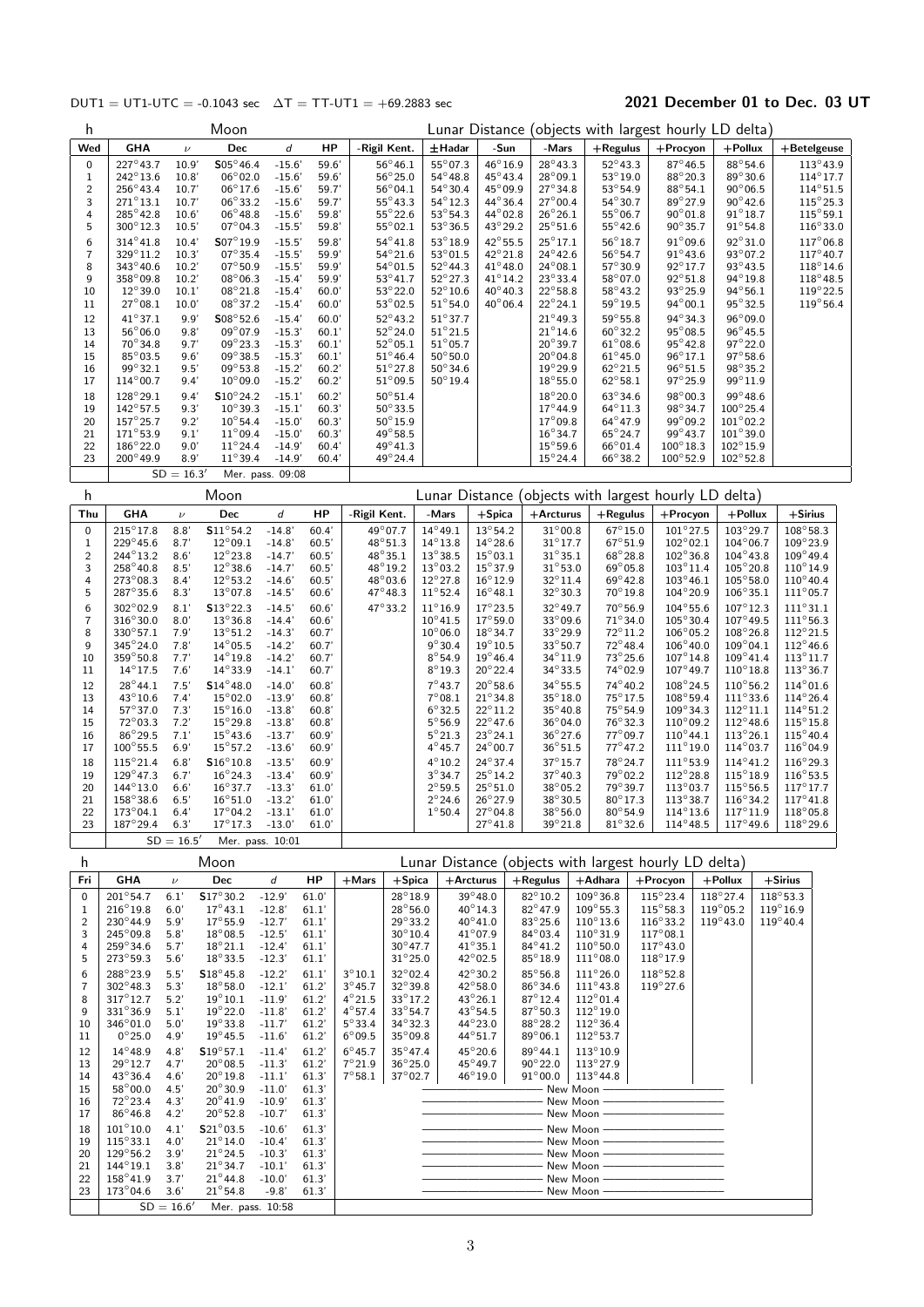|--|

| h              |                   |                    | Moon              |         |       |          |
|----------------|-------------------|--------------------|-------------------|---------|-------|----------|
| Sat            | <b>GHA</b>        | $\boldsymbol{\nu}$ | Dec               | d       | НP    |          |
| $\mathbf 0$    | $187^\circ 27.2$  | 3.5'               | $$22^{\circ}04.6$ | $-9.6'$ | 61.3' | New Moon |
| 1              | $201^{\circ}49.7$ | 3.4'               | $22^{\circ}14.2$  | $-9.5'$ | 61.4  | New Moon |
| $\overline{c}$ | $216^{\circ}12.2$ | 3.3'               | $22^{\circ}23.7$  | $-9.3'$ | 61.4' | New Moon |
| 3              | $230^{\circ}34.5$ | 3.2'               | $22^{\circ}33.0$  | $-9.2'$ | 61.4' | New Moon |
| 4              | $244^{\circ}56.7$ | 3.1'               | $22^{\circ}$ 42.2 | $-9.0'$ | 61.4' | New Moon |
| 5              | $259^\circ 18.8$  | 3.0'               | $22^{\circ}51.2$  | $-8.8'$ | 61.4  | New Moon |
| 6              | $273^{\circ}40.9$ | 2.9'               | $$23^{\circ}00.0$ | $-8.6'$ | 61.4' | New Moon |
| $\overline{7}$ | $288^{\circ}02.8$ | 2.9'               | $23^\circ$ 08.6   | $-8.5'$ | 61.4' | New Moon |
| 8              | $302^{\circ}24.7$ | 2.8'               | $23^{\circ}17.1$  | $-8.3'$ | 61.4  | New Moon |
| 9              | $316^{\circ}46.4$ | 2.7'               | $23^{\circ}25.4$  | $-8.1'$ | 61.4' | New Moon |
| 10             | $331^{\circ}08.1$ | 2.6'               | $23^{\circ}33.5$  | $-7.9'$ | 61.4' | New Moon |
| 11             | $345^\circ 29.7$  | 2.5'               | $23^{\circ}41.5$  | $-7.8'$ | 61.4' | New Moon |
| 12             | $359^{\circ}51.2$ | 2.4'               | $$23^{\circ}49.2$ | $-7.6'$ | 61.4' | New Moon |
| 13             | $14^{\circ}12.7$  | 2.4'               | $23^{\circ}56.8$  | $-7.4'$ | 61.4' | New Moon |
| 14             | $28^{\circ}34.0$  | 2.3'               | $24^{\circ}04.2$  | $-7.2'$ | 61.4' | New Moon |
| 15             | $42^{\circ}55.3$  | 2.2'               | $24^{\circ}11.4$  | $-7.0'$ | 61.4  | New Moon |
| 16             | $57^\circ 16.6$   | 2.1'               | $24^{\circ}18.5$  | $-6.8'$ | 61.4' | New Moon |
| 17             | $71^\circ$ 37.7   | 2.1'               | $24^{\circ}25.3$  | $-6.7'$ | 61.4' | New Moon |
| 18             | $85^\circ 58.8$   | 2.0'               | $$24^{\circ}32.0$ | $-6.5'$ | 61.4' | New Moon |
| 19             | $100^{\circ}19.8$ | 2.0'               | $24^{\circ}38.4$  | $-6.3'$ | 61.4' | New Moon |
| 20             | $114^{\circ}40.8$ | 1.9'               | $24^{\circ}44.7$  | $-6.1'$ | 61.3' | New Moon |
| 21             | $129^{\circ}01.7$ | 1.8'               | $24^{\circ}50.8$  | $-5.9'$ | 61.3' | New Moon |
| 22             | $143^{\circ}22.5$ | 1.8'               | $24^{\circ}56.7$  | $-5.7'$ | 61.3' | New Moon |
| 23             | $157^{\circ}43.3$ | 17'                | $25^\circ$ 02.4   | $-5.5'$ | 61.3' | New Moon |
|                |                   | $SD = 16.7'$       | Mer. pass.        | 12:01   |       |          |

|  | Lunar Distance (objects with largest hourly LD delta) |  |  |  |
|--|-------------------------------------------------------|--|--|--|
|--|-------------------------------------------------------|--|--|--|

| h              |                    |              | Moon              |         |       |                 |                   | Lunar Distance (objects with largest hourly LD delta) |                   |                  |                  |                   |
|----------------|--------------------|--------------|-------------------|---------|-------|-----------------|-------------------|-------------------------------------------------------|-------------------|------------------|------------------|-------------------|
| Sun            | <b>GHA</b>         | $\nu$        | Dec               | d       | HP    | -Achernar       | -Deneb            | -Fomalhaut                                            | -Jupiter          | -Altair          | -Saturn          | -Venus            |
| $\Omega$       | $172^\circ$ 04.0   | 1.7'         | $$25^{\circ}07.9$ | $-5.3'$ | 61.3' |                 |                   |                                                       | ——- New Moon -    |                  |                  |                   |
| 1              | $186^{\circ}$ 24.7 | 1.6'         | $25^{\circ}13.2$  | $-5.1'$ | 61.3' | $84^\circ 23.5$ | $82^{\circ}56.0$  | $71^\circ 25.5$                                       | $62^{\circ}34.7$  | $48^{\circ}27.5$ | $45^\circ 57.0$  | $29^{\circ}19.1$  |
| $\overline{c}$ | $200^{\circ}45.3$  | 1.6'         | $25^{\circ}18.3$  | $-4.9'$ | 61.3' | $84^\circ 01.4$ | $82^{\circ}$ 40.6 | $70^\circ 49.0$                                       | $61^{\circ}57.0$  | $48^{\circ}02.1$ | $45^{\circ}19.2$ | $28^\circ 42.2$   |
| 3              | $215^{\circ}05.9$  | 1.6'         | $25^{\circ}23.2$  | $-4.7'$ | 61.3' | $83^\circ 39.3$ | $82^{\circ}25.2$  | $70^\circ 12.5$                                       | $61^\circ 19.4$   | $47^{\circ}36.9$ | $44^{\circ}41.5$ | $28^\circ$ 05.4   |
| 4              | $229^{\circ}26.5$  | 1.5'         | $25^{\circ}27.9$  | $-4.5'$ | 61.3' | $83^\circ 17.3$ | $82^{\circ}09.9$  | $69^{\circ}36.0$                                      | $60^{\circ}41.7$  | 47°12.0          | $44^{\circ}03.7$ | $27^\circ 28.5$   |
| 5              | 243°47.0           | 1.5'         | $25^{\circ}32.4$  | $-4.3'$ | 61.3' | $82^\circ 55.4$ | $81^\circ$ 54.6   | $68^{\circ}59.5$                                      | $60^{\circ}$ 04.1 | $46^{\circ}47.3$ | $43^{\circ}26.0$ | $26^\circ 51.7$   |
| 6              | 258°07.4           | 1.4'         | S25°36.7          | $-4.1'$ | 61.3' | $82^\circ 33.4$ | $81^\circ 39.4$   | $68^{\circ}23.1$                                      | $59^\circ 26.5$   | $46^\circ 22.8$  | $42^{\circ}48.3$ | $26^\circ 14.8$   |
| $\overline{7}$ | $272^\circ 27.9$   | 1.4'         | $25^{\circ}40.8$  | $-3.9'$ | 61.2' | $82^\circ 11.6$ | $81^\circ 24.3$   | $67^{\circ}46.7$                                      | $58^\circ 48.9$   | $45^{\circ}58.6$ | $42^{\circ}10.6$ | $25^\circ 38.0$   |
| 8              | $286^{\circ}48.3$  | 1.4'         | $25^\circ 44.7$   | $-3.7'$ | 61.2' | $81^\circ 49.7$ | $81^\circ 09.2$   | $67^\circ 10.3$                                       | $58^\circ 11.3$   | $45^{\circ}34.7$ | $41^{\circ}33.0$ | $25^{\circ}01.2$  |
| 9              | $301^{\circ}08.7$  | 1.4'         | $25^{\circ}48.4$  | $-3.5'$ | 61.2' | $81^\circ 27.9$ | $80^\circ 54.2$   | $66^{\circ}33.9$                                      | $57^\circ 33.7$   | $45^\circ 11.0$  | $40^{\circ}55.3$ | $24^{\circ}24.5$  |
| 10             | $315^{\circ}29.1$  | 1.4'         | $25^{\circ}51.9$  | $-3.3'$ | 61.2' | $81^\circ$ 06.2 |                   | $65^\circ 57.6$                                       | $56^{\circ}56.2$  | $44^{\circ}47.6$ | $40^{\circ}17.7$ | $23^\circ 47.7$   |
| 11             | $329^{\circ}49.4$  | 1.3'         | $25^{\circ}55.2$  | $-3.1'$ | 61.2' | $80^\circ 44.5$ |                   | $65^{\circ}21.3$                                      | $56^{\circ}18.6$  | 44°24.4          | $39^{\circ}40.1$ | $23^{\circ}11.0$  |
| 12             | $344^{\circ}09.8$  | 1.3'         | $$25^{\circ}58.3$ | $-2.9'$ | 61.2' | $80^\circ 22.9$ |                   | $64^\circ 45.1$                                       | $55^{\circ}41.1$  | 44°01.6          | $39^\circ$ 02.6  | $22^{\circ}34.3$  |
| 13             | 358°30.1           | 1.3'         | $26^{\circ}01.2$  | $-2.7'$ | 61.2' | $80^\circ 01.4$ |                   | $64^{\circ}08.9$                                      | $55^{\circ}03.7$  | $43^{\circ}39.0$ | $38^\circ 25.0$  | $21^\circ 57.6$   |
| 14             | $12^{\circ}50.4$   | 1.3'         | $26^{\circ}$ 03.8 | $-2.5'$ | 61.1' | 79°39.9         |                   | $63^{\circ}32.7$                                      | $54^{\circ}26.2$  | $43^{\circ}16.7$ | $37^\circ 47.5$  | $21^{\circ}21.0$  |
| 15             | $27^{\circ}10.7$   | 1.3'         | $26^{\circ}06.3$  | $-2.3'$ | 61.1' | $79^\circ 18.4$ |                   | $62^{\circ}56.6$                                      | $53^{\circ}48.8$  | $42^{\circ}54.8$ | $37^\circ 10.0$  | $20^{\circ}$ 44.3 |
| 16             | $41^{\circ}31.0$   | 1.3'         | $26^{\circ}08.6$  | $-2.1'$ | 61.1' | $78^\circ 57.1$ |                   | $62^{\circ}20.5$                                      | $53^{\circ}11.4$  | $42^{\circ}33.1$ | $36^\circ 32.6$  | $20^{\circ}$ 07.8 |
| 17             | $55^{\circ}51.3$   | 1.3'         | $26^{\circ}10.6$  | $-1.9'$ | 61.1' | $78^\circ 35.8$ |                   | $61^\circ 44.5$                                       | $52^{\circ}34.0$  | $42^{\circ}11.8$ | $35^{\circ}55.2$ | $19^{\circ}31.2$  |
| 18             | $70^\circ 11.6$    | 1.3'         | $$26^{\circ}12.5$ | $-1.6'$ | 61.1' | $78^\circ 14.6$ |                   | $61^{\circ}08.5$                                      | $51^\circ 56.6$   | $41^{\circ}50.8$ | $35^\circ 17.8$  | $18^{\circ} 54.7$ |
| 19             | $84^{\circ}31.9$   | 1.3'         | $26^{\circ}14.1$  | $-1.4'$ | 61.1' | $77^\circ 53.4$ |                   | $60^{\circ}32.5$                                      | $51^\circ 19.3$   | $41^{\circ}30.2$ | $34^{\circ}40.4$ | $18^\circ 18.2$   |
| 20             | $98^\circ 52.2$    | 1.3'         | $26^{\circ}15.6$  | $-1.2'$ | 61.0' | $77^\circ 32.3$ |                   | $59^\circ 56.6$                                       | $50^\circ 42.0$   | $41^{\circ}09.9$ | $34^{\circ}03.1$ | $17^{\circ}41.7$  |
| 21             | $113^{\circ}12.6$  | 1.3'         | $26^{\circ}16.8$  | $-1.0'$ | 61.0' | $77^\circ 11.3$ |                   | $59^{\circ}20.8$                                      | $50^{\circ}$ 04.8 | $40^{\circ}49.9$ | $33^\circ 25.8$  | $17^{\circ}05.3$  |
| 22             | $127^\circ 32.9$   | 1.4'         | $26^{\circ}17.8$  | $-0.8'$ | 61.0' | $76^\circ 50.4$ |                   | $58^\circ 45.0$                                       | $49^{\circ}27.5$  | $40^{\circ}30.3$ | $32^\circ 48.6$  | $16^{\circ} 28.9$ |
| 23             | $141^{\circ}53.3$  | 1.4'         | $26^{\circ}18.6$  | $-0.6'$ | 61.0' | $76^\circ 29.6$ |                   | $58^{\circ}09.2$                                      | $48^{\circ}50.3$  | $40^\circ 11.1$  | $32^{\circ}11.4$ | $15^{\circ}52.5$  |
|                |                    | $SD = 16.7'$ | Mer. pass. 13:06  |         |       |                 |                   |                                                       |                   |                  |                  |                   |

| h              |                   |              | Moon              |         |       |                   | Lunar Distance (objects with largest hourly LD delta) |                  |                  |                  |                  |
|----------------|-------------------|--------------|-------------------|---------|-------|-------------------|-------------------------------------------------------|------------------|------------------|------------------|------------------|
| Mon            | <b>GHA</b>        | $\nu$        | <b>Dec</b>        | d       | HP.   | -Achernar         | -Fomalhaut                                            | -Jupiter         | -Altair          | -Saturn          | -Venus           |
| 0              | $156^{\circ}13.7$ | 1.4'         | $$26^{\circ}19.3$ | $-0.4'$ | 61.0' | $76^\circ$ 08.8   | $57^\circ 33.5$                                       | $48^{\circ}13.1$ | $39^\circ 52.3$  | $31^\circ 34.2$  | $15^{\circ}16.2$ |
| 1              | $170^{\circ}34.1$ | 1.4'         | $26^\circ 19.7$   | $-0.2'$ | 60.9' | $75^\circ 48.2$   | $56^{\circ}57.9$                                      | $47^{\circ}36.0$ | $39^{\circ}33.8$ | $30^{\circ}57.1$ | $14^{\circ}40.0$ |
| $\overline{2}$ | $184^{\circ}54.5$ | 1.5'         | $26^{\circ}19.9$  | $-0.0'$ | 60.9' | $75^\circ 27.6$   | $56^{\circ}22.3$                                      | $46^{\circ}58.9$ | $39^\circ 15.7$  | $30^\circ 20.0$  | $14^{\circ}03.8$ |
| 3              | $199^{\circ}15.0$ | 1.5'         | $26^{\circ}19.9$  | 0.2'    | 60.9' | $75^{\circ}07.1$  | $55^{\circ}46.8$                                      | $46^{\circ}21.8$ | $38^\circ 58.1$  | $29^{\circ}43.0$ | $13^{\circ}27.6$ |
| 4              | $213^{\circ}35.5$ | 1.6'         | $26^{\circ}$ 19.7 | 0.4'    | 60.9' | $74^{\circ}46.8$  | $55^{\circ}11.3$                                      | $45^{\circ}44.8$ | $38^{\circ}40.9$ | $29^{\circ}06.0$ | $12^{\circ}51.5$ |
| 5              | $227^{\circ}56.1$ | 1.6'         | $26^{\circ}$ 19.3 | 0.6'    | 60.8' | $74^{\circ}26.5$  | $54^{\circ}35.9$                                      | $45^{\circ}07.8$ | $38^\circ 24.0$  | $28^{\circ}29.0$ | $12^{\circ}15.5$ |
| 6              | $242^{\circ}16.7$ | 1.6'         | $$26^{\circ}18.7$ | 0.8'    | 60.8' | $74^{\circ}06.3$  | $54^{\circ}00.5$                                      | 44°30.8          | $38^\circ$ 07.7  | $27^{\circ}52.1$ | $11^{\circ}39.5$ |
| 7              | $256^{\circ}37.3$ | 1.7'         | $26^\circ 17.9$   | 1.0'    | 60.8' | $73^\circ 46.2$   | $53^{\circ}25.3$                                      | $43^{\circ}53.9$ | $37^\circ 51.7$  | $27^{\circ}15.3$ | $11^{\circ}03.7$ |
| 8              | $270^{\circ}58.0$ | 1.7'         | $26^{\circ}16.9$  | 1.2'    | 60.8' | $73^\circ 26.2$   | $52^{\circ}50.0$                                      | $43^{\circ}17.0$ | $37^\circ 36.2$  | $26^{\circ}38.5$ | $10^{\circ}27.9$ |
| 9              | $285^{\circ}18.7$ | 1.8'         | $26^{\circ}15.6$  | 1.4'    | 60.7' | $73^\circ$ 06.3   | $52^{\circ}14.9$                                      | $42^{\circ}40.1$ | $37^\circ 21.2$  | $26^{\circ}01.8$ | $9^{\circ}52.2$  |
| 10             | 299°39.5          | 1.8'         | $26^{\circ}$ 14.2 | 1.6'    | 60.7' | $72^{\circ}46.5$  | $51^\circ 39.8$                                       | $42^{\circ}03.3$ |                  | $25^{\circ}25.1$ | $9^{\circ}16.6$  |
| 11             | $314^{\circ}00.4$ | 1.9'         | $26^\circ 12.6$   | 1.8'    | 60.7' | $72^{\circ}26.9$  | $51^{\circ}04.8$                                      | $41^{\circ}26.5$ |                  | $24^{\circ}48.4$ | $8^{\circ}41.1$  |
| 12             | $328^{\circ}21.3$ | 2.0'         | $$26^{\circ}10.8$ | 2.0'    | 60.7' | $72^{\circ}$ 07.3 | $50^\circ 29.9$                                       | $40^{\circ}49.8$ |                  | $24^{\circ}11.9$ | $8^{\circ}05.8$  |
| 13             | $342^{\circ}42.2$ | 2.0'         | $26^{\circ}$ 08.8 | 2.2'    | 60.6' | $71^\circ 47.9$   | $49^{\circ}55.0$                                      | $40^{\circ}13.1$ |                  | $23^{\circ}35.3$ | $7^\circ 30.7$   |
| 14             | $357^{\circ}03.3$ | 2.1'         | $26^\circ$ 06.6   | 2.4'    | 60.6' | $71^\circ 28.5$   | $49^{\circ}20.2$                                      | $39^\circ$ 36.5  |                  | $22^{\circ}58.9$ | $6^{\circ}55.8$  |
| 15             | $11^{\circ}24.4$  | 2.2'         | $26^{\circ}$ 04.2 | 2.6'    | 60.6' | $71^\circ$ 09.3   | $48^{\circ}45.5$                                      | 38°59.9          |                  | $22^{\circ}22.5$ | $6^{\circ}21.1$  |
| 16             | $25^{\circ}45.5$  | 2.2'         | $26^{\circ}01.6$  | 2.8'    | 60.6' | $70^\circ 50.2$   | 48°10.9                                               | $38^\circ 23.3$  |                  | $21^{\circ}46.2$ | $5^{\circ}$ 46.8 |
| 17             | $40^{\circ}06.8$  | 2.3'         | $25^{\circ}58.9$  | 3.0'    | 60.5' | $70^{\circ}31.3$  | $47^{\circ}36.4$                                      | $37^\circ 46.8$  |                  | $21^{\circ}10.0$ | $5^{\circ}12.9$  |
| 18             | $54^{\circ}28.1$  | 2.4'         | S25°55.9          | 3.2'    | 60.5' | $70^\circ 12.4$   | $47^\circ 01.9$                                       | $37^\circ 10.3$  |                  | $20^\circ 33.8$  | $4^\circ$ 39.6   |
| 19             | $68^{\circ}49.5$  | 2.5'         | $25^\circ 52.7$   | 3.4'    | 60.5' | $69^{\circ}53.7$  | $46^{\circ}27.6$                                      | 36°33.9          |                  | $19^{\circ}57.7$ | $4^{\circ}07.0$  |
| 20             | 83°11.0           | 2.6'         | $25^{\circ}$ 49.4 | 3.5'    | 60.4' | $69^{\circ}35.1$  | $45^{\circ}53.3$                                      | $35^{\circ}57.5$ |                  | $19^{\circ}21.7$ |                  |
| 21             | $97^\circ 32.5$   | 2.6'         | $25^{\circ}$ 45.8 | 3.7'    | 60.4' | $69^{\circ}16.7$  | $45^{\circ}19.1$                                      | $35^{\circ}21.1$ |                  | $18^\circ 45.8$  |                  |
| 22             | $111^{\circ}54.2$ | 2.7'         | $25^\circ 42.1$   | 3.9'    | 60.4' | $68^{\circ}58.4$  | $44^{\circ}45.0$                                      | $34^{\circ}44.9$ |                  | $18^{\circ}10.0$ |                  |
| 23             | $126^{\circ}15.9$ | 2.8'         | $25^\circ 38.2$   | 4.1'    | 60.3' | $68^{\circ}40.2$  | 44°11.0                                               | $34^\circ$ 08.6  |                  | $17^{\circ}34.3$ |                  |
|                |                   | $SD = 16.6'$ | Mer. pass. 14:12  |         |       |                   |                                                       |                  |                  |                  |                  |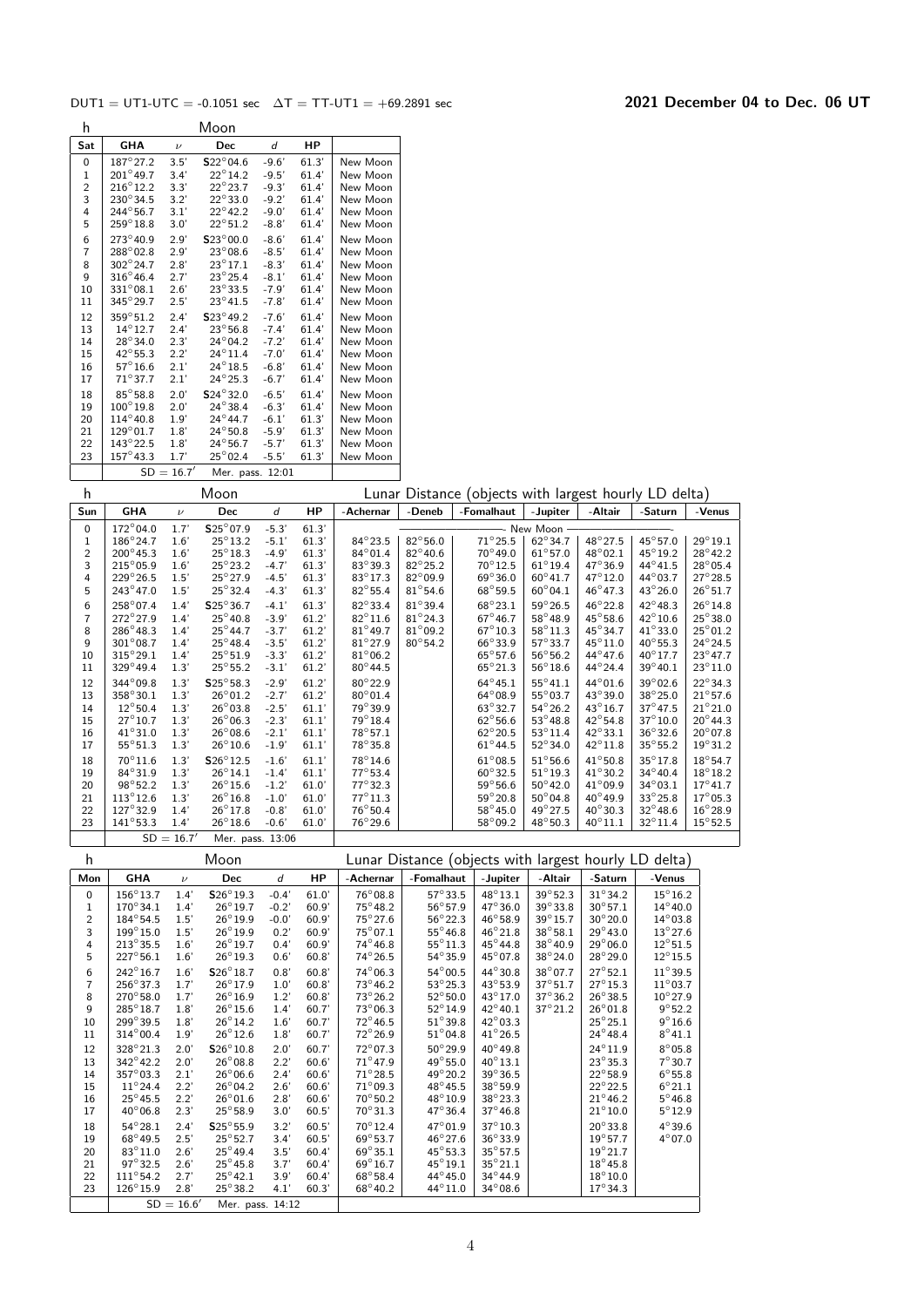### $DUT1 = UT1-UTC = -0.1041 \text{ sec}$   $\Delta T = TT-UT1 = +69.2881 \text{ sec}$  2021 December 07 to Dec. 09 UT

 $64^{\circ}$  27.8

 $76^{\circ}32.4$ 

| h                                 |                                                                                |                              | Moon                                                                          |                              |                                  | Lunar Distance (objects with largest hourly LD delta)                        |                                                            |                                                                       |                                                                              |                                    |                                     |                                                 |                                                       |                                      |
|-----------------------------------|--------------------------------------------------------------------------------|------------------------------|-------------------------------------------------------------------------------|------------------------------|----------------------------------|------------------------------------------------------------------------------|------------------------------------------------------------|-----------------------------------------------------------------------|------------------------------------------------------------------------------|------------------------------------|-------------------------------------|-------------------------------------------------|-------------------------------------------------------|--------------------------------------|
| Tue                               | GHA                                                                            | $\boldsymbol{\nu}$           | Dec                                                                           | d                            | HP                               | -Achernar                                                                    | -Fomalhaut                                                 | -Jupiter                                                              | -Saturn                                                                      | $+$ Venus                          |                                     | $+$ Sun                                         |                                                       |                                      |
| 0<br>$1\,$<br>$\overline{c}$<br>3 | $140^\circ37.8$<br>$154^{\circ}59.7$<br>$169^{\circ}21.7$<br>$183^{\circ}43.8$ | 2.9'<br>3.0'<br>3.1'<br>3.2' | $S25^{\circ}34.1$<br>$25^{\circ}29.8$<br>$25^{\circ}25.4$<br>$25^{\circ}20.7$ | 4.3'<br>4.5'<br>4.6'<br>4.8' | 60.3'<br>60.3'<br>60.2'<br>60.2' | $68^{\circ}22.1$<br>$68^{\circ}04.2$<br>$67^{\circ}46.4$<br>$67^{\circ}28.8$ | $43^{\circ}37.1$<br>43°03.3<br>42°29.7<br>$41^{\circ}56.1$ | 33° 32.4<br>$32^{\circ}56.3$<br>$32^{\circ}20.2$<br>$31^{\circ}$ 44.2 | $16^{\circ}58.7$<br>$16^{\circ}23.3$<br>$15^{\circ}47.9$<br>$15^{\circ}12.7$ |                                    |                                     |                                                 |                                                       |                                      |
| 4<br>5                            | $198^{\circ}06.0$<br>$212^{\circ}28.3$                                         | 3.3'<br>3.4'                 | $25^{\circ}15.9$<br>$25^{\circ}10.9$                                          | 5.0'<br>5.2'                 | 60.2'<br>60.1'                   | $67^{\circ}11.3$<br>$66^\circ 54.0$                                          | $41^{\circ}$ 22.6<br>$40^{\circ}$ 49.3                     | $31^{\circ}08.2$<br>$30^{\circ}32.3$                                  | $14^{\circ}37.6$<br>$14^{\circ}02.7$                                         |                                    |                                     |                                                 |                                                       |                                      |
| 6<br>$\overline{7}$<br>8          | 226°50.7<br>$241^{\circ}13.3$<br>255°35.9                                      | 3.5'<br>3.6'<br>3.7'         | $$25^{\circ}05.8$<br>$25^{\circ}00.4$<br>$24^{\circ}54.9$                     | 5.3'<br>5.5'<br>5.7'         | 60.1'<br>60.1'<br>60.0'          | $66^\circ36.8$<br>$66^{\circ}19.8$<br>$66^{\circ}02.9$                       | $40^\circ 16.1$<br>$39^\circ 43.0$<br>$39^\circ 10.0$      | $29^\circ 56.4$<br>$29^{\circ}20.6$<br>$28^\circ 44.9$                | $13^{\circ}28.0$<br>$12^{\circ}53.4$<br>$12^{\circ}19.1$                     |                                    |                                     | $41^{\circ}18.5$<br>$41^{\circ}52.6$<br>42°26.6 |                                                       |                                      |
| 9<br>10                           | $269^{\circ}58.6$<br>$284^{\circ}21.5$                                         | 3.8'<br>4.0'                 | $24^{\circ}49.3$<br>$24^{\circ}43.4$                                          | 5.8'<br>6.0'                 | 60.0'<br>60.0'                   | $65^{\circ}46.2$<br>$65^{\circ}$ 29.7                                        | $38^{\circ}37.1$<br>$38^{\circ}$ 04.4                      | $28^{\circ}09.2$<br>$27^{\circ}33.6$                                  | $11^{\circ}45.0$<br>$11^{\circ}11.1$                                         | $5^{\circ}01.1$<br>$5^\circ$ 34.2  |                                     | $43^{\circ}00.5$<br>$43^{\circ}34.4$            |                                                       |                                      |
| 11<br>12                          | $298^{\circ}$ 44.4<br>$313^{\circ}07.5$                                        | 4.1'<br>4.2'                 | $24^{\circ}37.4$<br>S24°31.2                                                  | 6.2'<br>6.3'                 | 59.9'<br>59.9                    | $65^{\circ}13.3$<br>$64^{\circ}57.0$                                         | $37^{\circ}31.8$<br>$36^{\circ}59.4$                       | $26^{\circ}58.0$<br>$26^{\circ}$ 22.5                                 | $10^{\circ}37.6$<br>$10^{\circ}$ 04.4                                        | $6^{\circ}07.7$<br>$6^{\circ}41.5$ |                                     | $44^{\circ}08.3$<br>$44^{\circ}42.1$            |                                                       |                                      |
| 13                                | 327°30.7                                                                       | 4.3'                         | $24^{\circ}24.9$                                                              | 6.5'                         | 59.9'                            | $64^{\circ}40.9$                                                             | $36^{\circ}27.1$                                           | $25^{\circ}$ 47.1                                                     | $9^{\circ}31.6$                                                              | $7^\circ$ 15.5                     |                                     | 45°15.9                                         |                                                       |                                      |
| 14                                | $341^{\circ}54.0$                                                              | 4.4'                         | $24^{\circ}18.4$                                                              | 6.7'                         | 59.8                             | $64^{\circ}25.0$                                                             | $35^{\circ}55.0$                                           | $25^{\circ}11.7$                                                      | $8^\circ 59.3$                                                               | $7^\circ$ 49.6                     |                                     | 45°49.6                                         |                                                       |                                      |
| 15                                | $356^\circ 17.4$                                                               | 4.5'                         | $24^{\circ}11.7$                                                              | 6.8'                         | 59.8                             | $64^{\circ}09.3$                                                             | $35^{\circ}23.0$                                           | $24^{\circ}36.4$                                                      | $8^{\circ}$ 27.5                                                             | $8^\circ$ 23.8                     |                                     | $46^{\circ}$ 23.3                               |                                                       |                                      |
| 16<br>17                          | $10^{\circ}40.9$<br>$25^{\circ}$ 04.6                                          | 4.7'<br>4.8'                 | $24^{\circ}04.9$<br>$23^{\circ}58.0$                                          | 7.0'<br>7.1'                 | 59.8                             | $63^\circ 53.7$<br>$63^{\circ}38.3$                                          | $34^{\circ}51.1$<br>$34^{\circ}19.5$                       | $24^{\circ}01.2$<br>$23^{\circ}26.1$                                  | $7^\circ 56.3$<br>$7^\circ$ 25.9                                             | $8^\circ 58.2$<br>$9^\circ$ 32.5   |                                     | $46^{\circ}56.9$<br>$47^{\circ}30.5$            |                                                       |                                      |
| 18                                | 39°28.3                                                                        | 4.9'                         | S23°50.9                                                                      | 7.3'                         | 59.7<br>59.7'                    | $63^{\circ}23.1$                                                             | 33°48.0                                                    | $22^{\circ}51.0$                                                      | $6^{\circ}56.4$                                                              | $10^{\circ}06.9$                   |                                     | 48°04.0                                         |                                                       |                                      |
| 19                                | $53^\circ 52.2$                                                                | 5.0'                         | $23^\circ 43.6$                                                               | 7.4'                         | 59.7                             | $63^{\circ}08.1$                                                             | $33^{\circ}16.7$                                           | $22^{\circ}16.0$                                                      |                                                                              | $10^{\circ}$ 41.4                  |                                     | $48^{\circ}37.5$                                |                                                       |                                      |
| 20                                | $68^{\circ}16.2$                                                               | 5.1'                         | $23^{\circ}36.2$                                                              | 7.6'                         | 59.6'                            |                                                                              | $32^{\circ}$ 45.6                                          | $21^{\circ}41.1$                                                      |                                                                              | $11^{\circ}15.8$                   |                                     | 49°11.0                                         |                                                       |                                      |
| 21                                | 82°40.4                                                                        | 5.3'                         | $23^{\circ}28.6$                                                              | 7.7'                         | 59.6                             |                                                                              | $32^{\circ}$ 14.6                                          | $21^{\circ}06.3$                                                      |                                                                              | $11^{\circ}50.3$                   |                                     | 49°44.4                                         |                                                       |                                      |
| 22                                | $97^{\circ}04.7$                                                               | 5.4'                         | $23^{\circ}20.9$                                                              | 7.9'                         | 59.5'                            |                                                                              | $31^{\circ}$ 43.9                                          | $20^{\circ}31.5$                                                      |                                                                              | $12^{\circ}24.8$                   |                                     | $50^\circ 17.7$                                 |                                                       |                                      |
| 23                                | $111^{\circ}29.0$                                                              | 5.5'                         | $23^{\circ}13.0$                                                              | 8.0'                         | 59.5'                            |                                                                              | $31^\circ 13.3$                                            | $19^{\circ}56.9$                                                      |                                                                              | $12^{\circ}59.2$                   |                                     | $50^{\circ}51.0$                                |                                                       |                                      |
| h                                 |                                                                                | $SD = 16.4'$                 | Mer. pass. 15:15<br>Moon                                                      |                              |                                  |                                                                              |                                                            | Lunar Distance (objects with largest hourly LD delta)                 |                                                                              |                                    |                                     |                                                 |                                                       |                                      |
| Wed                               | <b>GHA</b>                                                                     | $\boldsymbol{\nu}$           | Dec                                                                           | d                            | НP                               | -Rigel                                                                       | -Aldebaran                                                 | -Fomalhaut                                                            | -Jupiter                                                                     |                                    | $+$ Saturn                          | $+$ Venus                                       | +Altair                                               | $+$ Sun                              |
| $\pmb{0}$                         | $125^{\circ}53.6$                                                              | 5.6'                         | S23°05.0                                                                      | 8.1'                         | 59.5'                            |                                                                              |                                                            | $30^\circ 43.0$                                                       | $19^{\circ}22.3$                                                             |                                    |                                     | $13^\circ 33.7$                                 |                                                       | $51^{\circ}$ 24.3                    |
| $\mathbf{1}$                      | $140^{\circ}18.2$                                                              | 5.8'                         | $22^{\circ}56.9$                                                              | 8.3'                         | 59.4                             | $119^{\circ}$ 42.3                                                           |                                                            | $30^\circ 12.9$                                                       | $18^{\circ}$ 47.8                                                            |                                    |                                     | $14^{\circ}08.1$                                |                                                       | $51^{\circ}57.5$                     |
| $\sqrt{2}$                        | $154^{\circ}43.0$                                                              | 5.9'                         | $22^{\circ}$ 48.6                                                             | 8.4'                         | 59.4'                            | $119^{\circ}14.2$                                                            |                                                            | 29°43.0                                                               | $18^\circ 13.5$                                                              |                                    |                                     | $14^{\circ}$ 42.5                               |                                                       | $52^{\circ}30.6$                     |
| 3                                 | $169^{\circ}07.9$                                                              | 6.0'                         | 22°40.2                                                                       | 8.5'                         | 59.4'                            | $118^{\circ}46.0$                                                            |                                                            | $29^{\circ}13.4$                                                      | $17^{\circ}39.2$                                                             |                                    |                                     | $15^{\circ}16.9$                                |                                                       | $53^{\circ}03.8$                     |
| 4<br>5                            | $183^{\circ}32.9$<br>$197^{\circ}58.0$                                         | 6.2'                         | $22^{\circ}31.7$<br>$22^{\circ}23.0$                                          | 8.7'                         | 59.3'<br>59.3'                   | $118^{\circ}17.8$<br>$117^{\circ}$ 49.5                                      | $119^{\circ}33.3$                                          | $28^{\circ}$ 44.0<br>$28^{\circ}14.8$                                 | $17^{\circ}05.1$                                                             |                                    |                                     | $15^{\circ}51.2$                                |                                                       | $53^{\circ}36.8$                     |
|                                   | 212°23.3                                                                       | 6.3'<br>6.4'                 | S22°14.2                                                                      | 8.8'<br>8.9'                 | 59.2'                            | $117^{\circ}21.2$                                                            | $118^{\circ}58.0$<br>118°22.8                              | $27^{\circ}46.0$                                                      | $16^{\circ}31.1$<br>$15^{\circ}57.2$                                         |                                    |                                     | $16^{\circ}25.6$<br>$16^{\circ}59.9$            |                                                       | $54^{\circ}09.8$<br>$54^{\circ}42.8$ |
| 6<br>$\overline{7}$               | $226^{\circ}48.7$                                                              | 6.5'                         | $22^{\circ}05.2$                                                              | 9.1'                         | 59.2'                            | $116^{\circ}52.9$                                                            | $117^\circ 47.6$                                           | $27^{\circ}$ 17.4                                                     | $15^{\circ}$ 23.4                                                            |                                    |                                     | $17^\circ 34.1$                                 |                                                       | $55^{\circ}15.7$                     |
| 8                                 | $241^{\circ}14.3$                                                              | 6.7'                         | $21^{\circ}56.2$                                                              | 9.2'                         | 59.2'                            | $116^{\circ}24.6$                                                            | $117^{\circ}12.5$                                          | $26^{\circ}49.1$                                                      | $14^{\circ}49.8$                                                             |                                    |                                     | $18^{\circ}08.4$                                |                                                       | $55^{\circ}48.6$                     |
| 9                                 | 255°40.0                                                                       | 6.8'                         | $21^{\circ}$ 47.0                                                             | 9.3'                         | 59.1'                            | $115^{\circ}56.2$                                                            | $116^\circ$ 37.4                                           | $26^{\circ}21.1$                                                      | $14^{\circ}16.4$                                                             |                                    |                                     | $18^{\circ}$ 42.6                               |                                                       | $56^{\circ}21.4$                     |
| 10                                | $270^\circ$ 05.8                                                               | 6.9'                         | $21^{\circ}37.7$                                                              | 9.4'                         | 59.1'                            | $115^{\circ}27.8$                                                            | $116^{\circ}02.3$                                          | $25^{\circ}53.4$                                                      | $13^{\circ}43.1$                                                             |                                    |                                     | $19^{\circ}16.7$                                |                                                       | $56^{\circ}54.2$                     |
| 11                                | $284^{\circ}31.7$                                                              | 7.1'                         | $21^{\circ}28.2$                                                              | 9.5'                         | 59.1'                            | $114^{\circ}59.4$                                                            | $115^{\circ}27.3$                                          | $25^{\circ}26.1$                                                      | $13^{\circ}10.0$                                                             |                                    |                                     | $19^{\circ}50.8$                                |                                                       | $57^{\circ}26.9$                     |
| 12<br>13                          | 298°57.8<br>$313^{\circ}23.9$                                                  | 7.2'<br>7.3'                 | S21°18.7<br>$21^{\circ}09.0$                                                  | 9.7'<br>9.8'                 | 59.0'<br>59.0'                   | 114°30.9<br>$114^{\circ}02.5$                                                | $114^{\circ}52.3$<br>$114^{\circ}$ 17.4                    | $24^{\circ}59.1$<br>$24^\circ 32.4$                                   | $12^{\circ}37.1$<br>$12^{\circ}04.5$                                         |                                    |                                     | $20^{\circ}24.9$<br>$20^{\circ}59.0$            |                                                       | 57°59.6<br>58°32.2                   |
| 14                                | $327^\circ 50.3$                                                               | 7.5'                         | $20^{\circ}59.3$                                                              | 9.9'                         | 58.9'                            | $113^{\circ}34.0$                                                            | $113^{\circ}$ 42.6                                         | $24^{\circ}06.2$                                                      | $11^{\circ}32.1$                                                             |                                    |                                     | $21^{\circ}33.0$                                |                                                       | $59^{\circ}$ 04.8                    |
| 15                                | 342°16.7                                                                       | 7.6'                         | $20^{\circ}$ 49.4                                                             | 10.0'                        | 58.9'                            | $113^{\circ}05.5$                                                            | 113°07.7                                                   | $23^{\circ}40.3$                                                      | $10^{\circ}59.9$                                                             |                                    | $7^\circ 52.5$                      | 22°07.0                                         |                                                       | 59°37.3                              |
| 16                                | $356^{\circ}43.3$                                                              | 7.7'                         | $20^{\circ}39.4$                                                              | 10.1'                        | 58.9'                            | $112^{\circ}37.0$                                                            | $112^{\circ}33.0$                                          | $23^{\circ}14.9$                                                      | $10^{\circ}28.1$                                                             |                                    | $8^\circ$ 22.6                      | $22^{\circ}40.9$                                |                                                       | $60^{\circ}09.8$                     |
| 17                                | $11^{\circ}10.0$                                                               | 7.8'                         | $20^{\circ}29.2$                                                              | 10.2'                        | 58.8                             | $112^{\circ}08.5$                                                            | $111^\circ58.2$                                            | $22^{\circ}$ 49.8                                                     | $9^{\circ}56.7$                                                              |                                    | $8^\circ 53.2$                      | $23^{\circ}14.8$                                |                                                       | $60^{\circ}$ 42.2                    |
| 18<br>19                          | $25^{\circ}36.8$<br>$40^{\circ}03.8$                                           | 8.0'<br>8.1'                 | S20°19.0<br>$20^{\circ}08.7$                                                  | 10.3'<br>10.4'               | 58.8'<br>58.7'                   | $111^{\circ}40.0$<br>$111^{\circ}11.5$                                       | $111^{\circ}23.6$<br>$110^{\circ}$ 48.9                    | $22^{\circ}25.3$<br>$22^{\circ}01.2$                                  | $9^{\circ}$ 25.6<br>$8^{\circ}55.1$                                          |                                    | $9^{\circ}$ 24.3<br>$9^{\circ}55.7$ | 23°48.7<br>$24^{\circ}22.5$                     |                                                       | $61^\circ 14.6$<br>$61^\circ 46.9$   |
| 20                                | 54°30.9                                                                        | 8.2'                         | $19^{\circ}58.3$                                                              | 10.5'                        | 58.7'                            | $110^\circ 43.0$                                                             | $110^{\circ}$ 14.3                                         | $21^\circ 37.6$                                                       | $8^{\circ}25.0$                                                              |                                    | $10^{\circ}27.3$                    | $24^{\circ}56.3$                                |                                                       | $62^{\circ}19.2$                     |
| 21                                | $68^{\circ}58.1$                                                               | 8.4'                         | $19^{\circ}47.7$                                                              | 10.6'                        | 58.7'                            | $110^{\circ}$ 14.5                                                           | $109^{\circ}39.8$                                          | $21^{\circ}$ 14.5                                                     | $7^\circ$ 55.6                                                               |                                    | $10^{\circ}59.3$                    | $25^{\circ}30.0$                                | $38^{\circ}24.9$                                      | $62^{\circ}51.4$                     |
| 22                                | $83^{\circ}25.5$                                                               | 8.5'                         | $19^{\circ}37.1$                                                              | 10.7'                        | 58.6'                            | $109^{\circ}45.9$                                                            | $109^\circ 05.3$                                           | $20^{\circ}52.0$                                                      | $7^\circ 27.0$                                                               |                                    | $11^{\circ}31.4$                    | $26^{\circ}03.7$                                | $38^\circ 40.4$                                       | $63^\circ$ 23.6                      |
| 23                                | $97^{\circ}53.0$                                                               | 8.6'                         | $19^{\circ}26.4$                                                              | $10.8^\prime$                | 58.6'                            | $109^\circ17.4$                                                              | 108°30.9                                                   | $20^{\circ}30.1$                                                      | $6^{\circ}59.2$                                                              |                                    | $12^{\circ}03.7$                    | $26^{\circ}37.3$                                | $38^\circ 56.3$                                       | $63^{\circ}55.8$                     |
|                                   |                                                                                | $SD = 16.2'$                 | Mer. pass. 16:14                                                              |                              |                                  |                                                                              |                                                            |                                                                       |                                                                              |                                    |                                     |                                                 |                                                       |                                      |
| h                                 |                                                                                |                              | Moon                                                                          |                              |                                  |                                                                              |                                                            |                                                                       |                                                                              |                                    |                                     |                                                 | Lunar Distance (objects with largest hourly LD delta) |                                      |
| Thu                               | <b>GHA</b>                                                                     | $\nu$                        | Dec                                                                           | d                            | HP                               | -Betelgeuse                                                                  | -Capella                                                   | -Rigel                                                                | -Aldebaran                                                                   |                                    | $+$ Jupiter                         | $+$ Saturn                                      | $+$ Venus                                             | +Sun<br>$64^{\circ}27.8$             |
| 0<br>1                            | $112^{\circ}20.6$<br>$126^{\circ}48.3$                                         | 8.7'<br>8.9'                 | $$19^{\circ}15.5$<br>$19^{\circ}04.6$                                         | 10.9'<br>11.0'               | 58.5'<br>58.5'                   |                                                                              | $119^{\circ}$ 43.0                                         | 108°48.9<br>$108^\circ 20.4$                                          | $107^\circ 56.5$<br>$107^{\circ}22.1$                                        |                                    |                                     | $12^{\circ}36.2$<br>$13^{\circ}08.7$            | 27°10.9<br>$27^{\circ}$ 44.5                          | $64^{\circ}59.9$                     |
| 2                                 | $141^{\circ}16.2$                                                              | 9.0'                         | $18^{\circ}53.6$                                                              | 11.1'                        | 58.5'                            |                                                                              | $119^{\circ}11.5$                                          | $107^\circ 51.8$                                                      | $106^\circ 47.8$                                                             |                                    |                                     | $13^{\circ}41.4$                                | $28^{\circ}18.0$                                      | $65^\circ 31.9$                      |
| 3                                 | $155^{\circ}44.1$                                                              | 9.1'                         | $18^{\circ}$ 42.5                                                             | 11.2'                        | 58.4                             |                                                                              | $118^{\circ} 40.0$                                         | $107^\circ 23.3$                                                      | $106^{\circ}$ 13.5                                                           |                                    |                                     | $14^{\circ}$ 14.1                               | $28^\circ 51.5$                                       | $66^{\circ}03.8$                     |
| 4                                 | $170^{\circ}12.3$                                                              | 9.2'                         | $18^{\circ}31.3$                                                              | 11.3'                        | 58.4'                            |                                                                              | $118^{\circ}08.6$                                          | $106^{\circ}54.8$                                                     | $105^{\circ}39.3$                                                            |                                    |                                     | $14^{\circ} 46.9$                               | $29^{\circ}24.9$                                      | $66^{\circ}35.7$                     |
| 5                                 | $184^{\circ}40.5$                                                              | 9.4'                         | $18^{\circ}20.0$                                                              | 11.4'                        | 58.3'                            |                                                                              | $117^{\circ}37.1$                                          | $106^{\circ}26.3$                                                     | $105^{\circ}05.2$                                                            |                                    |                                     | $15^{\circ}$ 19.8                               | $29^{\circ}58.3$                                      | $67^{\circ}$ 07.5                    |
| 6                                 | $199^{\circ}08.8$                                                              | 9.5'                         | $$18^{\circ}08.7$                                                             | 11.4'                        | 58.3'                            |                                                                              | $117^\circ$ 05.7                                           | $105^\circ 57.8$                                                      | $104^{\circ}31.1$                                                            |                                    |                                     | $15^{\circ}52.7$                                | $30^\circ 31.7$                                       | 67°39.3                              |

| 4              | $170^{\circ}12.3$ | 9.2'         | $18^{\circ}31.3$  | 11.3' | 58.4  |                   | $118^{\circ}08.6$  | $106^\circ 54.8$   | $105^{\circ}39.3$ |                 | $14^{\circ} 46.9$ | $29^\circ 24.9$  | $66^{\circ}35.7$  |
|----------------|-------------------|--------------|-------------------|-------|-------|-------------------|--------------------|--------------------|-------------------|-----------------|-------------------|------------------|-------------------|
| 5              | $184^{\circ}40.5$ | 9.4'         | $18^{\circ}20.0$  | 11.4' | 58.3' |                   | $117^{\circ}37.1$  | $106^{\circ}26.3$  | $105^\circ 05.2$  |                 | $15^{\circ}$ 19.8 | $29^{\circ}58.3$ | $67^\circ$ 07.5   |
| 6              | $199^{\circ}08.8$ | 9.5'         | $$18^{\circ}08.7$ | 11.4' | 58.3' |                   | $117^{\circ}05.7$  | $105^{\circ}57.8$  | $104^{\circ}31.1$ |                 | $15^{\circ}52.7$  | $30^\circ 31.7$  | 67°39.3           |
| $\overline{7}$ | $213^{\circ}37.3$ | 9.6'         | $17^{\circ}57.2$  | 11.5' | 58.3' |                   | $116^{\circ}34.3$  | $105^{\circ}29.3$  | $103^\circ 57.0$  |                 | $16^{\circ}$ 25.6 | $31^{\circ}05.0$ | $68^{\circ}11.1$  |
| 8              | $228^{\circ}05.9$ | 9.7'         | $17^{\circ}45.7$  | 11.6' | 58.2' | $119^{\circ}43.5$ | $116^{\circ}02.9$  | $105^{\circ}00.9$  | $103^\circ 23.0$  |                 | $16^{\circ}58.6$  | $31^{\circ}38.2$ | $68^{\circ}42.8$  |
| 9              | $242^{\circ}34.6$ | 9.8'         | $17^{\circ}34.1$  | 11.7' | 58.2' | $119^{\circ}11.6$ | $115^{\circ}31.5$  | $104^{\circ}32.4$  | $102^\circ 49.0$  |                 | $17^{\circ}31.5$  | $32^{\circ}11.5$ | $69^{\circ}$ 14.4 |
| 10             | $257^{\circ}03.5$ | 10.0'        | $17^{\circ}22.4$  | 11.8' | 58.1' | $118^{\circ}39.8$ | $115^{\circ}00.1$  | $104^\circ 04.0$   | $102^{\circ}15.1$ |                 | $18^{\circ}$ 04.5 | $32^\circ 44.6$  | $69^{\circ}46.0$  |
| 11             | $271^{\circ}32.4$ | 10.1'        | $17^{\circ}10.6$  | 11.8' | 58.1' | 118°07.9          | $114^{\circ}28.8$  | $103^{\circ}35.5$  | $101^{\circ}41.2$ |                 | $18^{\circ}37.5$  | $33^\circ 17.8$  | 70°17.5           |
| 12             | $286^{\circ}01.5$ | 10.2'        | $$16^{\circ}58.8$ | 11.9' | 58.1' | $117^{\circ}36.1$ | $113^{\circ}57.5$  | $103^{\circ}07.1$  | $101^{\circ}07.4$ |                 | $19^{\circ}10.5$  | $33^\circ 50.9$  | $70^{\circ}$ 49.0 |
| 13             | $300^{\circ}30.7$ | 10.3'        | $16^{\circ}46.9$  | 12.0' | 58.0' | $117^{\circ}04.4$ | $113^{\circ}26.2$  | $102^\circ$ 38.7   | $100^{\circ}33.6$ |                 | $19^{\circ}$ 43.5 | $34^{\circ}23.9$ | $71^\circ 20.5$   |
| 14             | $315^{\circ}00.0$ | 10.4'        | $16^{\circ}34.9$  | 12.1' | 58.0' | $116^{\circ}32.6$ | $112^{\circ}54.9$  | $102^{\circ}10.3$  | $99^\circ 59.8$   |                 | $20^{\circ}16.5$  | $34^\circ 56.9$  | $71^\circ 51.9$   |
| 15             | $329^\circ 29.4$  | 10.5'        | $16^{\circ}22.8$  | 12.1' | 57.9' | $116^{\circ}00.9$ | $112^{\circ}23.6$  | $101^{\circ}$ 42.0 | $99^{\circ}26.2$  |                 | $20^{\circ}$ 49.5 | $35^{\circ}29.9$ | 72°23.3           |
| 16             | $343^{\circ}59.0$ | 10.7'        | $16^{\circ}10.7$  | 12.2' | 57.9' | $115^{\circ}29.2$ | $111^{\circ}52.4$  | $101^{\circ}13.6$  | $98^{\circ}52.5$  |                 | $21^\circ 22.4$   | $36^{\circ}02.8$ | 72°54.6           |
| 17             | $358^{\circ}28.6$ | 10.8'        | $15^{\circ}58.5$  | 12.3' | 57.9' | $114^{\circ}57.5$ | $111^{\circ}21.2$  | $100^{\circ}$ 45.3 | $98^\circ 18.9$   |                 | $21^{\circ}55.4$  | $36^\circ$ 35.7  | $73^\circ 25.8$   |
| 18             | $12^{\circ}58.4$  | 10.9'        | $$15^{\circ}46.3$ | 12.3' | 57.8' | $114^{\circ}25.9$ | $110^{\circ}50.0$  | $100^\circ 17.0$   | $97^\circ 45.4$   |                 | $22^{\circ}28.3$  | $37^\circ$ 08.5  | 73°57.0           |
| 19             | $27^\circ 28.3$   | 11.0'        | $15^{\circ}33.9$  | 12.4' | 57.8' | $113^{\circ}54.2$ | $110^{\circ}18.8$  | $99^\circ 48.7$    | $97^\circ 11.8$   |                 | $23^{\circ}01.2$  | $37^\circ 41.3$  | 74°28.2           |
| 20             | $41^{\circ}58.3$  | 11.1'        | $15^{\circ}21.6$  | 12.4' | 57.7' | $113^{\circ}22.6$ | $109^{\circ}$ 47.7 | $99^\circ 20.5$    | $96^{\circ}38.4$  | $7^\circ$ 32.2  | $23^{\circ}34.1$  | $38^\circ 14.0$  | 74°59.3           |
| 21             | $56^{\circ}28.4$  | 11.2'        | $15^{\circ}09.1$  | 12.5' | 57.7' | $112^{\circ}51.1$ | $109^\circ 16.6$   | $98^\circ 52.2$    | $96^\circ 05.0$   | $8^{\circ}00.0$ | $24^{\circ}07.0$  | $38^{\circ}46.7$ | $75^\circ 30.4$   |
| 22             | $70^\circ 58.6$   | 11.3'        | $14^{\circ}56.6$  | 12.6' | 57.7' | $112^{\circ}19.5$ | $108^{\circ}$ 45.5 | $98^\circ 24.0$    | $95^\circ 31.6$   | $8^\circ 28.5$  | $24^{\circ}39.9$  | $39^\circ 19.4$  | $76^\circ$ 01.4   |
| 23             | $85^{\circ}28.9$  | 11.4'        | $14^{\circ}44.1$  | 12.6' | 57.6' | $111^{\circ}48.0$ | $108^{\circ}14.5$  | $97^\circ 55.8$    | $94^{\circ}58.3$  | $8^\circ 57.4$  | $25^{\circ}12.7$  | $39^\circ 52.0$  | $76^{\circ}32.4$  |
|                |                   | $SD = 16.0'$ | Mer. pass. 17:06  |       |       |                   |                    |                    |                   |                 |                   |                  |                   |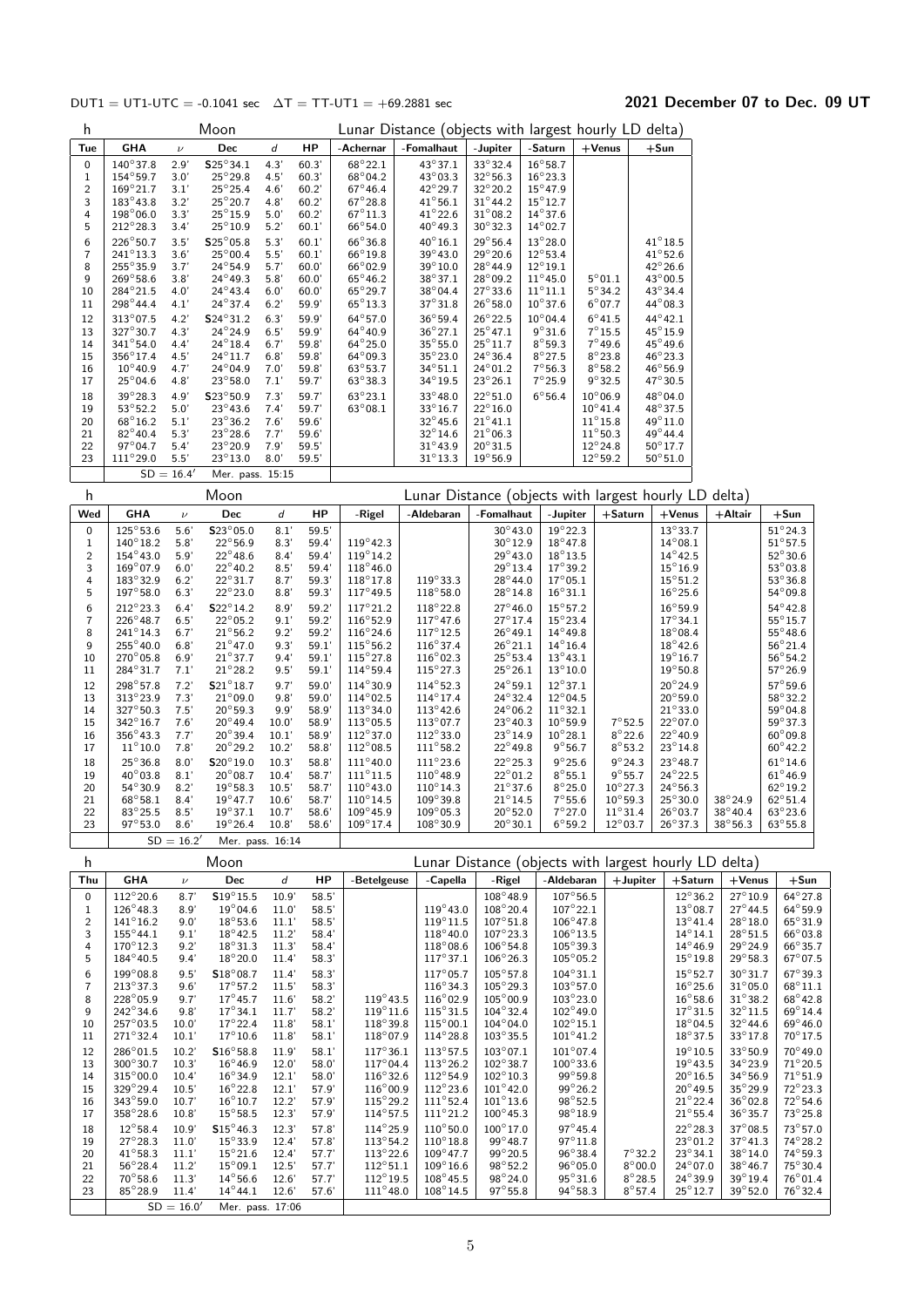### DUT1 = UT1-UTC = -0.1035 sec  $\Delta T = TT$ -UT1 = +69.2875 sec 2021 December 10 to Dec. 12 UT

| h                         |                                         |                      | Moon                                   |                | Lunar Distance (objects with largest hourly LD delta) |                                          |                                         |                                       |                                                       |                                       |                                       |                                      |                                          |
|---------------------------|-----------------------------------------|----------------------|----------------------------------------|----------------|-------------------------------------------------------|------------------------------------------|-----------------------------------------|---------------------------------------|-------------------------------------------------------|---------------------------------------|---------------------------------------|--------------------------------------|------------------------------------------|
| Fri                       | <b>GHA</b>                              | $\nu$                | Dec                                    | d              | HP                                                    | -Betelgeuse                              | -Capella                                | -Rigel                                | -Aldebaran                                            | $+$ Jupiter                           | $+$ Saturn                            | $+$ Venus                            | $+Sum$                                   |
| 0                         | 99°59.3                                 | 11.5'                | $$14^{\circ}31.4$                      | 12.7'          | 57.6'                                                 | $111^{\circ}16.5$                        | $107^{\circ}$ 43.4                      | 97°27.7                               | $94^{\circ}25.0$                                      | $9^{\circ}26.8$                       | $25^{\circ}45.5$                      | $40^{\circ}$ 24.6                    | 77°03.3                                  |
| 1<br>$\overline{c}$       | $114^{\circ}29.8$<br>$129^{\circ}00.5$  | 11.6'<br>11.7'       | $14^{\circ}18.8$<br>$14^{\circ}06.0$   | 12.7'<br>12.8' | 57.6'<br>57.5'                                        | $110^{\circ}45.0$<br>$110^{\circ}13.6$   | $107^{\circ}$ 12.4<br>$106^{\circ}41.5$ | $96^\circ 59.5$<br>$96^{\circ}31.4$   | $93^\circ 51.8$<br>$93^{\circ}18.6$                   | $9^{\circ}56.5$<br>$10^{\circ}26.5$   | $26^{\circ}18.2$<br>$26^{\circ}51.0$  | $40^{\circ}57.1$<br>$41^{\circ}29.6$ | 77°34.2<br>78°05.1                       |
| 3                         | $143^{\circ}31.2$                       | 11.8                 | $13^{\circ}53.3$                       | 12.8'          | 57.5'                                                 | $109^{\circ}$ 42.2                       | $106^{\circ} 10.5$                      | $96^{\circ}03.3$                      | $92^\circ 45.4$                                       | $10^{\circ}56.8$                      | $27^\circ 23.7$                       | $42^{\circ}02.1$                     | $78^{\circ}35.9$                         |
| 4                         | 158°02.0                                | 11.9'                | $13^{\circ}40.4$                       | 12.9'          | 57.4'                                                 | $109^{\circ}10.8$                        | $105^{\circ}39.6$                       | $95^\circ 35.3$                       | $92^{\circ}12.4$                                      | $11^{\circ}27.2$                      | $27^{\circ}56.4$                      | 42°34.5                              | $79^\circ$ 06.6                          |
| 5                         | $172^{\circ}33.0$                       | 12.0'                | $13^{\circ}27.5$                       | 12.9'          | 57.4'                                                 | $108^{\circ}39.5$                        | $105^\circ 08.7$                        | $95^{\circ}$ 07.3                     | $91^{\circ}39.3$                                      | $11^{\circ}57.8$                      | $28^{\circ}29.0$                      | $43^{\circ}06.9$                     | $79^{\circ}37.3$                         |
| 6<br>7                    | 187°04.0<br>$201^{\circ}35.1$           | 12.1'<br>12.2'       | $$13^{\circ}14.6$<br>$13^{\circ}01.6$  | 13.0'<br>13.0' | 57.4'<br>57.3'                                        | 108°08.2<br>$107^{\circ}36.9$            | $104^{\circ}37.9$<br>$104^{\circ}07.1$  | 94°39.3<br>94°11.3                    | $91^{\circ}06.3$<br>$90^{\circ}33.3$                  | $12^{\circ}28.6$<br>$12^{\circ}59.5$  | $29^{\circ}01.6$<br>$29^\circ$ 34.2   | 43°39.2<br>$44^{\circ}11.5$          | $80^\circ$ 08.0<br>$80^\circ$ 38.6       |
| 8                         | $216^{\circ}06.3$                       | 12.3'                | $12^{\circ}48.6$                       | 13.1'          | 57.3'                                                 | $107^{\circ}05.7$                        | $103^{\circ}36.3$                       | $93^{\circ}43.4$                      | $90^{\circ}00.4$                                      | $13^{\circ}30.4$                      | $30^{\circ}06.8$                      | $44^{\circ}43.7$                     | $81^{\circ}09.2$                         |
| 9                         | 230°37.7                                | 12.4'                | $12^{\circ}35.6$                       | 13.1'          | 57.3'                                                 | 106°34.4                                 | $103^\circ 05.5$                        | $93^\circ 15.5$                       | 89°27.5                                               | $14^{\circ}01.5$                      | $30^\circ 39.3$                       | $45^{\circ}16.0$                     | $81^\circ$ 39.7                          |
| 10<br>11                  | $245^{\circ}09.1$<br>$259^{\circ}40.6$  | 12.5'<br>12.6'       | $12^{\circ}22.5$<br>$12^{\circ}09.3$   | 13.1'<br>13.2' | 57.2'<br>57.2'                                        | $106^{\circ}03.2$<br>$105^{\circ}32.1$   | $102^{\circ}34.8$<br>$102^{\circ}04.1$  | $92^{\circ}47.6$<br>$92^{\circ}19.8$  | $88^\circ 54.7$<br>$88^\circ 21.9$                    | $14^{\circ}32.7$<br>$15^{\circ}03.9$  | $31^{\circ}11.8$<br>$31^{\circ}$ 44.2 | $45^{\circ}48.1$<br>$46^{\circ}20.3$ | $82^{\circ}10.2$<br>$82^{\circ}40.6$     |
| 12                        | 274°12.2                                | 12.7'                | $$11^{\circ}56.1$                      | 13.2'          | 57.1'                                                 | $105^{\circ}01.0$                        | $101^{\circ}33.4$                       | $91^\circ 51.9$                       | $87^\circ 49.2$                                       | $15^{\circ}35.1$                      | $32^{\circ}16.7$                      | $46^{\circ}52.3$                     | 83°11.0                                  |
| 13                        | 288°43.9                                | 12.8'                | $11^{\circ}$ 42.9                      | 13.3'          | 57.1'                                                 | 104°29.9                                 | $101^{\circ}02.8$                       | $91^{\circ}24.2$                      | $87^\circ 16.5$                                       | $16^{\circ}06.4$                      | $32^{\circ}49.0$                      | $47^{\circ}$ 24.4                    | $83^{\circ}41.4$                         |
| 14<br>15                  | 303°15.7<br>$317^{\circ}47.5$           | 12.9'<br>13.0'       | $11^{\circ}29.6$<br>$11^{\circ}16.3$   | 13.3'<br>13.3' | 57.1'<br>57.0'                                        | $103^{\circ}58.8$<br>$103^{\circ}$ 27.8  | $100^{\circ}32.2$<br>$100^{\circ}01.6$  | $90^\circ 56.4$<br>$90^\circ 28.7$    | $86^\circ 43.8$<br>$86^\circ 11.2$                    | $16^{\circ}37.8$<br>$17^{\circ}09.1$  | $33^{\circ}21.4$<br>33°53.7           | 47°56.4<br>$48^{\circ}$ 28.4         | $84^{\circ}11.7$<br>$84^{\circ}42.0$     |
| 16                        | 332°19.5                                | 13.0'                | $11^{\circ}03.0$                       | 13.4'          | 57.0'                                                 | $102^{\circ}56.8$                        | 99°31.1                                 | $90^{\circ}01.1$                      | $85^\circ38.6$                                        | $17^{\circ}40.5$                      | $34^{\circ}26.0$                      | 49°00.3                              | $85^\circ 12.2$                          |
| 17                        | $346^{\circ}51.5$                       | 13.1'                | $10^{\circ}$ 49.7                      | 13.4'          | 57.0'                                                 | $102^{\circ}25.8$                        | $99^{\circ}00.6$                        | 89°33.4                               | $85^{\circ}06.1$                                      | $18^\circ 11.9$                       | $34^{\circ}58.2$                      | 49°32.2                              | $85^\circ 42.4$                          |
| 18                        | $1^{\circ}$ 23.6                        | 13.2'                | $$10^{\circ}36.3$                      | 13.4'          | 56.9'                                                 | $101^{\circ}54.9$                        | $98^\circ 30.1$                         | 89°05.8                               | $84^\circ33.6$                                        | $18^{\circ}$ 43.3                     | $35^\circ 30.4$                       | $50^{\circ}$ 04.1                    | $86^{\circ}12.5$                         |
| 19<br>20                  | $15^{\circ}55.9$<br>$30^\circ 28.1$     | 13.3'<br>13.4        | $10^{\circ}22.8$<br>$10^{\circ}09.4$   | 13.5'<br>13.5' | 56.9'<br>56.8'                                        | $101^{\circ}$ 24.0<br>$100^{\circ}53.1$  | $97^\circ 59.6$<br>$97^\circ 29.2$      | $88^\circ$ 38.3<br>$88^\circ 10.8$    | $84^{\circ}01.2$<br>$83^{\circ}28.8$                  | $19^{\circ}$ 14.7<br>$19^{\circ}46.1$ | $36^\circ$ 02.6<br>$36^\circ$ 34.8    | $50^\circ$ 35.9<br>$51^{\circ}07.7$  | $86^\circ 42.6$<br>$87^\circ 12.7$       |
| 21                        | 45° 00.5                                | 13.4                 | $09^{\circ}55.9$                       | 13.5'          | 56.8                                                  | $100^{\circ}22.3$                        | $96^{\circ}58.9$                        | $87^{\circ}43.3$                      | $82^\circ 56.4$                                       | $20^{\circ}$ 17.5                     | $37^\circ$ 06.9                       | $51^{\circ}39.4$                     | $87^{\circ}42.7$                         |
| 22                        | $59^{\circ}33.0$                        | 13.5'                | $09^{\circ}42.4$                       | 13.5'          | 56.8                                                  | $99^{\circ}51.5$                         | $96^{\circ} 28.5$                       | $87^\circ 15.8$                       | $82^{\circ}24.1$                                      | $20^{\circ}$ 49.0                     | $37^\circ 38.9$                       | $52^{\circ}11.1$                     | $88^\circ 12.6$                          |
| 23                        | $74^{\circ}05.5$                        | 13.6<br>$SD = 15.7'$ | $09^{\circ}28.8$<br>Mer. pass. 17:54   | 13.6           | 56.7                                                  | 99°20.7                                  | $95^\circ 58.2$                         | $86^\circ 48.4$                       | $81^\circ 51.8$                                       | $21^{\circ}20.4$                      | $38^{\circ}11.0$                      | $52^{\circ}42.8$                     | $88^\circ 42.6$                          |
|                           |                                         |                      |                                        |                |                                                       |                                          |                                         |                                       |                                                       |                                       |                                       |                                      |                                          |
| h                         |                                         |                      | Moon                                   |                |                                                       |                                          |                                         |                                       | Lunar Distance (objects with largest hourly LD delta) |                                       |                                       |                                      |                                          |
| Sat<br>0                  | <b>GHA</b><br>$88^\circ38.1$            | $\nu$<br>13.7'       | Dec<br>$S09^{\circ}15.3$               | d<br>13.6'     | HP<br>56.7'                                           | -Pollux                                  | -Betelgeuse<br>$98^{\circ}50.0$         | -Capella<br>95°27.9                   | -Aldebaran<br>$81^\circ 19.6$                         | $+$ Jupiter<br>$21^{\circ}51.8$       | $+$ Saturn<br>38°43.0                 | $+$ Venus<br>$53^\circ$ 14.4         | $+$ Sun<br>89°12.5                       |
| 1                         | $103^\circ 10.8$                        | 13.8'                | $09^{\circ}01.7$                       | 13.6           | 56.7'                                                 |                                          | 98°19.3                                 | 94°57.7                               | $80^\circ 47.4$                                       | $22^{\circ}23.1$                      | $39^{\circ}$ 14.9                     | $53^{\circ}46.0$                     | 89°42.3                                  |
| 2                         | $117^{\circ}43.5$                       | 13.8'                | $08^{\circ}48.0$                       | 13.6'          | 56.6'                                                 |                                          | $97^{\circ}48.6$                        | 94°27.5                               | $80^\circ 15.2$                                       | $22^{\circ}$ 54.5                     | $39^{\circ}46.9$                      | $54^{\circ}17.6$                     | $90^{\circ}$ 12.1                        |
| 3<br>4                    | $132^{\circ}16.4$<br>$146^{\circ}49.3$  | 13.9'<br>14.0'       | $08^{\circ}34.4$<br>$08^{\circ}20.8$   | 13.7'<br>13.7  | 56.6'<br>56.6                                         |                                          | $97^\circ 18.0$<br>$96^{\circ}47.4$     | $93^{\circ}57.3$<br>93°27.2           | $79^{\circ}43.1$<br>$79^{\circ}11.0$                  | $23^{\circ}25.9$<br>$23^{\circ}57.2$  | $40^\circ 18.8$<br>$40^{\circ}50.6$   | $54^{\circ}49.1$<br>$55^{\circ}20.6$ | $90^{\circ}$ 41.9<br>$91^{\circ}$ 11.6   |
| 5                         | $161^{\circ}22.2$                       | 14.0'                | $08^{\circ}07.1$                       | 13.7'          | 56.5'                                                 |                                          | $96^{\circ}16.8$                        | $92^{\circ}57.1$                      | $78^{\circ}39.0$                                      | $24^{\circ}28.5$                      | $41^{\circ}$ 22.4                     | $55^{\circ}52.0$                     | $91^{\circ}$ 41.3                        |
| 6                         | $175^{\circ}55.3$                       | 14.1'                | $$07^{\circ}53.4$                      | 13.7'          | 56.5'                                                 |                                          | 95°46.3                                 | 92°27.0                               | 78°07.0                                               | $24^{\circ}59.8$                      | $41^{\circ}54.2$                      | $56^{\circ}23.5$                     | 92°11.0                                  |
| 7<br>8                    | $190^{\circ}28.4$<br>$205^{\circ}01.5$  | 14.2'<br>14.2'       | $07^{\circ}39.7$<br>$07^{\circ}25.9$   | 13.7'<br>13.7' | 56.5'<br>56.4'                                        |                                          | $95^{\circ}15.8$<br>$94^{\circ}45.3$    | $91^{\circ}57.0$<br>$91^\circ 27.0$   | 77°35.0<br>$77^\circ$ 03.1                            | $25^{\circ}31.1$<br>$26^{\circ}$ 02.4 | 42°26.0<br>$42^{\circ}57.7$           | $56^{\circ}54.8$<br>$57^\circ 26.2$  | $92^{\circ}$ 40.6<br>93°10.2             |
| 9                         | $219^{\circ}34.8$                       | 14.3                 | $07^{\circ}12.2$                       | 13.8'          | 56.4'                                                 |                                          | 94°14.9                                 | 90°57.0                               | $76^\circ 31.2$                                       | $26^{\circ}33.7$                      | 43°29.4                               | $57^\circ 57.5$                      | 93°39.7                                  |
| 10                        | $234^{\circ}08.1$                       | 14.4'                | $06^{\circ}58.4$                       | 13.8'          | 56.4                                                  |                                          | $93^{\circ}44.5$                        | $90^{\circ}27.1$                      | $75^\circ 59.3$                                       | $27^{\circ}$ 04.9                     | $44^{\circ}01.0$                      | $58^{\circ}28.8$                     | $94^{\circ}09.2$                         |
| 11                        | $248^\circ 41.4$                        | 14.4'                | $06^{\circ}44.6$                       | 13.8           | 56.3'                                                 | $119^{\circ}33.4$<br>$119^{\circ}$ 01.5  | 93°14.1                                 | $89^\circ 57.2$                       | $75^\circ 27.5$                                       | $27^{\circ}36.1$                      | 44° 32.7                              | $59^{\circ}00.0$                     | $94^\circ$ 38.7<br>$95^{\circ}$ 08.1     |
| 12<br>13                  | 263°14.9<br>$277^{\circ}48.3$           | 14.5'<br>14.5'       | S06°30.9<br>$06^{\circ}17.1$           | 13.8<br>13.8   | 56.3'<br>56.3'                                        | $118^{\circ}29.6$                        | $92^{\circ}43.8$<br>$92^{\circ}13.5$    | 89°27.3<br>88°57.5                    | $74^{\circ}55.8$<br>$74^{\circ}24.0$                  | 28°07.3<br>$28^{\circ}38.4$           | 45°04.3<br>$45^\circ$ 35.8            | 59°31.2<br>$60^\circ$ 02.4           | 95°37.5                                  |
| 14                        | 292°21.9                                | 14.6'                | $06^{\circ}03.2$                       | 13.8           | 56.2'                                                 | $117^{\circ}57.8$                        | $91^{\circ}43.2$                        | 88°27.7                               | $73^\circ 52.3$                                       | $29^{\circ}09.6$                      | $46^{\circ}07.3$                      | $60^{\circ}33.6$                     | 96°06.9                                  |
| 15                        | $306^{\circ}55.5$<br>$321^\circ 29.1$   | 14.7'<br>14.7'       | $05^{\circ}49.4$<br>$05^{\circ}35.6$   | 13.8'          | 56.2'                                                 | $117^{\circ}25.9$                        | $91^{\circ}13.0$<br>$90^{\circ}$ 42.8   | $87^{\circ}57.9$<br>$87^\circ 28.2$   | $73^\circ 20.7$<br>$72^\circ 49.0$                    | $29^{\circ}$ 40.7<br>$30^{\circ}11.8$ | $46^{\circ}38.8$<br>47°10.3           | $61^{\circ}04.7$<br>$61^{\circ}35.8$ | $96^{\circ}36.2$<br>97°05.5              |
| 16<br>17                  | 336°02.8                                | 14.8                 | $05^{\circ}21.8$                       | 13.8<br>13.8   | 56.2'<br>56.1'                                        | $116^{\circ}54.1$<br>$116^{\circ}22.4$   | $90^\circ 12.6$                         | $86^\circ 58.5$                       | $72^{\circ}$ 17.4                                     | $30^{\circ}$ 42.8                     | 47°41.7                               | $62^{\circ}06.8$                     | 97°34.7                                  |
| 18                        | $350^\circ36.6$                         | 14.8                 | $$05^{\circ}07.9$                      | 13.9'          | 56.1'                                                 | $115^{\circ}50.7$                        | 89°42.5                                 | $86^{\circ}28.8$                      | $71^{\circ}$ 45.9                                     | $31^\circ 13.9$                       | $48^{\circ}$ 13.1                     | 62°37.9                              | 98°03.9                                  |
| 19                        | $5^{\circ}10.4$                         | 14.9'                | $04^{\circ}54.1$                       | 13.9'          | 56.1'                                                 | $115^{\circ}19.0$                        | 89°12.4                                 | 85°59.2                               | $71^{\circ}$ 14.4                                     | $31^{\circ}$ 44.9                     | $48^{\circ} 44.4$                     | $63^{\circ}08.8$                     | 98°33.1                                  |
| 20<br>21                  | $19^{\circ}$ 44.3<br>$34^{\circ}18.2$   | 14.9'<br>15.0'       | $04^{\circ}40.2$<br>$04^{\circ}26.3$   | 13.9'<br>13.9' | 56.0'<br>56.0'                                        | $114^{\circ}47.3$<br>$114^{\circ}15.7$   | $88^\circ 42.3$<br>88°12.3              | $85^\circ 29.6$<br>$85^{\circ}00.1$   | $70^\circ 42.9$<br>$70^{\circ}11.5$                   | $32^{\circ}15.9$<br>$32^{\circ}$ 46.9 | $49^{\circ}15.7$<br>49°47.0           | $63^{\circ}39.8$<br>$64^{\circ}10.7$ | $99^{\circ}02.3$<br>$99^{\circ}31.4$     |
| 22                        | 48°52.2                                 | 15.0'                | $04^{\circ}12.5$                       | 13.9'          | 56.0'                                                 | $113^{\circ}44.1$                        | $87^\circ 42.3$                         | $84^{\circ}30.5$                      | $69^{\circ}$ 40.0                                     | $33^{\circ}17.8$                      | $50^{\circ}$ 18.3                     | $64^{\circ}41.6$                     | $100^{\circ}$ 00.4                       |
| 23                        | $63^\circ 26.2$                         | 15.1'                | $03^{\circ}58.6$                       | 13.9           | 56.0'                                                 | $113^{\circ}$ 12.6                       | $87^{\circ}12.3$                        | $84^{\circ}01.1$                      | $69^\circ 08.7$                                       | $33^\circ 48.7$                       | $50^{\circ}$ 49.5                     | $65^{\circ}12.5$                     | $100^{\circ}$ 29.5                       |
|                           |                                         | $SD = 15.5'$         | Mer. pass. 18:39                       |                |                                                       |                                          |                                         |                                       |                                                       |                                       |                                       |                                      |                                          |
| h                         |                                         |                      | Moon                                   |                |                                                       |                                          |                                         |                                       | Lunar Distance (objects with largest hourly LD delta) |                                       |                                       |                                      |                                          |
| Sun                       | <b>GHA</b>                              | $\nu$                | Dec                                    | d              | HP                                                    | -Pollux<br>$112^{\circ}$ 41.1            | -Betelgeuse<br>$86^\circ 42.4$          | -Capella<br>83°31.6                   | -Aldebaran<br>68°37.3                                 | $+$ Jupiter<br>$34^{\circ}19.6$       | $+$ Saturn<br>$51^{\circ}20.7$        | $+$ Venus<br>$65^{\circ}43.3$        | $+$ Sun<br>$100^\circ 58.5$              |
| 0<br>$\mathbf{1}$         | 78°00.2<br>$92^{\circ}34.3$             | 15.1'<br>15.1'       | S03°44.7<br>$03^{\circ}30.9$           | 13.9'<br>13.9' | 55.9<br>55.9                                          | $112^{\circ}09.6$                        | $86^\circ 12.5$                         | $83^\circ$ 02.2                       | $68^{\circ}06.0$                                      | $34^{\circ}50.5$                      | $51^{\circ}51.9$                      | $66^{\circ}$ 14.1                    | $101^{\circ}$ 27.5                       |
| $\mathbf 2$               | $107^{\circ}08.5$                       | 15.2'                | $03^{\circ}17.0$                       | 13.9'          | 55.9'                                                 | $111^{\circ}38.1$                        | $85^\circ 42.6$                         | $82^\circ 32.8$                       | $67^{\circ}34.7$                                      | $35^{\circ}21.3$                      | $52^{\circ}23.0$                      | $66^\circ 44.9$                      | $101^{\circ}56.4$                        |
| 3<br>4                    | $121^{\circ}$ 42.6<br>$136^{\circ}16.9$ | 15.2'<br>15.3'       | $03^{\circ}03.1$<br>$02^{\circ}49.3$   | 13.9'<br>13.9' | 55.8'<br>55.8'                                        | $111^{\circ}06.7$<br>$110^{\circ}35.3$   | $85^{\circ}12.7$<br>$84^{\circ}42.9$    | $82^{\circ}$ 03.5<br>$81^{\circ}34.2$ | $67^{\circ}03.5$<br>$66^{\circ}32.3$                  | $35^{\circ}52.1$<br>$36^\circ 22.9$   | $52^{\circ}54.1$<br>$53^{\circ}25.2$  | $67^\circ 15.7$<br>$67^{\circ}46.4$  | $102^{\circ}$ 25.3<br>$102^{\circ}54.2$  |
| 5                         | $150^{\circ}51.1$                       | 15.3'                | $02^{\circ}35.4$                       | 13.9'          | 55.8'                                                 | $110^{\circ}03.9$                        | $84^{\circ}13.2$                        | $81^{\circ}04.9$                      | $66^{\circ}01.1$                                      | $36^{\circ}53.6$                      | $53^{\circ}56.2$                      | $68^{\circ}17.1$                     | 103°23.0                                 |
| 6                         | $165^{\circ}$ 25.4                      | 15.3'                | $$02^{\circ}21.6$                      | 13.9'          | 55.7'                                                 | $109^\circ32.6$                          | $83^\circ 43.4$                         | $80^\circ$ 35.7                       | $65^{\circ}30.0$                                      | $37^\circ 24.4$                       | $54^{\circ}27.3$                      | $68^{\circ}47.8$                     | $103^{\circ}51.9$                        |
| $\overline{\mathfrak{c}}$ | $179^{\circ}59.8$                       | 15.4'                | $02^{\circ}07.7$                       | 13.9'          | 55.7'                                                 | $109^{\circ}01.3$                        | $83^\circ 13.7$                         | $80^{\circ}06.5$                      | $64^{\circ}58.9$                                      | $37^\circ 55.1$                       | $54^{\circ}58.2$                      | $69^{\circ}18.4$                     | $104^\circ 20.6$                         |
| 8<br>9                    | 194°34.2<br>$209^{\circ}08.6$           | 15.4'<br>15.4'       | $01^{\circ}53.8$<br>$01^{\circ}40.0$   | 13.8'<br>13.8' | 55.7'<br>55.7'                                        | $108^\circ 30.1$<br>$107^{\circ}58.8$    | $82^{\circ}$ 44.0<br>$82^{\circ}$ 14.4  | 79°37.3<br>79°08.2                    | $64^{\circ}27.8$<br>$63^{\circ}56.8$                  | $38^\circ 25.8$<br>$38^{\circ}56.4$   | $55^{\circ}29.2$<br>$56^{\circ}00.1$  | 69°49.0<br>$70^\circ 19.6$           | $104^{\circ}$ 49.4<br>$105^{\circ} 18.1$ |
| 10                        | 223°43.0                                | 15.5'                | $01^{\circ}26.2$                       | 13.8           | 55.6'                                                 | $107^{\circ}27.6$                        | $81^\circ 44.8$                         | $78^{\circ}39.1$                      | $63^{\circ}25.8$                                      | 39°27.0                               | $56^{\circ}31.0$                      | $70^\circ 50.2$                      | $105^\circ 46.8$                         |
| 11                        | 238°17.5                                | 15.5'                | $01^{\circ}12.3$                       | 13.8'          | 55.6'                                                 | $106^{\circ}56.4$                        | $81^{\circ}15.2$                        | $78^{\circ}10.0$                      | $62^{\circ}54.8$                                      | $39^{\circ}57.6$                      | $57^{\circ}01.9$                      | $71^{\circ}20.7$                     | $106^{\circ}15.5$                        |
| 12                        | 252°52.0<br>$267^\circ 26.5$            | 15.5'<br>15.6'       | $$00^{\circ}58.5$<br>$00^{\circ}44.7$  | 13.8'<br>13.8' | 55.6'<br>55.6'                                        | $106^{\circ}$ 25.3<br>$105^{\circ}$ 54.2 | $80^\circ 45.7$<br>$80^{\circ}16.1$     | $77^\circ 41.0$<br>$77^\circ 12.0$    | $62^{\circ}$ 23.8<br>$61^{\circ}52.9$                 | 40°28.2<br>$40^{\circ}58.8$           | $57^\circ 32.7$<br>$58^\circ$ 03.5    | $71^\circ 51.2$<br>72°21.7           | $106^{\circ}$ 44.1<br>$107^{\circ}$ 12.7 |
| 13<br>14                  | $282^{\circ}01.1$                       | 15.6'                | $00^{\circ}30.9$                       | 13.8'          | 55.5'                                                 | $105^{\circ}23.1$                        | $79^\circ 46.7$                         | $76^{\circ}43.0$                      | $61^{\circ}22.0$                                      | $41^{\circ}29.3$                      | 58°34.3                               | $72^\circ 52.1$                      | $107^\circ 41.3$                         |
| 15                        | 296°35.7                                | 15.6'                | $00^{\circ}17.1$                       | 13.8'          | 55.5'                                                 | $104^{\circ}52.0$                        | 79°17.2                                 | $76^\circ 14.1$                       | $60^{\circ}51.2$                                      | 41°59.8                               | $59^{\circ}05.1$                      | 73°22.6                              | $108^\circ 09.8$                         |
| 16<br>17                  | $311^{\circ}10.3$<br>$325^{\circ}45.0$  | 15.6'<br>15.7'       | $$00^{\circ}03.3$<br>$N00^{\circ}10.5$ | 13.8'<br>13.8  | 55.5'<br>55.4                                         | $104^{\circ}21.0$<br>$103^{\circ}50.0$   | $78^\circ 47.8$<br>$78^\circ 18.4$      | $75^\circ 45.2$<br>$75^\circ 16.4$    | $60^{\circ}20.3$<br>$59^{\circ}$ 49.5                 | $42^{\circ}30.3$<br>$43^{\circ}00.8$  | $59^{\circ}35.8$<br>$60^{\circ}06.5$  | $73^\circ 53.0$<br>74°23.4           | 108°38.3<br>$109^{\circ}06.8$            |
| 18                        | 340°19.7                                | 15.7'                | $N00^{\circ}$ 24.2                     | 13.7'          | 55.4'                                                 | 103°19.0                                 | $77^\circ 49.1$                         | 74°47.6                               | $59^{\circ}18.8$                                      | 43°31.2                               | $60^\circ 37.2$                       | 74°53.7                              | 109°35.3                                 |
| 19                        | $354^{\circ}54.3$                       | 15.7'                | $00^{\circ}38.0$                       | 13.7'          | 55.4                                                  | $102^{\circ}$ 48.0                       | $77^{\circ}19.7$                        | $74^{\circ}18.8$                      | $58^\circ 48.0$                                       | 44°01.6                               | $61^{\circ}07.8$                      | $75^{\circ}24.1$                     | $110^{\circ}03.7$                        |
| 20                        | $9^{\circ}29.1$                         | 15.7'                | $00^{\circ}51.7$                       | 13.7'          | 55.4'                                                 | $102^{\circ}$ 17.1                       | 76°50.5                                 | 73°50.0                               | $58^{\circ}17.3$                                      | 44°32.0                               | $61^{\circ}38.5$                      | $75^\circ 54.4$                      | $110^{\circ}32.1$                        |
| 21<br>22                  | $24^{\circ}03.8$<br>$38^{\circ}38.6$    | 15.8'<br>15.8'       | $01^{\circ}05.4$<br>$01^{\circ}19.1$   | 13.7'<br>13.7  | 55.3'<br>55.3'                                        | $101^{\circ}$ 46.2<br>$101^{\circ}15.4$  | $76^{\circ}21.2$<br>$75^\circ 52.0$     | 73°21.3<br>$72^{\circ}52.7$           | $57^\circ 46.7$<br>$57^\circ 16.0$                    | 45°02.3<br>$45^{\circ}32.7$           | $62^{\circ}09.1$<br>$62^{\circ}39.6$  | $76^\circ 24.6$<br>$76^{\circ}54.9$  | $111^{\circ}00.5$<br>$111^{\circ}28.9$   |
| 23                        | $53^{\circ}13.3$                        | 15.8'                | $01^{\circ}32.8$                       | 13.7'          | 55.3'                                                 | $100^\circ$ 44.5                         | $75^\circ 22.8$                         | $72^{\circ}24.0$                      | $56^{\circ}$ 45.4                                     | $46^{\circ}03.0$                      | $63^{\circ}10.2$                      | $77^\circ$ 25.2                      | $111^{\circ}57.2$                        |
|                           |                                         | $SD = 15.3'$         | Mer. pass. 19:21                       |                |                                                       |                                          |                                         |                                       |                                                       |                                       |                                       |                                      |                                          |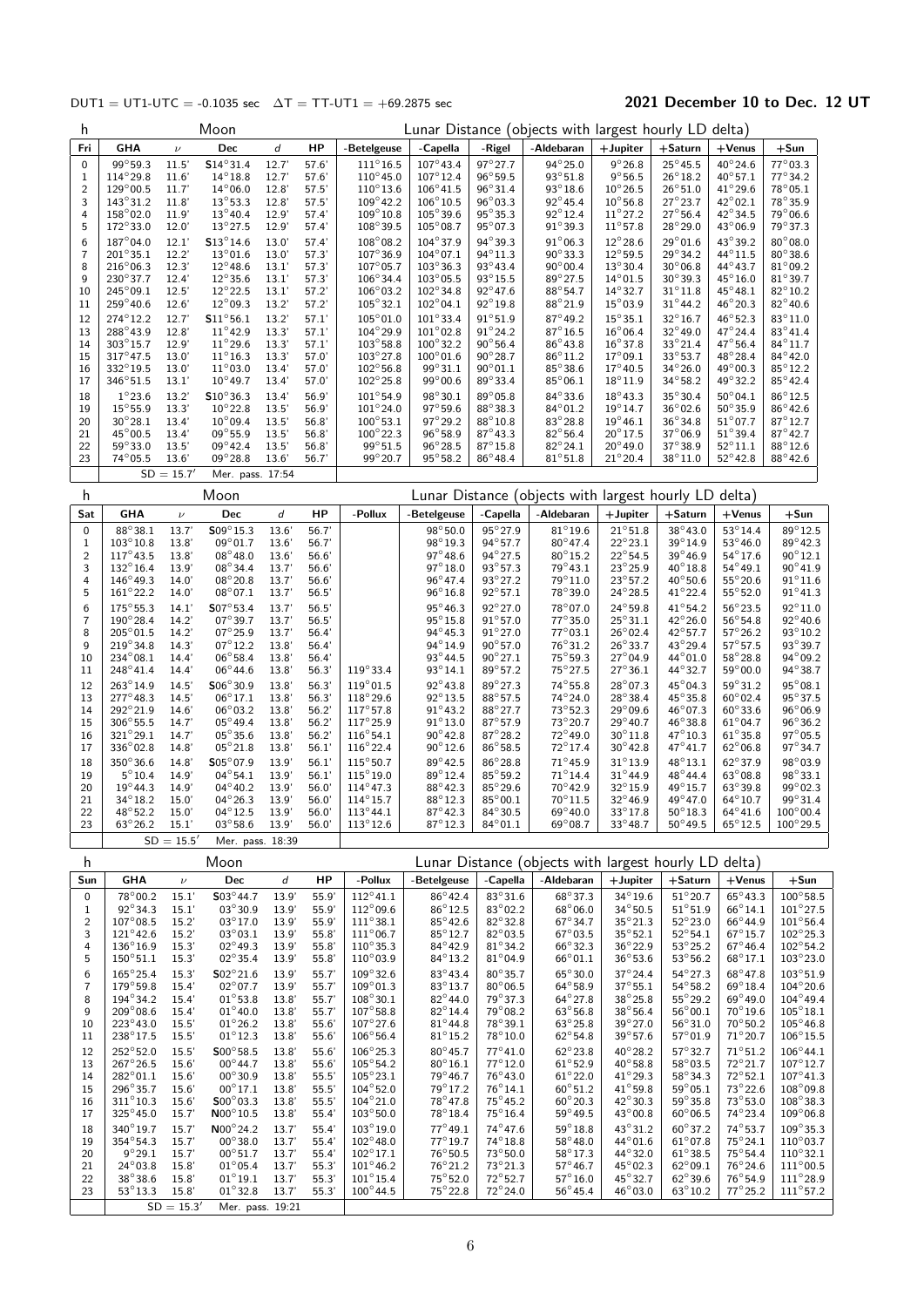### $DUT1 = UT1-UTC = -0.1041 \text{ sec}$   $\Delta T = TT-UT1 = +69.2881 \text{ sec}$  2021 December 13 to Dec. 15 UT

| h                              |                                         |                    | Moon                                   |                |                |                                          |                                      |                                      |                                       | Lunar Distance (objects with largest hourly LD delta) |                                      |                                        |                                          |
|--------------------------------|-----------------------------------------|--------------------|----------------------------------------|----------------|----------------|------------------------------------------|--------------------------------------|--------------------------------------|---------------------------------------|-------------------------------------------------------|--------------------------------------|----------------------------------------|------------------------------------------|
| Mon                            | GHA                                     | $\nu$              | Dec                                    | d              | HP             | -Procyon                                 | -Pollux                              | -Betelgeuse                          | -Aldebaran                            | +Fomalhaut                                            | $+$ Jupiter                          | +Saturn                                | $+$ Venus                                |
| 0                              | $67^{\circ}48.1$                        | 15.8'              | $N01^{\circ}$ 46.4                     | 13.6'          | 55.3'          | $100^{\circ}48.2$                        | $100^\circ 13.7$                     | $74^{\circ}53.6$                     | $56^{\circ}$ 14.8                     | $42^{\circ}02.4$                                      | $46^{\circ}33.3$                     | $63^\circ 40.7$                        | $77^\circ 55.4$                          |
| $\mathbf{1}$<br>$\overline{c}$ | 82°22.9<br>$96^{\circ}57.7$             | 15.8'<br>15.8'     | $02^{\circ}00.1$<br>$02^{\circ}13.7$   | 13.6'<br>13.6' | 55.2'<br>55.2' | $100^{\circ}19.3$<br>99°50.5             | 99°42.9<br>$99^{\circ}12.1$          | $74^\circ$ 24.5<br>$73^{\circ}55.4$  | $55^{\circ}$ 44.2<br>$55^{\circ}13.7$ | 42°30.6<br>$42^{\circ}58.7$                           | $47^{\circ}03.6$<br>47°33.8          | $64^{\circ}11.2$<br>$64^{\circ}41.7$   | $78^\circ 25.6$<br>$78^\circ 55.8$       |
| 3                              | $111^{\circ}32.6$                       | 15.8               | $02^{\circ}27.3$                       | 13.6'          | 55.2'          | 99°21.7                                  | $98^{\circ}41.4$                     | $73^\circ 26.3$                      | $54^{\circ}43.2$                      | 43°27.0                                               | 48°04.0                              | $65^{\circ}12.2$                       | $79^{\circ}25.9$                         |
| 4<br>5                         | $126^{\circ}07.4$<br>$140^{\circ}$ 42.3 | 15.9'<br>15.9'     | $02^{\circ}40.9$<br>$02^{\circ}54.5$   | 13.6'<br>13.5' | 55.2'          | $98^{\circ}52.9$<br>$98^{\circ}24.1$     | $98^\circ 10.7$<br>97°40.0           | $72^\circ 57.3$<br>$72^{\circ}28.3$  | $54^{\circ}12.7$<br>$53^{\circ}42.3$  | $43^{\circ}55.2$<br>$44^{\circ}$ 23.5                 | $48^{\circ}34.2$<br>49°04.4          | $65^{\circ}$ 42.6<br>$66^{\circ}$ 13.0 | $79^{\circ}56.0$<br>$80^{\circ}26.2$     |
| 6                              | $155^{\circ}17.2$                       | 15.9'              | $N03^{\circ}08.0$                      | 13.5'          | 55.1'<br>55.1' | $97^\circ 55.4$                          | $97^{\circ}09.3$                     | $71^\circ 59.3$                      | $53^{\circ}11.9$                      | 44°51.7                                               | 49°34.6                              | $66^{\circ}$ 43.4                      | $80^{\circ}56.3$                         |
| $\overline{7}$                 | 169°52.0                                | 15.9'              | $03^{\circ}21.5$                       | 13.5'          | 55.1'          | $97^\circ 26.6$                          | $96^{\circ}38.6$                     | $71^\circ 30.4$                      | $52^{\circ}$ 41.5                     | 45° 20.0                                              | $50^\circ$ 04.7                      | $67^\circ 13.7$                        | $81^{\circ}26.3$                         |
| 8                              | 184°26.9                                | 15.9'              | $03^{\circ}35.0$                       | 13.5'          | 55.1'          | $96^{\circ}57.9$                         | $96^{\circ}08.0$                     | $71^{\circ}01.5$                     | $52^{\circ}11.1$                      | $45^{\circ}$ 48.4                                     | $50^\circ$ 34.8                      | $67^\circ 44.1$                        | $81^\circ$ 56.4                          |
| 9<br>10                        | $199^{\circ}01.8$<br>$213^{\circ}36.7$  | 15.9'<br>15.9'     | $03^{\circ}48.5$<br>$04^{\circ}01.9$   | 13.4'<br>13.4  | 55.1'<br>55.0' | $96^{\circ}29.2$<br>$96^\circ 00.5$      | $95^{\circ}37.4$<br>$95^{\circ}06.8$ | $70^\circ$ 32.6<br>$70^\circ$ 03.8   | $51^{\circ}40.7$<br>$51^{\circ}$ 10.4 | $46^{\circ} 16.7$<br>$46^{\circ}45.1$                 | $51^{\circ}04.9$<br>$51^{\circ}35.0$ | $68^{\circ}$ 14.4<br>$68^{\circ}$ 44.7 | $82^{\circ}26.4$<br>$82^{\circ}56.4$     |
| 11                             | $228^{\circ}11.6$                       | 15.9'              | $04^{\circ} 15.4$                      | 13.4           | 55.0'          | $95^{\circ}31.8$                         | $94^{\circ}36.3$                     | $69^{\circ}35.0$                     | $50^{\circ}40.1$                      | $47^{\circ}13.4$                                      | $52^{\circ}05.0$                     | $69^{\circ}$ 14.9                      | $83^\circ 26.4$                          |
| 12                             | $242^{\circ}46.5$                       | 15.9'              | $N04^{\circ}28.8$                      | 13.4           | 55.0'          | $95^{\circ}03.2$                         | $94^{\circ}05.7$                     | $69^{\circ}06.2$                     | $50^{\circ}09.9$                      | $47^{\circ}41.8$                                      | $52^{\circ}35.1$                     | $69^\circ 45.2$                        | $83^{\circ}56.4$                         |
| 13<br>14                       | 257°21.4<br>$271^{\circ}56.4$           | 15.9'<br>15.9'     | $04^{\circ}42.1$<br>$04^{\circ}55.5$   | 13.3'<br>13.3' | 55.0'<br>54.9' | 94°34.5<br>$94^{\circ}05.9$              | 93°35.2<br>93°04.7                   | $68^{\circ}37.4$<br>$68^{\circ}08.7$ | 49°39.6<br>$49^{\circ}09.4$           | 48°10.2<br>$48^{\circ}38.6$                           | $53^{\circ}05.1$<br>$53^{\circ}35.1$ | $70^\circ 15.4$<br>$70^\circ 45.6$     | $84^{\circ}26.4$<br>$84^{\circ}56.3$     |
| 15                             | $286^{\circ}31.3$                       | 15.9'              | $05^{\circ}08.8$                       | 13.3'          | 54.9'          | $93^\circ 37.3$                          | 92°34.2                              | $67^{\circ}40.0$                     | 48°39.2                               | 49°07.0                                               | $54^{\circ}$ 05.0                    | $71^\circ 15.8$                        | $85^{\circ}26.2$                         |
| 16                             | $301^{\circ}06.2$                       | 15.9'              | $05^{\circ}22.1$                       | 13.3'          | 54.9'          | $93^{\circ}08.7$                         | $92^{\circ}03.8$                     | $67^{\circ}11.4$                     | $48^{\circ}09.1$                      | $49^{\circ}35.5$                                      | $54^{\circ}35.0$                     | $71^\circ 46.0$                        | $85^{\circ}56.1$                         |
| 17                             | $315^{\circ}41.1$                       | 15.9'              | $05^{\circ}35.3$                       | 13.2'          | 54.9'          | $92^{\circ}40.2$                         | $91^{\circ}33.4$                     | $66^{\circ}42.8$                     | $47^{\circ}38.9$                      | $50^{\circ}03.9$                                      | $55^{\circ}04.9$<br>55°34.8          | $72^{\circ}16.1$                       | $86^{\circ}26.0$                         |
| 18<br>19                       | $330^{\circ}16.0$<br>$344^{\circ}50.9$  | 15.9'<br>15.9'     | $N05^{\circ}48.5$<br>$06^{\circ}01.7$  | 13.2'<br>13.2' | 54.9'<br>54.8  | $92^{\circ}11.6$<br>$91^{\circ}43.1$     | $91^{\circ}$ 02.9<br>$90^\circ 32.5$ | $66^\circ 14.2$<br>$65^{\circ}45.7$  | 47° 08.8<br>$46^\circ$ 38.7           | $50^\circ 32.4$<br>$51^{\circ}00.8$                   | $56^{\circ}$ 04.7                    | $72^{\circ}$ 46.2<br>$73^\circ 16.3$   | 86°55.9<br>$87^\circ 25.7$               |
| 20                             | $359^{\circ}25.8$                       | 15.9'              | $06^{\circ}14.9$                       | 13.1'          | 54.8           | $91^\circ 14.6$                          | $90^\circ 02.2$                      | $65^{\circ}17.1$                     | $46^{\circ}$ 08.7                     | $51^{\circ}29.3$                                      | $56^{\circ}34.6$                     | $73^{\circ}46.4$                       | $87^\circ$ 55.6                          |
| 21                             | $14^{\circ}00.7$<br>$28^{\circ}35.6$    | 15.9'              | $06^{\circ} 28.0$                      | 13.1'          | 54.8'          | $90^{\circ}46.1$                         | 89°31.8                              | $64^{\circ}48.7$                     | 45°38.6                               | $51^{\circ}57.8$                                      | $57^\circ$ 04.5<br>$57^{\circ}34.3$  | $74^{\circ}16.5$                       | $88^\circ 25.4$                          |
| 22<br>23                       | 43°10.5                                 | 15.9'<br>15.9'     | $06^{\circ}41.1$<br>$06^{\circ}54.2$   | 13.1'<br>13.0' | 54.8<br>54.8   | $90^{\circ}17.6$<br>$89^\circ 49.1$      | $89^{\circ}01.5$<br>$88^{\circ}31.2$ | $64^{\circ}20.2$<br>$63^{\circ}51.8$ | $45^{\circ}08.6$<br>$44^{\circ}38.7$  | $52^{\circ}26.3$<br>$52^{\circ}54.8$                  | $58^{\circ}04.1$                     | $74^{\circ}46.5$<br>$75^{\circ}16.6$   | $88^\circ 55.2$<br>89°25.0               |
|                                |                                         | $SD = 15.1'$       | Mer. pass. 20:02                       |                |                |                                          |                                      |                                      |                                       |                                                       |                                      |                                        |                                          |
| h                              |                                         |                    | Moon                                   |                |                |                                          |                                      |                                      |                                       | Lunar Distance (objects with largest hourly LD delta) |                                      |                                        |                                          |
| Tue                            | <b>GHA</b>                              | $\boldsymbol{\nu}$ | Dec                                    | d              | НP             | -Regulus                                 | -Procyon                             | -Pollux                              | -Aldebaran                            | +Fomalhaut                                            | $+$ Jupiter                          | $+$ Saturn                             | $+$ Venus                                |
| 0                              | $57^\circ 45.3$                         | 15.9'              | N07°07.2                               | 13.0'          | 54.8'          |                                          | 89°20.7                              | $88^\circ 00.9$                      | $44^{\circ}08.7$                      | $53^{\circ}23.3$                                      | 58°33.9                              | $75^\circ 46.6$                        | $89^\circ 54.8$                          |
| 1                              | 72°20.2                                 | 15.9'              | $07^{\circ}20.2$                       | 13.0'          | 54.7           |                                          | $88^\circ 52.3$                      | $87^\circ$ 30.6                      | 43°38.8                               | $53^{\circ}51.8$                                      | $59^\circ$ 03.7                      | $76^{\circ}$ 16.6                      | $90^\circ 24.6$                          |
| $\overline{c}$                 | $86^\circ 55.1$                         | 15.8'              | $07^{\circ}33.2$                       | 12.9'          | 54.7'          |                                          | 88°23.9                              | $87^\circ$ 00.3<br>$86^\circ 30.1$   | 43°08.8                               | $54^{\circ}20.3$                                      | 59°33.5                              | $76^\circ 46.6$                        | $90^{\circ}54.3$                         |
| 3<br>4                         | $101^{\circ}29.9$<br>$116^{\circ}04.7$  | 15.8'<br>15.8'     | $07^{\circ}46.1$<br>$07^{\circ}59.0$   | 12.9'<br>12.8' | 54.7'<br>54.7' |                                          | $87^\circ 55.5$<br>$87^{\circ}27.1$  | $85^\circ 59.9$                      | 42°39.0<br>$42^{\circ}09.1$           | $54^{\circ}48.8$<br>$55^{\circ}17.3$                  | $60^{\circ}03.2$<br>$60^{\circ}33.0$ | $77^\circ 16.5$<br>$77^{\circ}46.5$    | $91^{\circ}24.0$<br>$91^{\circ}53.8$     |
| 5                              | $130^{\circ}39.6$                       | 15.8'              | $08^{\circ}11.8$                       | 12.8'          | 54.7'          |                                          | $86^\circ 58.7$                      | $85^{\circ}29.7$                     | $41^{\circ}39.3$                      | $55^{\circ}45.8$                                      | $61^{\circ}02.7$                     | $78^{\circ}16.4$                       | $92^{\circ}$ 23.5                        |
| 6                              | $145^{\circ}14.4$                       | 15.8'              | N08°24.6                               | 12.8'          | 54.6'          |                                          | $86^\circ 30.4$                      | 84°59.5                              | 41°09.4                               | $56^{\circ}$ 14.4                                     | $61^{\circ}32.4$                     | 78°46.3                                | 92°53.1                                  |
| 7<br>8                         | $159^{\circ}49.1$<br>$174^{\circ}23.9$  | 15.8'<br>15.8'     | $08^{\circ}37.4$<br>$08^{\circ} 50.1$  | 12.7'<br>12.7' | 54.6'<br>54.6' |                                          | $86^{\circ}$ 02.1<br>$85^\circ 33.8$ | $84^\circ$ 29.3<br>$83^\circ 59.1$   | $40^{\circ}39.7$<br>$40^{\circ}09.9$  | $56^\circ 42.9$<br>$57^{\circ}11.4$                   | $62^{\circ}02.1$<br>$62^{\circ}31.8$ | 79°16.2<br>$79^{\circ}46.1$            | 93°22.8<br>$93^{\circ}52.5$              |
| 9                              | 188°58.7                                | 15.7'              | $09^{\circ}02.8$                       | 12.6'          | 54.6'          | 119°42.4                                 | $85^\circ$ 05.5                      | $83^\circ 29.0$                      | 39°40.2                               | $57^\circ 40.0$                                       | $63^{\circ}01.4$                     | $80^\circ 15.9$                        | $94^{\circ}22.1$                         |
| 10                             | $203^\circ 33.4$                        | 15.7'              | $09^{\circ}15.5$                       | 12.6'          | 54.6'          | $119^{\circ}12.4$                        | $84^\circ$ 37.2                      | $82^{\circ}58.9$                     | 39°10.4                               | $58^{\circ}$ 08.5                                     | $63^{\circ}31.1$                     | $80^\circ 45.8$                        | $94^\circ 51.8$                          |
| 11                             | $218^{\circ}08.1$<br>232°42.8           | 15.7'              | $09^{\circ}28.1$<br>N09°40.6           | 12.6'          | 54.6'<br>54.5' | $118^{\circ}42.4$<br>$118^{\circ}$ 12.4  | $84^{\circ}09.0$<br>83°40.7          | $82^{\circ}28.8$<br>$81^\circ 58.7$  | $38^{\circ}40.8$<br>$38^{\circ}11.1$  | $58^{\circ}37.1$<br>59°05.6                           | $64^{\circ}00.7$<br>$64^{\circ}30.3$ | $81^\circ 15.6$<br>$81^\circ$ 45.4     | $95^{\circ}21.4$<br>$95^{\circ}51.0$     |
| 12<br>13                       | $247^{\circ}17.5$                       | 15.7'<br>15.7'     | $09^{\circ}53.1$                       | 12.5'<br>12.5' | 54.5'          | $117^{\circ}42.5$                        | $83^\circ 12.5$                      | $81^{\circ}28.6$                     | $37^{\circ}41.5$                      | $59^{\circ}34.2$                                      | $64^{\circ}59.9$                     | $82^{\circ}15.2$                       | $96^{\circ}20.6$                         |
| 14                             | $261^{\circ}52.1$                       | 15.6'              | $10^{\circ}05.6$                       | 12.4'          | 54.5'          | $117^{\circ}12.5$                        | $82^\circ$ 44.3                      | $80^\circ 58.5$                      | $37^\circ 11.8$                       | $60^{\circ}$ 02.7                                     | $65^{\circ}$ 29.5                    | $82^{\circ}$ 45.0                      | $96^{\circ}50.2$                         |
| 15<br>16                       | $276^\circ 26.8$<br>$291^{\circ}01.4$   | 15.6'<br>15.6'     | $10^{\circ} 18.0$<br>$10^{\circ}30.4$  | 12.4'<br>12.3' | 54.5'<br>54.5' | $116^{\circ}$ 42.6<br>$116^{\circ}12.6$  | $82^{\circ}16.1$<br>$81^\circ 48.0$  | $80^{\circ}28.5$<br>$79^{\circ}58.5$ | $36^\circ 42.3$<br>$36^\circ 12.7$    | $60^{\circ}31.3$<br>$60^{\circ}59.8$                  | $65^{\circ}59.1$<br>$66^{\circ}28.6$ | $83^\circ$ 14.7<br>$83^{\circ}$ 44.5   | $97^{\circ}19.8$<br>$97^{\circ}$ 49.4    |
| 17                             | $305^\circ36.0$                         | 15.6'              | $10^{\circ}$ 42.8                      | 12.3'          | 54.5'          | $115^{\circ}42.7$                        | $81^\circ 19.8$                      | $79^{\circ}28.4$                     | $35^\circ 43.2$                       | $61^{\circ}28.4$                                      | $66^{\circ}58.2$                     | $84^{\circ}$ 14.2                      | 98°18.9                                  |
| 18                             | 320°10.5                                | 15.5'              | $N10^{\circ}55.1$                      | 12.2'          | 54.4'          | $115^{\circ}12.8$                        | $80^\circ 51.7$                      | $78^\circ 58.4$                      | $35^{\circ}13.6$                      | $61^{\circ}56.9$                                      | $67^\circ 27.7$                      | $84^{\circ} 44.0$                      | 98°48.5                                  |
| 19                             | 334°45.1                                | 15.5'              | $11^{\circ}07.3$                       | 12.2'          | 54.4           | $114^{\circ}42.9$                        | $80^\circ 23.6$                      | 78°28.4                              | $34^{\circ}44.2$                      | $62^{\circ}25.5$                                      | $67^\circ 57.2$                      | $85^\circ 13.7$                        | 99°18.0                                  |
| 20<br>21                       | 349°19.6<br>$3^{\circ}54.1$             | 15.5'<br>15.5'     | $11^{\circ}$ 19.5<br>$11^{\circ}31.6$  | 12.1'<br>12.1' | 54.4'<br>54.4' | $114^{\circ}13.0$<br>$113^{\circ}43.1$   | 79°55.5<br>$79^{\circ}27.4$          | $77^\circ 58.5$<br>$77^\circ$ 28.5   | $34^\circ 14.7$<br>$33^{\circ}45.3$   | $62^{\circ}54.0$<br>$63^{\circ}22.6$                  | $68^{\circ}26.7$<br>$68^\circ 56.2$  | $85^\circ 43.4$<br>$86^\circ 13.1$     | 99°47.6<br>$100^{\circ}17.1$             |
| 22                             | $18^\circ 28.5$                         | 15.4'              | $11^{\circ}$ 43.7                      | 12.0'          | 54.4'          | $113^{\circ}13.3$                        | $78^\circ 59.4$                      | $76^\circ 58.5$                      | $33^\circ 15.9$                       | $63^{\circ}51.1$                                      | $69^{\circ}$ 25.7                    | $86^\circ 42.7$                        | $100^{\circ}46.6$                        |
| 23                             | $33^{\circ}02.9$                        | 15.4               | $11^{\circ}$ 55.8                      | 12.0'          | 54.4'          | $112^{\circ}43.4$                        | 78°31.3                              | $76^\circ 28.6$                      | $32^{\circ}$ 46.5                     | $64^{\circ}19.7$                                      | $69^\circ 55.2$                      | $87^\circ 12.4$                        | $101^{\circ}16.1$                        |
|                                |                                         | $SD = 14.9'$       | Mer. pass. 20:44                       |                |                |                                          |                                      |                                      |                                       |                                                       |                                      |                                        |                                          |
| h                              |                                         |                    | Moon                                   |                |                |                                          |                                      |                                      |                                       | Lunar Distance (objects with largest hourly LD delta) |                                      |                                        |                                          |
| Wed                            | <b>GHA</b>                              | $\boldsymbol{\nu}$ | Dec                                    | d              | HP             | -Regulus                                 | -Procyon                             | -Pollux                              | -Aldebaran                            | +Fomalhaut                                            | $+$ Jupiter                          | $+$ Saturn                             | $+$ Venus                                |
| 0                              | 47°37.3                                 | 15.4'              | $N12^{\circ}07.8$<br>$12^{\circ}$ 19.7 | 11.9'          | 54.4           | $112^{\circ}13.6$<br>$111^\circ$ 43.8    | 78°03.3<br>$77^{\circ}35.3$          | $75^{\circ}58.7$<br>$75^{\circ}28.7$ | $32^{\circ}17.1$<br>$31^{\circ}$ 47.8 | $64^{\circ}48.2$<br>$65^{\circ}16.8$                  | $70^\circ 24.6$<br>$70^{\circ}54.1$  | $87^\circ 42.1$<br>$88^{\circ}11.7$    | $101^\circ$ 45.6<br>$102^{\circ}$ 15.1   |
| $\mathbf{1}$<br>$\overline{c}$ | $62^{\circ}11.7$<br>$76^{\circ}46.0$    | 15.3'<br>15.3'     | $12^{\circ}31.6$                       | 11.9'<br>11.8  | 54.4<br>54.3'  | $111^{\circ}14.0$                        | $77^\circ$ 07.3                      | $74^\circ 58.8$                      | $31^{\circ}18.5$                      | $65^{\circ}45.3$                                      | $71^\circ 23.5$                      | $88^\circ 41.3$                        | $102^{\circ}$ 44.5                       |
| 3                              | $91^{\circ}20.3$                        | 15.3'              | $12^{\circ}$ 43.4                      | 11.8'          | 54.3'          | $110^\circ$ 44.2                         | $76^{\circ}39.4$                     | $74^{\circ}28.9$                     | $30^{\circ}$ 49.3                     | $66^{\circ}13.9$                                      | $71^\circ 52.9$                      | $89^{\circ}10.9$                       | $103^{\circ}$ 14.0                       |
| 4<br>5                         | $105^{\circ}54.6$<br>$120^\circ 28.8$   | 15.2'<br>15.2'     | $12^{\circ}55.2$<br>$13^{\circ}06.9$   | 11.7'<br>11.7' | 54.3'<br>54.3' | $110^{\circ}$ 14.4<br>$109^{\circ}$ 44.6 | $76^{\circ}11.4$<br>$75^\circ 43.5$  | $73^{\circ}59.1$<br>73°29.2          | $30^{\circ}20.1$<br>$29^{\circ}50.9$  | $66^{\circ}42.4$<br>$67^{\circ}11.0$                  | 72°22.3<br>$72^{\circ}51.7$          | $89^\circ 40.5$<br>$90^{\circ}10.1$    | $103^{\circ}$ 43.5<br>$104^{\circ}12.9$  |
| 6                              | $135^{\circ}03.0$                       | 15.2'              | $N13^{\circ}18.6$                      | 11.6'          | 54.3'          | 109°14.8                                 | $75^{\circ}15.6$                     | 72°59.3                              | $29^{\circ}21.7$                      | 67°39.5                                               | 73°21.1                              | 90°39.7                                | $104^\circ$ 42.4                         |
| 7                              | $149^{\circ}37.2$                       | 15.1'              | $13^{\circ}30.2$                       | 11.6'          | 54.3'          | $108^{\circ}45.0$                        | 74°47.7                              | $72^{\circ}29.5$                     | $28^{\circ}52.6$                      | $68^{\circ}08.1$                                      | $73^{\circ}50.5$                     | $91^{\circ}$ 09.3                      | $105^{\circ}11.8$                        |
| 8                              | $164^{\circ}11.3$<br>$178^{\circ}45.4$  | 15.1'              | $13^{\circ}41.7$                       | 11.5'          | 54.3'          | $108^{\circ}15.3$<br>$107^\circ 45.6$    | $74^{\circ}19.8$<br>$73^{\circ}52.0$ | $71^\circ 59.6$<br>$71^\circ 29.8$   | $28^{\circ}23.5$<br>$27^\circ$ 54.4   | $68^{\circ}36.6$                                      | $74^{\circ}19.9$<br>74°49.2          | $91^\circ 38.8$<br>$92^{\circ}08.4$    | $105^{\circ}$ 41.2<br>$106^{\circ} 10.6$ |
| 9<br>10                        | $193^{\circ}19.4$                       | 15.1'<br>15.0'     | $13^{\circ}53.2$<br>$14^{\circ}04.7$   | 11.4'<br>11.4' | 54.3'<br>54.2' | $107^\circ 15.8$                         | $73^{\circ}24.1$                     | $71^{\circ}00.0$                     | $27^\circ 25.4$                       | $69^{\circ}05.2$<br>$69^{\circ}33.7$                  | $75^\circ 18.6$                      | $92^\circ 37.9$                        | $106^{\circ} 40.1$                       |
| $11\,$                         | $207^{\circ}53.4$                       | 15.0'              | $14^{\circ}16.1$                       | 11.3'          | 54.2'          | $106^{\circ}46.1$                        | $72^{\circ}56.3$                     | $70^{\circ}30.2$                     | $26^{\circ}56.4$                      | $70^{\circ}02.3$                                      | $75^\circ 47.9$                      | 93°07.4                                | $107^{\circ}09.5$                        |
| 12                             | $222^{\circ}27.4$                       | 14.9'              | $N14^{\circ}27.4$                      | 11.3'          | 54.2           | $106^{\circ}16.4$                        | $72^{\circ}28.5$                     | $70^{\circ}00.4$                     | $26^{\circ}27.4$                      | $70^\circ 30.8$                                       | $76^{\circ}$ 17.3                    | $93^\circ 37.0$                        | 107°38.9                                 |
| 13<br>14                       | $237^{\circ}01.3$<br>$251^{\circ}35.2$  | 14.9'<br>14.9'     | $14^{\circ}38.6$<br>$14^{\circ}49.8$   | 11.2'<br>11.1' | 54.2'<br>54.2' | $105^{\circ}$ 46.7<br>$105^{\circ}17.0$  | 72°00.7<br>$71^\circ 33.0$           | $69^{\circ}30.6$<br>$69^{\circ}00.8$ | $25^{\circ}58.5$<br>$25^{\circ}29.6$  | 70°59.3<br>$71^\circ 27.9$                            | $76^\circ 46.6$<br>$77^{\circ}15.9$  | $94^{\circ}$ 06.5<br>94°36.0           | $108^{\circ}08.3$<br>108°37.7            |
| 15                             | $266^{\circ}09.1$                       | 14.8'              | $15^{\circ}01.0$                       | 11.1'          | 54.2'          | $104^{\circ}47.3$                        | $71^{\circ}05.3$                     | $68^{\circ}31.1$                     | $25^{\circ}00.8$                      | $71^{\circ}56.4$                                      | $77^\circ 45.2$                      | $95^{\circ}$ 05.5                      | $109^{\circ}$ 07.0                       |
| 16                             | 280°42.9                                | 14.8'              | $15^{\circ}12.0$                       | 11.0'          | 54.2'          | $104^{\circ}17.6$                        | $70^{\circ}37.5$                     | $68^{\circ}01.3$                     | $24^{\circ}32.0$                      | $72^{\circ}25.0$                                      | $78^\circ$ 14.5                      | 95°34.9                                | $109^{\circ}36.4$                        |
| 17<br>18                       | 295°16.7<br>$309^\circ 50.4$            | 14.7'<br>14.7'     | $15^{\circ}23.0$<br>$N15^{\circ}34.0$  | 10.9'<br>10.9' | 54.2'<br>54.2' | $103^{\circ}47.9$<br>103°18.2            | $70^{\circ}09.8$<br>$69^\circ 42.2$  | $67^{\circ}31.5$<br>$67^\circ 01.8$  | $24^{\circ}03.3$<br>$23^{\circ}34.6$  | $72^\circ 53.5$<br>$73^\circ 22.0$                    | 78°43.8<br>79°13.1                   | $96^{\circ}$ 04.4<br>$96^{\circ}33.9$  | $110^{\circ}05.8$<br>$110^{\circ}35.2$   |
| 19                             | 324°24.1                                | 14.6'              | $15^{\circ}$ 44.9                      | 10.8'          | 54.1'          | $102^{\circ}$ 48.6                       | $69^{\circ}$ 14.5                    | $66^{\circ}32.1$                     | $23^{\circ}06.0$                      | 73°50.6                                               | 79°42.3                              | $97^\circ$ 03.3                        | $111^{\circ}04.5$                        |
| 20                             | $338^{\circ}57.7$                       | 14.6'              | $15^{\circ}55.7$                       | 10.7'          | 54.1'          | $102^{\circ}18.9$                        | $68^{\circ}46.9$                     | $66^{\circ}02.3$                     | $22^{\circ}37.4$                      | $74^{\circ}19.1$                                      | $80^\circ 11.6$                      | $97^\circ32.8$                         | $111^{\circ}33.9$                        |
| 21<br>22                       | $353^{\circ}31.3$<br>$8^{\circ}04.9$    | 14.6'<br>14.5'     | $16^{\circ}06.4$<br>$16^{\circ}17.1$   | 10.7'<br>10.6' | 54.1'<br>54.1' | $101^{\circ}$ 49.3<br>$101^{\circ}19.7$  | 68°19.3<br>$67^{\circ}51.7$          | $65^\circ 32.6$<br>$65^{\circ}02.9$  | $22^{\circ}08.9$<br>$21^{\circ}$ 40.4 | $74^{\circ}47.6$<br>$75^{\circ}16.2$                  | $80^{\circ}40.9$<br>$81^{\circ}10.1$ | $98^\circ$ 02.2<br>$98^\circ 31.7$     | $112^{\circ}03.2$<br>$112^{\circ}32.6$   |
| 23                             | $22^{\circ}38.4$                        | 14.5'              | $16^{\circ}27.7$                       | 10.5'          | 54.1'          | $100^{\circ}50.0$                        | $67^\circ 24.1$                      | $64^{\circ}33.2$                     | $21^{\circ}$ 12.0                     | $75^{\circ}44.7$                                      | $81^{\circ}39.3$                     | 99°01.1                                | $113^{\circ}01.9$                        |
|                                |                                         | $SD = 14.8'$       | Mer. pass. 21:27                       |                |                |                                          |                                      |                                      |                                       |                                                       |                                      |                                        |                                          |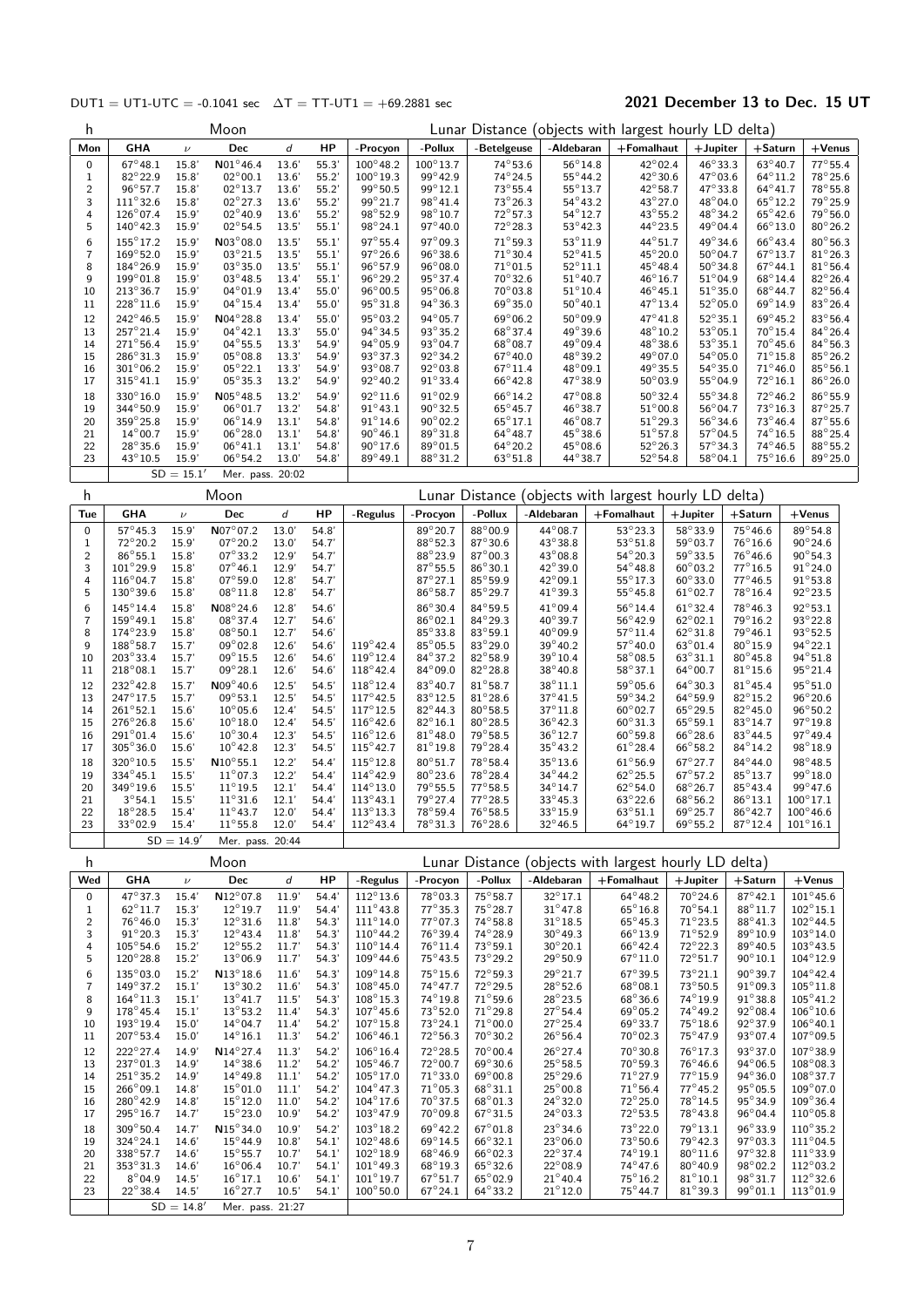### DUT1 = UT1-UTC = -0.1043 sec  $\Delta T = TT-UT1 = +69.2883$  sec 2021 December 16 to Dec. 18 UT

| h                            |                                        |                    | Moon                                   |                  |                |                                        |                                       |                                        |                                       | Lunar Distance (objects with largest hourly LD delta) |                                        |                                         |                                         |
|------------------------------|----------------------------------------|--------------------|----------------------------------------|------------------|----------------|----------------------------------------|---------------------------------------|----------------------------------------|---------------------------------------|-------------------------------------------------------|----------------------------------------|-----------------------------------------|-----------------------------------------|
| Thu                          | <b>GHA</b>                             | $\nu$              | Dec                                    | d                | HP             | -Regulus                               | -Procyon                              | -Pollux                                | -Aldebaran                            | +Fomalhaut                                            | $+$ Jupiter                            | $+$ Saturn                              | $+$ Venus                               |
| 0                            | $37^\circ 11.8$                        | 14.4'              | $N16^{\circ}38.2$                      | 10.5'            | 54.1'          | $100^{\circ}20.4$                      | 66°56.5                               | $64^\circ$ 03.5                        | $20^{\circ}$ 43.6                     | 76°13.2                                               | 82°08.6                                | 99°30.5                                 | $113^{\circ}31.3$                       |
| $\mathbf{1}$                 | $51^{\circ}45.2$                       | 14.4'              | $16^{\circ}48.7$<br>$16^{\circ}59.1$   | 10.4'            | 54.1'          | $99^\circ 50.8$<br>99°21.2             | 66°29.0<br>$66^{\circ}01.5$           | $63^\circ 33.8$                        | $20^{\circ}15.4$<br>$19^{\circ}$ 47.2 | $76^\circ 41.7$<br>$77^\circ 10.3$                    | $82^\circ 37.8$<br>83°07.0             | $99^{\circ}59.9$<br>$100^{\circ}$ 29.3  | $114^{\circ}00.6$<br>$114^{\circ}29.9$  |
| $\overline{\mathbf{c}}$<br>3 | $66^{\circ}18.6$<br>$80^\circ 51.9$    | 14.3'<br>14.3'     | $17^{\circ}09.4$                       | 10.3'<br>10.3'   | 54.1'<br>54.1' | 98°51.6                                | $65^\circ34.0$                        | $63^{\circ}04.1$<br>$62^{\circ}34.5$   | $19^{\circ}$ 19.0                     | $77^\circ$ 38.8                                       | $83^\circ 36.2$                        | $100^\circ 58.7$                        | $114^{\circ}59.3$                       |
| 4                            | $95^{\circ}25.2$                       | 14.2'              | $17^{\circ} 19.7$                      | 10.2'            | 54.1'          | $98^{\circ}22.0$                       | $65^{\circ}06.6$                      | $62^{\circ}04.8$                       | $18^{\circ} 51.0$                     | $78^{\circ}07.3$                                      | $84^{\circ}05.4$                       | $101^{\circ}28.1$                       | $115^\circ 28.6$                        |
| 5                            | $109^{\circ}58.4$                      | 14.2               | $17^{\circ}29.9$                       | 10.1'            | 54.1'          | $97^{\circ}52.4$                       | $64^\circ$ 39.1                       | $61^{\circ}35.1$                       | $18^{\circ}$ 23.1                     | 78°35.8                                               | $84^{\circ}34.6$                       | $101^{\circ}57.5$                       | $115^{\circ}57.9$                       |
| 6                            | $124^{\circ}31.6$                      | 14.1'              | $N17^{\circ}40.0$                      | 10.0'            | 54.1'          | 97°22.8                                | $64^{\circ}11.7$                      | $61^{\circ}05.5$                       | $17^{\circ}$ 55.2                     | 79°04.3                                               | $85^{\circ}$ 03.8                      | $102^{\circ}26.9$                       | $116^{\circ}27.2$                       |
| 7<br>8                       | 139°04.7<br>153°37.8                   | 14.1'<br>14.0'     | 17°50.0<br>$18^{\circ}00.0$            | 10.0'<br>9.9'    | 54.0'<br>54.0' | $96^{\circ}53.2$<br>$96^\circ 23.6$    | $63^{\circ}$ 44.3<br>$63^{\circ}16.9$ | $60^\circ$ 35.8<br>$60^{\circ}06.2$    | $17^{\circ}27.5$<br>$16^{\circ}59.8$  | 79°32.8<br>$80^{\circ}$ 01.4                          | 85°33.0<br>$86^{\circ}$ 02.2           | $102^{\circ}56.3$<br>$103^{\circ}25.6$  | $116^{\circ}56.5$<br>$117^{\circ}25.9$  |
| 9                            | $168^{\circ}10.8$                      | 14.0'              | $18^{\circ}09.9$                       | 9.8'             | 54.0'          | $95^{\circ}54.0$                       | $62^{\circ}$ 49.6                     | $59^{\circ}36.5$                       | $16^{\circ}32.3$                      | $80^\circ 29.9$                                       | $86^{\circ}31.4$                       | $103^{\circ}55.0$                       | $117^\circ 55.2$                        |
| 10                           | $182^{\circ}43.8$                      | 13.9'              | $18^{\circ}$ 19.7                      | 9.7'             | 54.0'          | $95^{\circ}$ 24.5                      | $62^{\circ}$ 22.3                     | $59^{\circ}06.9$                       | $16^{\circ}05.0$                      | $80^{\circ}58.4$                                      | $87^\circ$ 00.6                        | $104^\circ 24.3$                        | $118^{\circ}$ 24.5                      |
| 11                           | $197^{\circ}16.7$                      | 13.9'              | $18^{\circ}$ 29.4                      | 9.7'             | 54.0'          | $94^{\circ}54.9$                       | $61^{\circ}55.0$                      | $58^{\circ}37.3$                       | $15^{\circ}37.7$                      | $81^{\circ}26.9$                                      | $87^\circ 29.7$                        | $104^{\circ}53.7$                       | $118^{\circ}53.8$                       |
| 12                           | $211^{\circ}$ 49.6                     | 13.8'              | $N18^{\circ}39.1$                      | 9.6'             | 54.0'          | 94°25.4                                | $61^{\circ}27.7$                      | $58^{\circ}07.7$                       | $15^{\circ}$ 10.6                     | $81^\circ 55.4$                                       | $87^\circ 58.9$                        | $105^{\circ}23.0$                       | $119^{\circ}23.1$                       |
| 13<br>14                     | $226^{\circ}22.4$<br>$240^{\circ}55.2$ | 13.8'<br>13.7'     | $18^{\circ}$ 48.6<br>$18^{\circ}58.1$  | 9.5'<br>9.4'     | 54.0'<br>54.0' | $93^\circ 55.8$<br>$93^\circ 26.2$     | $61^{\circ}00.5$<br>$60^{\circ}33.2$  | $57^\circ38.0$<br>$57^{\circ}08.4$     | $14^{\circ}43.7$<br>$14^{\circ} 16.9$ | 82°23.9<br>$82^\circ 52.4$                            | $88^\circ 28.1$<br>$88^\circ 57.2$     | $105^\circ 52.4$<br>$106^{\circ}21.7$   | $119^{\circ}$ 52.4                      |
| 15                           | 255°27.9                               | 13.7'              | $19^{\circ}$ 07.5                      | 9.3'             | 54.0'          | $92^{\circ}56.7$                       | $60^{\circ}06.1$                      | $56^{\circ}38.8$                       | $13^{\circ}50.4$                      | 83°20.9                                               | $89^\circ$ 26.4                        | $106^{\circ}51.0$                       |                                         |
| 16                           | $270^{\circ}00.6$                      | 13.6'              | $19^{\circ}16.9$                       | 9.2'             | 54.0'          | $92^{\circ}27.2$                       | 59°38.9                               | $56^{\circ}09.2$                       | $13^{\circ}24.1$                      | $83^{\circ}49.4$                                      | $89^\circ 55.5$                        | $107^{\circ}20.4$                       |                                         |
| 17                           | 284°33.2                               | 13.6'              | $19^{\circ}26.1$                       | 9.2'             | 54.0'          | $91^{\circ}57.6$                       | $59^{\circ}11.8$                      | $55^{\circ}39.6$                       | $12^{\circ}58.0$                      | $84^{\circ}$ 17.9                                     | $90^\circ 24.6$                        | $107^{\circ}$ 49.7                      |                                         |
| 18                           | 299°05.8                               | 13.5'              | $N19^{\circ}35.3$                      | 9.1'             | 54.0'          | $91^{\circ}28.1$                       | $58^{\circ}$ 44.6                     | $55^{\circ}10.0$                       | $12^{\circ}32.1$                      | $84^{\circ}46.4$                                      | $90^\circ 53.8$                        | $108^\circ19.0$                         |                                         |
| 19<br>20                     | $313^\circ38.3$<br>328°10.7            | 13.5'<br>13.4      | $19^{\circ}$ 44.4<br>$19^{\circ}$ 53.4 | 9.0'<br>8.9'     | 54.0'<br>54.0' | $90^{\circ}58.6$<br>$90^{\circ}29.0$   | 58°17.6<br>$57^{\circ}50.5$           | $54^{\circ}40.4$<br>$54^{\circ}10.8$   | $12^{\circ}06.6$<br>$11^{\circ}41.4$  | 85°14.9<br>$85^\circ 43.4$                            | $91^{\circ}22.9$<br>$91^\circ 52.0$    | 108°48.3<br>$109^\circ 17.6$            |                                         |
| 21                           | $342^{\circ}43.1$                      | 13.3'              | $20^{\circ}$ 02.3                      | 8.8'             | 54.0'          | $89^\circ 59.5$                        | $57^\circ 23.5$                       | $53^{\circ}41.3$                       | $11^{\circ}16.5$                      | $86^\circ 11.9$                                       | $92^{\circ}21.2$                       | $109^{\circ}46.9$                       |                                         |
| 22                           | 357°15.5                               | 13.3'              | $20^{\circ}11.1$                       | 8.7'             | 54.0'          | $89^{\circ}30.0$                       | $56^{\circ}56.5$                      | $53^{\circ}11.7$                       | $10^{\circ}$ 52.0                     | $86^{\circ}40.4$                                      | $92^{\circ}50.3$                       | $110^{\circ}16.2$                       |                                         |
| 23                           | $11^{\circ}47.8$                       | 13.2               | $20^{\circ}$ 19.8                      | 8.7'             | 54.0'          | $89^{\circ}00.5$                       | $56^{\circ}29.5$                      | $52^{\circ}42.1$                       | $10^{\circ}28.0$                      | $87^\circ$ 08.8                                       | 93°19.4                                | $110^{\circ}45.5$                       |                                         |
|                              |                                        | $SD = 14.8'$       | Mer. pass. 22:11                       |                  |                |                                        |                                       |                                        |                                       |                                                       |                                        |                                         |                                         |
| h                            |                                        |                    | Moon                                   |                  |                |                                        |                                       |                                        |                                       | Lunar Distance (objects with largest hourly LD delta) |                                        |                                         |                                         |
| Fri                          | GHA                                    | $\nu$              | Dec                                    | d                | HP             | -Regulus                               | -Procyon                              | -Pollux                                | -Betelgeuse                           | $+$ Fomalhaut                                         | $+$ Jupiter                            | $+$ Saturn                              | +Altair                                 |
| 0<br>1                       | $26^{\circ}20.0$<br>$40^{\circ}52.2$   | 13.2'<br>13.1'     | $N20^{\circ}28.5$<br>$20^{\circ}37.1$  | 8.6'<br>8.5'     | 54.0'<br>53.9' | $88^\circ31.0$<br>$88^\circ$ 01.4      | $56^{\circ}02.6$<br>$55^{\circ}35.7$  | $52^{\circ}12.5$<br>$51^{\circ}43.0$   | $31^\circ 27.6$<br>$31^{\circ}$ 04.1  | $87^\circ$ 37.3<br>$88^{\circ}$ 05.8                  | $93^\circ 48.5$<br>94°17.7             | $111^{\circ}14.8$<br>$111^{\circ}$ 44.1 | $115^{\circ}28.1$<br>$115^{\circ}51.4$  |
| $\overline{c}$               | $55^{\circ}$ 24.3                      | 13.1'              | $20^{\circ}$ 45.5                      | 8.4'             | 53.9'          | 87°31.9                                | $55^{\circ}08.9$                      | $51^{\circ}13.4$                       | $30^{\circ}$ 40.7                     | $88^\circ$ 34.3                                       | $94^\circ 46.8$                        | $112^{\circ}13.4$                       | $116^{\circ}$ 14.6                      |
| 3                            | $69^{\circ}56.4$                       | 13.0'              | $20^{\circ}53.9$                       | 8.3'             | 53.9'          | $87^{\circ}02.4$                       | $54^{\circ}42.0$                      | $50^{\circ}43.8$                       | $30^{\circ}$ 17.5                     | $89^\circ$ 02.8                                       | $95^{\circ}15.9$                       | $112^{\circ}$ 42.7                      | $116^{\circ}37.8$                       |
| 4<br>5                       | $84^{\circ}28.4$                       | 13.0'              | $21^{\circ}02.2$                       | 8.2'             | 53.9'          | $86^{\circ}32.9$                       | $54^{\circ}15.2$                      | $50^{\circ}$ 14.3                      | 29°54.5                               | 89°31.3                                               | $95^{\circ}45.0$                       | $113^{\circ}12.0$                       | $117^{\circ}01.0$                       |
| 6                            | $99^{\circ}00.4$<br>$113^\circ 32.3$   | 12.9'<br>12.9'     | $21^{\circ}10.4$<br>$N21^{\circ}18.5$  | 8.1'<br>8.0'     | 53.9'<br>53.9' | $86^{\circ}03.4$<br>85°33.9            | $53^{\circ}48.5$<br>$53^{\circ}21.8$  | 49°44.7<br>49°15.2                     | $29^{\circ}31.6$<br>29°09.0           | $89^\circ 59.7$<br>90°28.2                            | $96^{\circ}14.1$<br>96°43.2            | $113^{\circ}41.2$<br>$114^{\circ}$ 10.5 | $117^{\circ}24.1$<br>$117^{\circ}47.1$  |
| 7                            | 128°04.2                               | 12.8'              | $21^{\circ}26.6$                       | 7.9'             | 53.9'          | $85^{\circ}$ 04.4                      | $52^{\circ}55.1$                      | 48°45.6                                | $28^{\circ}$ 46.5                     | $90^\circ 56.7$                                       | $97^\circ 12.3$                        | $114^{\circ}39.8$                       | $118^{\circ}10.1$                       |
| 8                            | $142^{\circ}36.0$                      | 12.8               | $21^{\circ}34.5$                       | 7.8'             | 53.9'          | $84^{\circ}34.9$                       | $52^{\circ}28.4$                      | $48^{\circ}16.1$                       | $28^{\circ}$ 24.2                     | $91^{\circ}25.2$                                      | $97^{\circ}41.4$                       | $115^{\circ}09.1$                       | 118°33.0                                |
| 9                            | 157°07.7                               | 12.7'              | $21^{\circ}$ 42.3                      | 7.7'             | 53.9'          | $84^\circ$ 05.4                        | $52^{\circ}01.8$                      | 47°46.5                                | $28^{\circ}$ 02.2                     | $91^{\circ}53.6$                                      | 98°10.5                                | $115^{\circ}38.3$                       | 118°55.9                                |
| 10<br>11                     | $171^{\circ}39.4$<br>$186^{\circ}11.1$ | 12.6'<br>12.6'     | $21^{\circ}50.1$<br>$21^{\circ}57.7$   | 7.6'<br>7.5'     | 53.9'<br>53.9' | $83^{\circ}35.9$<br>$83^{\circ}06.4$   | $51^\circ 35.2$<br>$51^{\circ}08.7$   | 47°17.0<br>$46^{\circ}47.4$            | $27^\circ 40.3$<br>$27^{\circ}18.7$   | $92^{\circ}22.1$<br>$92^{\circ}50.6$                  | 98°39.6<br>99°08.7                     | $116^{\circ}07.6$<br>$116^{\circ} 36.9$ | $119^{\circ}18.7$<br>$119^{\circ}41.4$  |
| 12                           | 200°42.7                               | 12.5'              | N22°05.2                               | 7.4'             | 53.9'          | 82°36.9                                | $50^{\circ}$ 42.2                     | $46^{\circ}17.9$                       | $26^{\circ}57.3$                      | 93°19.0                                               | 99°37.8                                | $117^{\circ}$ 06.1                      |                                         |
| 13                           | $215^{\circ}$ 14.2                     | 12.5'              | $22^{\circ}12.7$                       | 7.4'             | 53.9'          | 82°07.4                                | $50^\circ 15.8$                       | 45°48.3                                | $26^{\circ}36.2$                      | $93^{\circ}$ 47.5                                     | $100^{\circ}06.8$                      | $117^{\circ}35.4$                       |                                         |
| 14                           | 229°45.7                               | 12.4'              | $22^{\circ}20.0$                       | 7.3'             | 53.9'          | $81^\circ 37.9$                        | 49°49.4                               | $45^{\circ}18.8$                       | $26^{\circ}$ 15.3                     | $94^{\circ}$ 15.9                                     | $100^\circ$ 35.9                       | $118^{\circ}$ 04.6                      |                                         |
| 15<br>16                     | $244^{\circ}17.1$<br>$258^\circ 48.5$  | 12.4'<br>12.3'     | $22^{\circ}27.3$<br>$22^{\circ}34.4$   | 7.2'<br>7.1'     | 53.9'<br>53.9' | $81^{\circ}08.4$<br>$80^{\circ}39.0$   | 49°23.0<br>48°56.7                    | $44^{\circ}49.3$<br>44°19.7            | $25^{\circ}54.7$<br>$25^\circ 34.3$   | $94^{\circ}44.4$<br>$95^\circ 12.9$                   | $101^{\circ}05.0$<br>$101^{\circ}34.1$ | $118^{\circ}33.9$<br>$119^{\circ}03.2$  |                                         |
| 17                           | 273°19.8                               | 12.3'              | $22^{\circ}$ 41.5                      | 7.0'             | 53.9           | $80^{\circ}09.5$                       | $48^{\circ}30.4$                      | 43°50.2                                | $25^{\circ}$ 14.3                     | $95^{\circ}$ 41.3                                     | 102°03.2                               | $119^{\circ}32.4$                       |                                         |
| 18                           | $287^\circ 51.1$                       | 12.2'              | $N22^{\circ}48.4$                      | 6.9'             | 53.9'          | 79°40.0                                | 48°04.2                               | 43°20.6                                | $24^{\circ}54.5$                      | 96°09.8                                               | $102^\circ 32.3$                       |                                         |                                         |
| 19                           | 302°22.3                               | 12.2'              | $22^{\circ}55.3$                       | 6.7'             | 53.9'          | 79°10.5                                | 47°38.1                               | $42^{\circ}51.1$                       | $24^{\circ}35.0$                      | 96°38.2                                               | $103^{\circ}01.4$                      |                                         |                                         |
| 20<br>21                     | $316^{\circ}53.5$<br>$331^{\circ}24.6$ | 12.1'<br>12.1'     | $23^{\circ}02.0$<br>$23^{\circ}08.7$   | 6.6'<br>6.5'     | 53.9'<br>53.9' | $78^{\circ}41.0$<br>$78^\circ 11.5$    | $47^{\circ}11.9$<br>$46^{\circ}45.9$  | $42^{\circ}21.6$<br>$41^{\circ}52.1$   | $24^{\circ}15.9$<br>$23^{\circ}57.1$  | $97^{\circ}06.7$<br>$97^{\circ}35.1$                  | $103^{\circ}30.5$<br>$103^{\circ}59.5$ |                                         |                                         |
| 22                           | $345^{\circ}55.6$                      | 12.0'              | $23^{\circ}15.2$                       | 6.4'             | 53.9'          | $77^\circ 42.0$                        | $46^{\circ}19.9$                      | $41^{\circ}$ 22.5                      | $23^{\circ}38.6$                      | $98^\circ 03.5$                                       | $104^\circ 28.6$                       |                                         |                                         |
| 23                           | $0^{\circ}26.7$                        | 12.0'              | $23^{\circ}21.7$                       | 6.3'             | 53.9           | $77^{\circ}12.5$                       | 45°53.9                               | 40°53.0                                | $23^{\circ}20.5$                      | 98°32.0                                               | $104^{\circ}57.7$                      |                                         |                                         |
|                              |                                        | $SD = 14.7'$       | Mer. pass. 22:58                       |                  |                |                                        |                                       |                                        |                                       |                                                       |                                        |                                         |                                         |
| h                            |                                        |                    | Moon                                   |                  |                |                                        |                                       |                                        |                                       | Lunar Distance (objects with largest hourly LD delta) |                                        |                                         |                                         |
| Sat                          | GHA                                    | $\boldsymbol{\nu}$ | Dec                                    | $\boldsymbol{d}$ | HP             | -Arcturus                              | -Regulus                              | -Procyon                               | -Pollux                               | +Aldebaran                                            | $+A$ chernar                           | $+$ Fomalhaut                           | $+$ Jupiter                             |
| 0                            | $14^{\circ}57.6$<br>$29^{\circ}28.5$   | 11.9<br>11.9'      | N23°28.0<br>$23^{\circ}34.2$           | 6.2'<br>6.1'     | 53.9'<br>53.9' |                                        | 76°43.0<br>$76^\circ 13.6$            | 45°28.0<br>$45^{\circ}$ 02.2           | 40°23.5<br>39°53.9                    |                                                       | $89^\circ 47.7$<br>$90^{\circ}$ 05.0   | 99°00.4<br>99°28.9                      | $105^{\circ}26.8$<br>$105^{\circ}55.9$  |
| 1<br>$\overline{\mathbf{c}}$ | $43^{\circ}59.4$                       | 11.8               | $23^{\circ}40.3$                       | 6.0'             | 53.9           |                                        | $75^{\circ}44.1$                      | 44°36.4                                | $39^\circ$ 24.4                       |                                                       | $90^{\circ}$ 22.3                      | $99^{\circ}57.3$                        | $106^{\circ}25.0$                       |
| 3                            | $58^\circ 30.2$                        | 11.8               | $23^{\circ}46.4$                       | 5.9'             | 53.9           |                                        | $75^\circ 14.6$                       | 44° 10.7                               | 38°54.9                               |                                                       | $90^\circ 39.5$                        | $100^{\circ}25.7$                       | $106^{\circ}54.1$                       |
| 4                            | $73^{\circ}00.9$                       | 11.7               | $23^{\circ}52.3$                       | 5.8'             | 53.9           |                                        | $74^\circ 45.1$                       | $43^{\circ} 45.0$                      | $38^{\circ}$ 25.4                     |                                                       | $90^{\circ}56.8$                       | $100^{\circ}54.2$                       | $107^{\circ}23.1$                       |
| 5                            | $87^{\circ}31.6$<br>$102^{\circ}02.3$  | 11.7               | $23^{\circ}58.1$<br>$N24^{\circ}03.7$  | 5.7'<br>5.6'     | 53.9<br>53.9'  |                                        | $74^\circ 15.6$<br>$73^{\circ}46.1$   | 43° 19.4<br>42°53.9                    | $37^{\circ}55.8$<br>37°26.3           | $8^\circ 52.6$<br>$9^{\circ}14.1$                     | $91^\circ 14.1$<br>$91^{\circ}31.4$    | $101^{\circ}22.6$<br>$101^\circ 51.0$   | $107^{\circ}52.2$<br>108°21.3           |
| 6<br>7                       | $116^{\circ}32.9$                      | 11.6'<br>11.6      | $24^{\circ}09.3$                       | 5.5'             | 53.9           |                                        | $73^\circ 16.6$                       | $42^{\circ}28.5$                       | $36^{\circ}56.8$                      | $9^{\circ}36.3$                                       | $91^{\circ}$ 48.6                      | $102^{\circ}19.4$                       | $108^{\circ}50.4$                       |
| 8                            | $131^\circ$ 03.5                       | 11.5'              | $24^{\circ}14.8$                       | 5.4'             | 53.9           |                                        | $72^{\circ}47.1$                      | $42^{\circ}03.1$                       | $36^{\circ}27.3$                      | $9^{\circ}59.2$                                       | $92^{\circ}05.9$                       | $102^{\circ}$ 47.8                      | $109^{\circ}19.5$                       |
| 9                            | $145^{\circ}34.0$                      | 11.5'              | $24^{\circ}20.2$                       | 5.2'             | 53.9'          |                                        | $72^{\circ}17.6$                      | $41^{\circ}37.8$                       | $35^{\circ}57.7$                      | $10^{\circ}22.6$                                      | 92°23.2                                | $103^\circ 16.3$                        | $109^\circ 48.6$                        |
| 10<br>11                     | $160^{\circ}04.5$<br>$174^{\circ}34.9$ | 11.4<br>11.4       | $24^{\circ}25.4$<br>$24^{\circ}30.5$   | 5.1'<br>5.0'     | 53.9<br>53.9   | 119°37.2<br>$119^{\circ}12.1$          | $71^{\circ}48.1$<br>$71^\circ 18.6$   | $41^{\circ}$ 12.5<br>$40^{\circ}$ 47.4 | $35^{\circ}28.2$<br>$34^{\circ}58.7$  | $10^{\circ} 46.5$<br>$11^{\circ}10.9$                 | $92^{\circ}$ 40.4<br>$92^{\circ}57.7$  | $103^{\circ}44.7$<br>$104^{\circ}13.1$  | $110^{\circ}$ 17.7<br>$110^{\circ}46.8$ |
| 12                           | $189^\circ 05.2$                       | 11.3'              | $N24^{\circ}35.6$                      | 4.9'             | 53.9'          | $118^{\circ}46.9$                      | $70^{\circ}49.1$                      | 40°22.3                                | 34°29.2                               | $11^{\circ}35.7$                                      | $93^{\circ}$ 14.9                      | $104^{\circ}41.5$                       | $111^\circ15.9$                         |
| 13                           | $203^\circ 35.6$                       | 11.3'              | $24^{\circ}40.5$                       | 4.8'             | 53.9           | $118^{\circ}21.7$                      | $70^{\circ}19.6$                      | $39^\circ 57.3$                        | 33°59.6                               | $12^{\circ}00.8$                                      | 93°32.2                                | $105^{\circ}09.9$                       | $111^\circ$ 45.0                        |
| 14                           | $218^\circ$ 05.9                       | 11.2'              | $24^{\circ}45.3$                       | 4.7'             | 53.9           | $117^{\circ}56.5$                      | $69^{\circ}50.1$                      | $39^\circ 32.4$                        | $33^\circ 30.1$                       | $12^{\circ}26.3$                                      | $93^\circ 49.4$                        | $105^\circ 38.3$                        | $112^{\circ}14.1$                       |
| 15<br>16                     | $232^{\circ}36.1$<br>$247^{\circ}06.3$ | 11.2'<br>11.2      | 24°49.9<br>$24^{\circ}54.5$            | 4.6'<br>4.4'     | 53.9<br>53.9   | $117^{\circ}31.2$<br>$117^{\circ}05.9$ | $69^{\circ}20.6$<br>$68^{\circ}51.1$  | $39^\circ$ 07.6<br>38°42.9             | 33°00.6<br>$32^{\circ}31.1$           | $12^{\circ}52.0$<br>$13^{\circ}18.1$                  | $94^{\circ}06.6$<br>$94^{\circ}23.8$   | $106^{\circ}06.7$<br>$106^{\circ}35.1$  | $112^{\circ}$ 43.2<br>$113^{\circ}12.3$ |
| 17                           | $261^{\circ}36.5$                      | 11.1'              | $24^{\circ}58.9$                       | 4.3'             | 53.9           | $116^{\circ}40.5$                      | $68^{\circ}21.6$                      | $38^\circ 18.3$                        | $32^{\circ}01.5$                      | $13^{\circ}$ 44.3                                     | $94^\circ 41.0$                        | $107^{\circ}03.5$                       | $113^{\circ}$ 41.4                      |
| 18                           | $276^\circ 06.6$                       | 11.1'              | $N25^{\circ}03.3$                      | 4.2'             | 53.9           | $116^{\circ}15.1$                      | $67^{\circ}52.1$                      | $37^\circ 53.7$                        | $31^\circ 32.0$                       | $14^{\circ}$ 10.8                                     | $94^{\circ}58.2$                       | $107^\circ 31.8$                        | $114^{\circ}10.5$                       |
| 19                           | $290^{\circ}36.7$                      | 11.0'              | $25^{\circ}$ 07.5                      | 4.1'             | 53.9           | $115^{\circ}49.7$                      | $67^{\circ}22.6$                      | $37^\circ 29.3$                        | $31^{\circ}$ 02.5                     | $14^{\circ}37.5$                                      | $95^{\circ}15.3$                       | $108^{\circ}00.2$                       | $114^{\circ}39.6$                       |
| 20                           | $305^{\circ}06.7$                      | 11.0'              | $25^{\circ}11.6$                       | 4.0'             | 53.9           | $115^{\circ}24.2$                      | $66^{\circ}53.0$                      | $37^\circ$ 05.0                        | $30^\circ 33.0$                       | $15^{\circ}04.4$<br>$15^{\circ}31.4$                  | 95°32.5<br>$95^{\circ}$ 49.6           | $108^{\circ}28.6$                       | $115^{\circ}$ 08.7                      |
| 21<br>22                     | $319^{\circ}36.7$<br>$334^{\circ}06.6$ | 11.0'<br>10.9'     | $25^{\circ}15.6$<br>$25^{\circ}19.4$   | 3.9'<br>3.7'     | 53.9<br>53.9'  | $114^{\circ}58.7$<br>$114^{\circ}33.2$ | $66^{\circ}$ 23.5<br>$65^{\circ}54.0$ | $36^{\circ}40.8$<br>$36^{\circ}16.7$   | $30^{\circ}03.4$<br>$29^{\circ}33.9$  | $15^{\circ}58.6$                                      | $96^{\circ}06.8$                       | $108^{\circ}57.0$<br>$109^{\circ}25.3$  | $115^{\circ}37.8$<br>$116^{\circ}06.9$  |
| 23                           | $348^{\circ}36.6$                      | 10.9'              | $25^{\circ}23.2$                       | 3.6'             | 53.9           | $114^{\circ}07.6$                      | $65^{\circ}$ 24.5                     | $35^{\circ}52.7$                       | $29^{\circ}04.4$                      | $16^{\circ}25.9$                                      | $96^{\circ}23.9$                       | $109^{\circ}53.7$                       | $116^{\circ}36.0$                       |
|                              |                                        | $SD = 14.7'$       | Mer. pass. 23:47                       |                  |                |                                        |                                       |                                        |                                       |                                                       |                                        |                                         |                                         |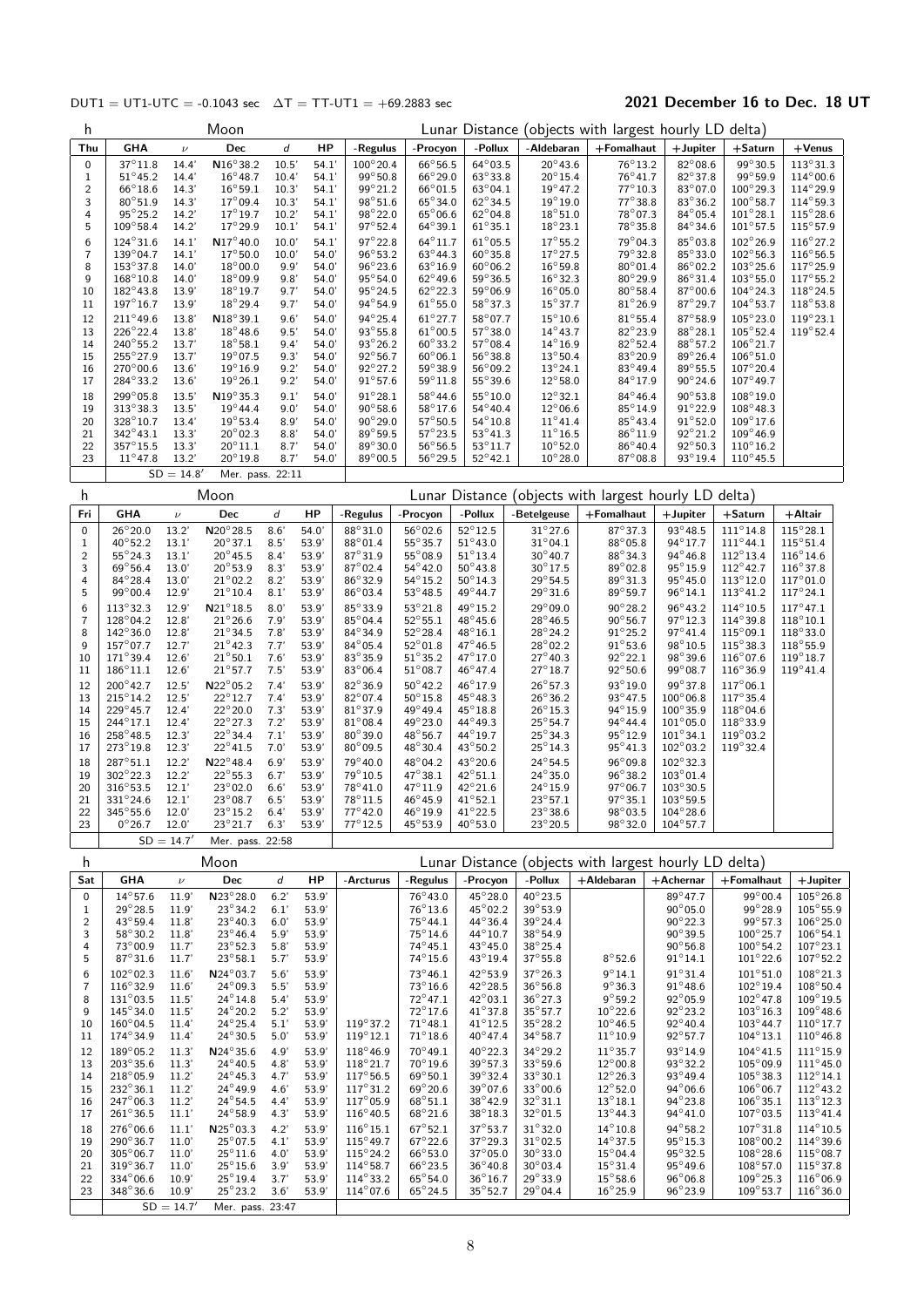### DUT1 = UT1-UTC = -0.1033 sec  $\Delta T = TT-UT1 = +69.2873$  sec 2021 December 19 to Dec. 21 UT

| h                          |                                        |                        | Moon                                          |                    |                |                                         |                                        |                                        |                                        | Lunar Distance (objects with largest hourly LD delta) |                                       |                                        |                                         |
|----------------------------|----------------------------------------|------------------------|-----------------------------------------------|--------------------|----------------|-----------------------------------------|----------------------------------------|----------------------------------------|----------------------------------------|-------------------------------------------------------|---------------------------------------|----------------------------------------|-----------------------------------------|
| Sun                        | GHA                                    | $\nu$                  | Dec                                           | d                  | HP             | -Spica                                  | -Arcturus                              | -Regulus                               | -Pollux                                | +Aldebaran                                            | $+A$ chernar                          | +Fomalhaut                             | $+$ Jupiter                             |
| 0                          | $3^{\circ}06.4$                        | 10.8'                  | $N25^{\circ}26.8$                             | 3.5'               | 53.9           | $118^{\circ}58.1$                       | $113^\circ 42.0$                       | $64^{\circ}55.0$                       | 28°34.9                                | $16^\circ 53.4$                                       | $96^\circ 41.0$                       | $110^{\circ}22.1$                      | $117^{\circ}05.1$                       |
| 1                          | $17^{\circ}36.3$                       | 10.8'                  | $25^{\circ}30.3$                              | 3.4'               | 53.9           | $118^{\circ}28.6$                       | $113^{\circ}16.4$                      | $64^{\circ}25.4$                       | $28^{\circ}05.3$                       | $17^{\circ}21.0$                                      | $96^\circ 58.0$                       | $110^{\circ}50.4$                      | $117^\circ 34.3$                        |
| $\mathbf 2$<br>3           | $32^{\circ}06.1$<br>$46^{\circ}35.9$   | 10.8'<br>10.7'         | $25^{\circ}33.7$<br>$25^{\circ}37.0$          | 3.3'<br>3.1'       | 53.9<br>53.9   | $117^{\circ}59.1$<br>$117^{\circ}29.6$  | $112^{\circ}50.7$<br>$112^{\circ}25.0$ | 63°55.9<br>$63^{\circ}26.4$            | $27^\circ 35.8$<br>$27^{\circ}06.3$    | $17^{\circ}$ 48.7<br>$18^{\circ}16.4$                 | $97^{\circ}15.1$<br>$97^{\circ}32.1$  | $111^\circ18.8$<br>$111^{\circ}47.1$   | $118^{\circ}$ 03.4<br>$118^{\circ}32.5$ |
| 4                          | $61^{\circ}05.6$                       | 10.7'                  | $25^{\circ}40.1$                              | 3.0'               | 53.9           | $117^{\circ}00.1$                       | $111^{\circ}59.3$                      | $62^{\circ}56.8$                       | $26^\circ 36.8$                        | $18^{\circ}$ 44.3                                     | 97°49.1                               | $112^{\circ}15.5$                      | $119^{\circ}01.7$                       |
| 5                          | $75^\circ$ 35.3                        | 10.7'                  | $25^{\circ}43.1$                              | 2.9'               | 54.0'          | $116^{\circ}30.6$                       | $111^{\circ}33.6$                      | $62^{\circ}$ 27.3                      | $26^{\circ}$ 07.3                      | $19^{\circ}12.3$                                      | $98^{\circ}06.1$                      | $112^{\circ}$ 43.8                     | $119^{\circ}30.8$                       |
| 6                          | $90^\circ$ 05.0                        | 10.6'                  | $N25^{\circ}46.0$                             | 2.8'               | 54.0'          | $116^{\circ}01.1$                       | $111^\circ 07.8$                       | $61^{\circ}57.7$                       | 25°37.7                                | $19^{\circ}$ 40.4                                     | 98°23.1                               | $113^{\circ}12.1$                      | $119^{\circ}59.9$                       |
| 7<br>8                     | 104°34.7<br>$119^{\circ}04.3$          | 10.6'<br>10.6'         | $25^{\circ}48.8$<br>$25^{\circ}51.4$          | 2.7'<br>2.5'       | 54.0'<br>54.0' | $115^{\circ}31.5$<br>$115^{\circ}02.0$  | $110^\circ$ 42.0<br>$110^{\circ}16.1$  | $61^{\circ}28.2$<br>$60^{\circ}58.6$   | $25^{\circ}08.2$<br>$24^{\circ}38.7$   | $20^{\circ}08.5$<br>$20^{\circ}36.7$                  | 98°40.0<br>$98^{\circ}56.9$           | $113^{\circ}40.4$<br>$114^{\circ}08.8$ |                                         |
| 9                          | 133°33.9                               | 10.6'                  | $25^{\circ}54.0$                              | 2.4'               | 54.0'          | $114^{\circ}32.5$                       | $109^{\circ}50.3$                      | $60^{\circ}29.1$                       | 24°09.2                                | $21^{\circ}$ 05.0                                     | 99°13.8                               | $114^{\circ}37.1$                      |                                         |
| 10                         | $148^{\circ}03.4$                      | 10.5'                  | $25^{\circ}56.4$                              | 2.3'               | 54.0'          | $114^{\circ}02.9$                       | $109^{\circ}$ 24.4                     | $59^{\circ}59.5$                       | 23°39.7                                | $21^{\circ}33.4$                                      | 99°30.7                               | $115^{\circ}05.4$                      |                                         |
| 11                         | $162^{\circ}32.9$                      | 10.5'                  | $25^{\circ}58.7$                              | 2.2'               | 54.0'          | $113^{\circ}33.4$                       | $108^\circ$ 58.5                       | $59^\circ 30.0$                        | $23^{\circ}10.2$                       | $22^{\circ}01.8$                                      | $99^{\circ}47.6$                      | $115^{\circ}33.7$                      |                                         |
| 12                         | 177°02.4<br>$191^\circ 31.9$           | 10.5'                  | $N26^{\circ}00.8$                             | 2.0'               | 54.0'          | $113^{\circ}03.8$                       | 108°32.5                               | 59°00.4                                | $22^{\circ}40.7$                       | 22°30.2                                               | $100^{\circ}$ 04.4                    | $116^{\circ}02.0$                      |                                         |
| 13<br>14                   | $206^{\circ}01.4$                      | 10.5'<br>10.4'         | $26^{\circ}$ 02.9<br>$26^{\circ}$ 04.8        | 1.9'<br>1.8'       | 54.0'<br>54.0' | $112^{\circ}34.3$<br>$112^{\circ}04.7$  | $108^{\circ}06.6$<br>$107^\circ 40.6$  | $58^\circ 30.8$<br>$58^{\circ}01.3$    | $22^{\circ}11.2$<br>$21^{\circ}41.7$   | $22^{\circ}58.8$<br>$23^{\circ}27.3$                  | 100°21.2<br>100°37.9                  | $116^{\circ}30.2$<br>$116^{\circ}58.5$ |                                         |
| 15                         | $220^{\circ}30.8$                      | 10.4'                  | $26^{\circ}06.6$                              | 1.7'               | 54.0'          | $111^{\circ}35.1$                       | $107^\circ 14.6$                       | $57^\circ 31.7$                        | $21^{\circ}$ 12.2                      | $23^{\circ}56.0$                                      | $100^{\circ}54.6$                     | $117^{\circ}26.8$                      |                                         |
| 16                         | $235^{\circ}00.2$                      | 10.4'                  | $26^{\circ}08.2$                              | 1.5'               | 54.0'          | $111^{\circ}05.5$                       | $106^{\circ}$ 48.6                     | $57^\circ 02.1$                        | $20^{\circ}$ 42.7                      | $24^{\circ}24.6$                                      | $101^\circ11.3$                       | $117^{\circ}55.1$                      |                                         |
| 17                         | $249^{\circ}29.6$                      | 10.4'                  | $26^{\circ}09.8$                              | 1.4'               | 54.0'          | $110^{\circ}35.9$                       | $106^{\circ}$ 22.5                     | $56^{\circ}32.5$                       | $20^{\circ}$ 13.2                      | $24^{\circ}53.3$                                      | $101^{\circ}28.0$                     | $118^{\circ}23.3$                      |                                         |
| 18<br>19                   | $263^\circ 59.0$<br>278°28.3           | 10.4'<br>10.3'         | $\mathsf{N}26^\circ11.2$<br>$26^{\circ}$ 12.4 | 1.3'<br>1.2'       | 54.0'<br>54.0' | $110^{\circ}$ 06.4<br>$109^\circ 36.8$  | $105^{\circ}56.4$<br>$105^\circ 30.3$  | $56^{\circ}$ 03.0<br>$55^{\circ}33.4$  | $19^{\circ}$ 43.7<br>$19^{\circ}$ 14.2 | $25^{\circ}22.1$<br>$25^{\circ}50.9$                  | $101^\circ 44.6$<br>$102^{\circ}01.2$ | $118^{\circ}51.6$<br>$119^{\circ}19.8$ |                                         |
| 20                         | 292°57.7                               | 10.3'                  | $26^{\circ}$ 13.6                             | 1.0'               | 54.0'          | $109^{\circ}07.1$                       | $105^{\circ}$ 04.2                     | $55^{\circ}03.8$                       | $18^{\circ}$ 44.8                      | $26^{\circ}$ 19.7                                     | $102^{\circ}$ 17.8                    | $119^{\circ}48.0$                      |                                         |
| 21                         | $307^{\circ}27.0$                      | 10.3'                  | $26^{\circ}$ 14.6                             | 0.9'               | 54.0'          | $108^\circ37.5$                         | $104^{\circ}38.1$                      | $54^\circ$ 34.2                        | $18^{\circ}15.3$                       | $26^{\circ}$ 48.6                                     | $102^{\circ}34.3$                     |                                        |                                         |
| 22                         | $321^{\circ}56.3$                      | 10.3'                  | $26^{\circ}15.5$                              | 0.8'               | 54.0'          | $108^{\circ}07.9$                       | $104^{\circ}11.9$                      | $54^{\circ}04.6$                       | $17^{\circ}$ 45.9                      | $27^{\circ}17.5$                                      | $102^{\circ}50.8$                     |                                        |                                         |
| 23                         | 336°25.6                               | 10.3'                  | $26^{\circ}16.3$                              | 0.6'               | 54.0'          | $107^{\circ}38.3$                       | $103^\circ 45.7$                       | $53^\circ 35.0$                        | $17^{\circ}16.4$                       | $27^{\circ}$ 46.4                                     | $103^{\circ}07.3$                     |                                        |                                         |
|                            |                                        | $SD = 14.7'$           | Mer. pass. $-:-$                              |                    |                |                                         |                                        |                                        |                                        |                                                       |                                       |                                        |                                         |
| h                          |                                        |                        | Moon                                          |                    |                |                                         |                                        |                                        |                                        | Lunar Distance (objects with largest hourly LD delta) |                                       |                                        |                                         |
| Mon                        | <b>GHA</b>                             | $\boldsymbol{\nu}$     | Dec                                           | d                  | HP             | -Spica                                  | -Arcturus                              | -Regulus                               | -Pollux                                | +Betelgeuse                                           | $+$ Capella                           | +Aldebaran                             | $+$ Rigel                               |
| 0<br>1                     | $350^\circ 54.8$<br>$5^{\circ}$ 24.1   | 10.3'<br>10.2'         | $N26^{\circ}17.0$<br>$26^{\circ}$ 17.5        | 0.5'<br>0.4'       | 54.1'<br>54.1' | 107°08.7<br>106°39.0                    | 103°19.5<br>$102^{\circ}53.3$          | $53^{\circ}05.4$<br>$52^{\circ}35.7$   | $16^{\circ}47.0$<br>$16^{\circ}$ 17.6  |                                                       | $24^{\circ}47.1$                      | $28^\circ 15.4$<br>$28^\circ 44.4$     | 39°04.9<br>$39^\circ 20.7$              |
| $\overline{c}$             | $19^{\circ}53.3$                       | 10.2'                  | $26^{\circ}$ 17.9                             | 0.3'               | 54.1'          | $106^{\circ}09.4$                       | 102°27.0                               | $52^{\circ}06.1$                       | $15^{\circ}48.2$                       |                                                       | $25^{\circ}$ 02.8                     | $29^{\circ}13.4$                       | $39^{\circ}36.7$                        |
| 3                          | $34^\circ 22.6$                        | 10.2'                  | $26^{\circ}18.1$                              | 0.1'               | 54.1'          | $105^{\circ}39.7$                       | $102^{\circ}00.8$                      | $51^\circ 36.5$                        | $15^{\circ}18.9$                       |                                                       | $25^{\circ}19.0$                      | $29^{\circ}$ 42.5                      | $39^\circ 53.0$                         |
| 4                          | $48^{\circ}51.8$                       | 10.2'                  | $26^{\circ}$ 18.3                             | 0.0'               | 54.1'          | $105^{\circ}10.0$                       | $101^{\circ}34.5$                      | $51^{\circ}06.9$                       | $14^{\circ}$ 49.5                      | $21^{\circ}36.1$                                      | $25^{\circ}35.5$<br>$25^{\circ}52.4$  | $30^\circ 11.6$                        | $40^{\circ}09.5$                        |
| 5<br>6                     | $63^{\circ}21.0$<br>77°50.2            | 10.2'<br>10.2'         | $26^{\circ}18.3$<br>$N26^{\circ}18.2$         | $-0.1'$<br>$-0.2'$ | 54.1'<br>54.1' | $104^{\circ}40.4$<br>$104^\circ 10.7$   | $101^{\circ}08.2$<br>$100^{\circ}41.9$ | $50^\circ 37.2$<br>$50^{\circ}$ 07.6   | $14^{\circ}20.2$<br>$13^{\circ}50.9$   | $21^{\circ}51.7$<br>$22^{\circ}$ 07.8                 | $26^{\circ}09.7$                      | $30^{\circ}40.7$<br>$31^{\circ}$ 09.8  | $40^{\circ}26.2$<br>$40^{\circ}43.1$    |
| $\overline{\mathfrak{c}}$  | $92^{\circ}19.4$                       | 10.2'                  | $26^{\circ}$ 17.9                             | $-0.4'$            | 54.1'          | $103^\circ 41.0$                        | $100^\circ15.6$                        | $49^{\circ}38.0$                       | $13^{\circ}21.6$                       | $22^{\circ}24.4$                                      | $26^{\circ}27.3$                      | $31^\circ 39.0$                        | $41^{\circ}00.2$                        |
| 8                          | $106^\circ 48.6$                       | 10.2'                  | $26^{\circ}$ 17.5                             | $-0.5'$            | 54.1'          | $103^\circ 11.3$                        | 99°49.2                                | $49^{\circ}08.3$                       | $12^{\circ}52.4$                       | $22^{\circ}41.3$                                      | $26^{\circ}$ 45.3                     | $32^{\circ}08.2$                       | $41^{\circ}17.6$                        |
| 9                          | $121^{\circ}17.8$                      | 10.2'                  | $26^{\circ}$ 17.0                             | $-0.6'$            | 54.1'          | $102^{\circ}$ 41.6                      | 99°22.9                                | $48^\circ$ 38.7                        | $12^{\circ}23.2$                       | $22^{\circ}58.7$                                      | $27^{\circ}$ 03.6                     | $32^\circ 37.4$                        | $41^{\circ}35.1$                        |
| 10<br>11                   | $135^{\circ}47.0$<br>$150^{\circ}16.2$ | 10.2'<br>10.2'         | $26^{\circ}16.4$<br>$26^{\circ} 15.6$         | $-0.8'$<br>$-0.9'$ | 54.1'<br>54.1' | $102^{\circ}11.9$<br>$101^{\circ}$ 42.2 | $98^{\circ}56.5$<br>$98^{\circ}30.1$   | 48°09.0<br>47°39.4                     | $11^{\circ}54.0$<br>$11^{\circ}24.9$   | $23^{\circ}16.5$<br>$23^\circ 34.7$                   | $27^{\circ}22.2$<br>$27^{\circ}41.1$  | $33^{\circ}06.6$<br>$33^\circ 35.9$    | $41^{\circ}52.8$<br>$42^{\circ}10.7$    |
| 12                         | $164^\circ 45.4$                       | 10.2'                  | $N26^{\circ}14.8$                             | $-1.0'$            | 54.1'          | $101^{\circ}$ 12.5                      | 98°03.7                                | 47°09.7                                | $10^{\circ}55.8$                       | 23°53.3                                               | $28^{\circ}00.4$                      | $34^{\circ}05.2$                       | $42^{\circ}28.8$                        |
| 13                         | 179°14.6                               | 10.2'                  | $26^{\circ}$ 13.7                             | $-1.1'$            | 54.1'          | $100^\circ 42.7$                        | 97°37.3                                | $46^{\circ}40.0$                       | $10^{\circ}26.9$                       | $24^{\circ}12.2$                                      | 28°19.9                               | $34^\circ$ 34.5                        | $42^{\circ}47.1$                        |
| 14                         | $193^{\circ}43.8$                      | 10.2'                  | $26^{\circ}12.6$                              | $-1.3'$            | 54.2'          | $100^\circ 13.0$                        | 97°10.8                                | $46^{\circ}10.3$                       | $9^{\circ}58.0$                        | $24^\circ 31.4$                                       | $28^\circ 39.6$                       | $35^{\circ}$ 03.8                      | 43°05.6                                 |
| 15<br>16                   | 208°13.0<br>222°42.2                   | 10.2'<br>10.2'         | $26^{\circ}11.3$<br>$26^{\circ}09.9$          | $-1.4'$<br>$-1.5'$ | 54.2'<br>54.2' | 99°43.2<br>99°13.5                      | $96^{\circ}$ 44.4<br>$96^{\circ}17.9$  | $45^{\circ}40.7$<br>$45^{\circ}11.0$   | $9^{\circ}29.2$<br>$9^{\circ}00.4$     | $24^{\circ}51.0$<br>$25^{\circ}10.9$                  | $28^{\circ}59.7$<br>$29^{\circ}20.0$  | $35^{\circ}33.2$<br>$36^{\circ}$ 02.5  | 43°24.2<br>43°43.0                      |
| 17                         | 237°11.4                               | 10.2'                  | $26^{\circ}08.4$                              | $-1.7'$            | 54.2'          | $98^{\circ}43.7$                        | $95^\circ 51.4$                        | 44°41.3                                | $8^{\circ}31.9$                        | $25^{\circ}31.2$                                      | $29^{\circ}40.6$                      | $36^\circ 31.9$                        | 44°02.0                                 |
| 18                         | $251^\circ 40.6$                       | 10.2'                  | $N26^{\circ}06.7$                             | $-1.8'$            | 54.2'          | 98°13.9                                 | 95°24.9                                | 44°11.6                                | $8^{\circ}$ 03.4                       | $25^{\circ}51.7$                                      | $30^{\circ}01.4$                      | $37^{\circ}01.3$                       | $44^{\circ}21.1$                        |
| 19                         | $266^{\circ}09.8$                      | 10.2'                  | $26^{\circ}05.0$                              | $-1.9'$            | 54.2'          | $97^{\circ}$ 44.2                       | $94^{\circ}58.4$                       | $43^{\circ}41.9$                       | $7^\circ$ 35.2                         | $26^{\circ}12.5$                                      | $30^\circ 22.4$                       | $37^\circ 30.8$                        | $44^{\circ}40.4$                        |
| 20<br>21                   | $280^{\circ}39.0$<br>$295^{\circ}08.3$ | 10.2'<br>10.2'         | $26^{\circ}03.0$<br>$26^{\circ}01.0$          | $-2.0'$<br>$-2.2'$ | 54.2'<br>54.2' | $97^{\circ}$ 14.4<br>$96^{\circ}$ 44.6  | 94°31.9<br>$94^{\circ}05.4$            | 43°12.2<br>$42^{\circ}$ 42.5           | $7^\circ$ 07.2<br>$6^{\circ}39.4$      | $26^\circ 33.6$<br>$26^{\circ}54.9$                   | $30^{\circ}$ 43.7<br>$31^{\circ}05.2$ | 38°00.2<br>$38^{\circ}$ 29.7           | 44°59.9<br>$45^{\circ}19.5$             |
| 22                         | 309°37.5                               | 10.3'                  | $25^{\circ}58.8$                              | $-2.3'$            | 54.2'          | $96^{\circ}$ 14.7                       | $93^{\circ}38.8$                       | $42^{\circ}12.8$                       | $6^{\circ}12.0$                        | $27^{\circ}16.5$                                      | $31^{\circ}26.9$                      | $38^\circ 59.2$                        | 45°39.2                                 |
| 23                         | $324^{\circ}06.8$                      | 10.3'                  | $25^{\circ}56.5$                              | $-2.4'$            | 54.2'          | $95^{\circ}$ 44.9                       | $93^\circ 12.3$                        | $41^{\circ}43.1$                       | $5^{\circ}$ 44.9                       | $27^\circ 38.4$                                       | $31^{\circ}$ 48.8                     | 39°28.7                                | $45^{\circ}59.1$                        |
|                            |                                        | $SD = 14.7'$           | Mer. pass. 00:38                              |                    |                |                                         |                                        |                                        |                                        |                                                       |                                       |                                        |                                         |
| h                          |                                        |                        | Moon                                          |                    |                |                                         |                                        |                                        |                                        | Lunar Distance (objects with largest hourly LD delta) |                                       |                                        |                                         |
| Tue                        | <b>GHA</b>                             | $\nu$                  | Dec                                           | d                  | HP             | -Spica                                  | -Arcturus                              | -Regulus                               | $±$ Pollux                             | $+$ Betelgeuse                                        | $+$ Capella                           | +Aldebaran                             | $+$ Rigel                               |
| $\pmb{0}$                  | 338°36.0                               | 10.3'                  | $N25^{\circ}54.1$                             | $-2.5'$            | 54.3'          | $95^{\circ}15.1$                        | $92^{\circ}$ 45.7                      | $41^{\circ}$ 13.3                      | $5^{\circ}18.4$                        | 28°00.5                                               | 32°10.9                               | $39^\circ 58.2$                        | $46^{\circ}19.2$                        |
| $\mathbf{1}$<br>$\sqrt{2}$ | $353^{\circ}05.3$<br>$7^\circ$ 34.6    | 10.3'<br>10.3'         | $25^\circ 51.6$<br>$25^{\circ}$ 48.9          | $-2.7'$<br>$-2.8'$ | 54.3'<br>54.3' | $94^{\circ}45.3$<br>$94^{\circ}15.4$    | $92^{\circ}$ 19.2<br>$91^\circ 52.6$   | $40^{\circ}$ 43.6<br>$40^{\circ}$ 13.9 | $4^{\circ}52.5$<br>$4^{\circ}27.5$     | $28^{\circ}22.8$<br>$28^\circ 45.3$                   | $32^{\circ}33.2$<br>32°55.7           | $40^{\circ}$ 27.7<br>$40^{\circ}57.3$  | 46°39.4<br>$46^{\circ}59.7$             |
| 3                          | $22^{\circ}03.9$                       | 10.3'                  | $25^{\circ}$ 46.1                             | $-2.9'$            | 54.3'          | $93^{\circ}45.5$                        | $91^{\circ}26.0$                       | $39^\circ 44.2$                        |                                        | $29^{\circ}08.1$                                      | $33^\circ 18.4$                       | $41^{\circ}26.9$                       | 47°20.2                                 |
| 4                          | $36^{\circ}33.2$                       | 10.3'                  | $25^\circ 43.2$                               | $-3.1'$            | 54.3'          | $93^{\circ}15.7$                        | $90^{\circ}59.4$                       | $39^\circ$ 14.4                        |                                        | $29^{\circ}31.0$                                      | $33^{\circ}41.3$                      | $41^{\circ}56.5$                       | 47°40.8                                 |
| 5                          | $51^{\circ}$ 02.6                      | 10.4'                  | $25^{\circ}40.1$                              | $-3.2'$            | 54.3'          | $92^{\circ}45.8$                        | $90^{\circ}32.8$                       | $38^\circ 44.7$                        |                                        | $29^{\circ}54.2$                                      | $34^{\circ}$ 04.3                     | $42^{\circ}26.1$                       | $48^{\circ}01.6$                        |
| 6<br>$\bf 7$               | 65°31.9<br>$80^{\circ}01.3$            | 10.4'<br>10.4'         | $N25^{\circ}36.9$<br>$25^{\circ}33.6$         | $-3.3'$<br>$-3.4'$ | 54.3'<br>54.3' | $92^{\circ}15.9$<br>$91^{\circ}46.0$    | $90^\circ\,06.1$<br>89°39.5            | 38°14.9<br>$37^\circ 45.2$             |                                        | $30^\circ17.5$<br>$30^\circ 41.0$                     | $34^{\circ}$ 27.5<br>$34^{\circ}50.8$ | 42°55.7<br>43°25.3                     | 48°22.5<br>48°43.5                      |
| 8                          | $94^{\circ}30.7$                       | 10.4'                  | $25^{\circ}30.2$                              | $-3.6'$            | 54.3'          | $91^{\circ}16.1$                        | 89°12.9                                | $37^\circ 15.4$                        |                                        | $31^{\circ}$ 04.7                                     | $35^{\circ}$ 14.4                     | 43°55.0                                | 49°04.6                                 |
| 9                          | $109^{\circ}00.1$                      | 10.4'                  | $25^{\circ}26.6$                              | $-3.7'$            | 54.3'          | $90^{\circ}46.2$                        | $88^{\circ}46.2$                       | $36^{\circ}$ 45.7                      |                                        | $31^{\circ}28.6$                                      | $35^\circ 38.0$                       | 44°24.7                                | 49°25.8                                 |
| 10                         | 123°29.6                               | 10.5'                  | $25^{\circ}23.0$                              | $-3.8'$            | 54.4'          | $90^{\circ}16.2$                        | $88^\circ 19.5$                        | $36^\circ 15.9$                        |                                        | $31^{\circ}52.6$                                      | $36^{\circ}01.8$                      | $44^{\circ}54.4$                       | 49°47.2                                 |
| 11<br>12                   | $137^{\circ}59.0$<br>152°28.5          | 10.5'<br>$10.5^\prime$ | $25^{\circ}$ 19.2<br>$N25^{\circ}15.2$        | $-3.9'$<br>$-4.1'$ | 54.4<br>54.4'  | $89^{\circ}46.3$<br>$89^\circ 16.4$     | $87^\circ 52.9$<br>$87^\circ 26.2$     | $35^{\circ}$ 46.1<br>$35^{\circ}16.4$  |                                        | $32^{\circ}16.8$<br>$32^{\circ}41.2$                  | $36^{\circ} 25.8$<br>$36^\circ 49.8$  | $45^{\circ}24.1$<br>45°53.8            | $50^{\circ}08.7$<br>$50^{\circ}30.3$    |
| 13                         | $166^{\circ}58.0$                      | 10.5'                  | $25^{\circ}11.2$                              | $-4.2'$            | 54.4'          | $88^{\circ}46.4$                        | $86^\circ 59.5$                        | $34^{\circ} 46.6$                      |                                        | $33^{\circ}05.7$                                      | $37^{\circ}$ 14.1                     | $46^{\circ}$ 23.6                      | $50^{\circ}52.0$                        |
| 14                         | $181^{\circ}$ 27.6                     | 10.6'                  | $25^{\circ}$ 07.0                             | $-4.3'$            | 54.4           | $88^\circ 16.4$                         | $86^\circ$ 32.8                        | $34^{\circ}16.8$                       |                                        | $33^\circ 30.3$                                       | $37^{\circ}38.4$                      | $46^{\circ}53.3$                       | $51^{\circ}13.8$                        |
| 15                         | $195^\circ 57.1$                       | 10.6'                  | $25^{\circ}$ 02.7                             | $-4.4'$            | 54.4'          | $87^{\circ}46.4$                        | $86^{\circ}$ 06.1                      | $33^{\circ}47.0$                       |                                        | $33^{\circ}55.1$                                      | $38^{\circ}02.9$                      | 47°23.1<br>47°52.9                     | $51^{\circ}35.7$                        |
| 16<br>17                   | $210^{\circ}26.7$<br>$224^{\circ}56.3$ | 10.6'<br>10.6'         | $24^{\circ}58.3$<br>$24^{\circ}53.7$          | $-4.5'$<br>$-4.7'$ | 54.4'<br>54.4  | $87^\circ 16.4$<br>$86^\circ 46.4$      | $85^\circ$ 39.4<br>$85^\circ 12.7$     | $33^\circ 17.3$<br>$32^{\circ}$ 47.5   |                                        | $34^{\circ}20.0$<br>$34^{\circ}45.0$                  | $38^{\circ}$ 27.5<br>$38^\circ 52.2$  | 48°22.7                                | $51^{\circ}57.8$<br>$52^{\circ}19.9$    |
| 18                         | 239°26.0                               | 10.7'                  | $N24^{\circ}49.1$                             | $-4.8'$            | 54.5'          | $86^\circ 16.4$                         | $84^{\circ}46.0$                       | $32^{\circ}$ 17.7                      |                                        | $35^{\circ}10.2$                                      | 39°17.0                               | 48°52.5                                | $52^{\circ}$ 42.1                       |
| 19                         | 253°55.6                               | 10.7'                  | $24^{\circ}$ 44.3                             | $-4.9'$            | 54.5'          | $85^\circ 46.4$                         | 84°19.3                                | $31^{\circ}$ 47.9                      | $5^{\circ}30.2$                        | $35^{\circ}35.5$                                      | 39°42.0                               | $49^{\circ}$ 22.4                      | $53^{\circ}04.5$                        |
| 20<br>21                   | $268^\circ 25.3$<br>$282^\circ 55.1$   | 10.7'<br>10.8'         | $24^{\circ}39.4$<br>$24^{\circ}34.4$          | $-5.0'$<br>$-5.1'$ | 54.5<br>54.5'  | $85^{\circ}16.3$<br>$84^\circ 46.3$     | $83^\circ 52.6$<br>83°25.9             | $31^{\circ}18.1$<br>$30^{\circ}$ 48.3  | $5^{\circ}57.2$<br>$6^{\circ}$ 24.6    | $36^{\circ}00.9$<br>$36^{\circ}26.4$                  | 40°07.0<br>40°32.2                    | 49°52.3<br>$50^{\circ}22.1$            | 53°26.9<br>$53^{\circ}$ 49.4            |
| 22                         | 297°24.8                               | 10.8'                  | $24^{\circ}29.2$                              | $-5.3'$            | 54.5'          | $84^\circ 16.2$                         | $82^{\circ}59.1$                       | $30^{\circ}$ 18.5                      | $6^{\circ}52.5$                        | $36^{\circ}52.1$                                      | $40^{\circ}57.5$                      | $50^\circ 52.0$                        | $54^{\circ}12.1$                        |
| 23                         | $311^\circ54.6$                        | 10.8                   | $24^{\circ}23.9$                              | $-5.4'$            | 54.5'          | $83^{\circ}46.1$                        | $82^{\circ}32.4$                       | $29^{\circ}$ 48.7                      | $7^\circ 20.6$                         | $37^\circ 17.8$                                       | $41^{\circ}22.8$                      | $51^{\circ}21.9$                       | $54^{\circ}34.8$                        |
|                            |                                        | $SD = 14.8'$           | Mer. pass. 01:29                              |                    |                |                                         |                                        |                                        |                                        |                                                       |                                       |                                        |                                         |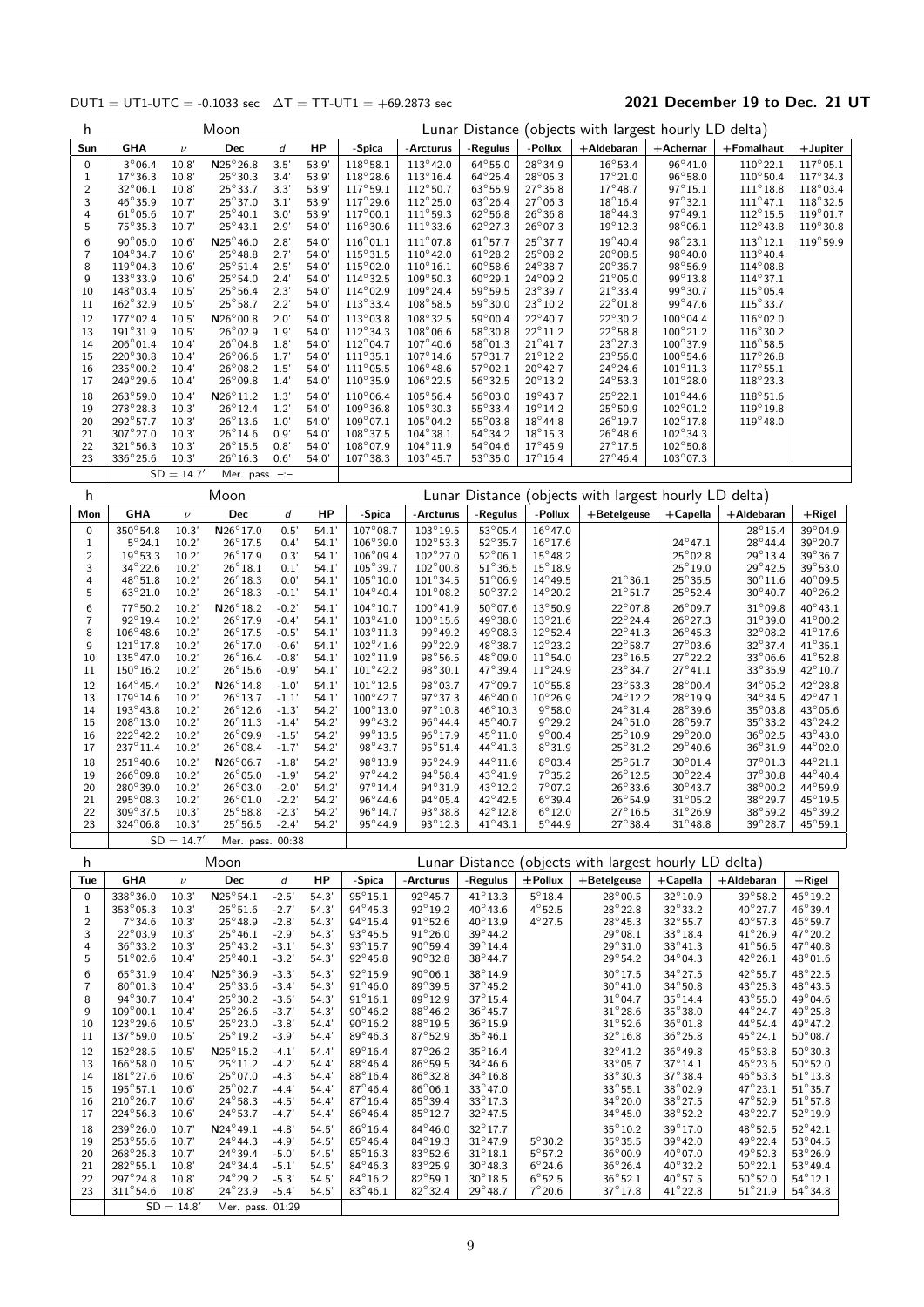### DUT1 = UT1-UTC = -0.1016 sec  $\Delta T = TT-UT1 = +69.2856$  sec 2021 December 22 to Dec. 24 UT

| h                       |                                        | Lunar Distance (objects with largest hourly LD delta)<br>Moon |                                        |                      |                |                                         |                                         |                                       |                                       |                                        |                                                       |                                       |                                      |
|-------------------------|----------------------------------------|---------------------------------------------------------------|----------------------------------------|----------------------|----------------|-----------------------------------------|-----------------------------------------|---------------------------------------|---------------------------------------|----------------------------------------|-------------------------------------------------------|---------------------------------------|--------------------------------------|
| Wed                     | <b>GHA</b>                             | $\boldsymbol{\nu}$                                            | Dec                                    | d                    | HP             | -Mars                                   | -Antares                                | -Spica                                | -Regulus                              | $+$ Pollux                             | $+$ Betelgeuse                                        | $+$ Capella                           | +Aldebaran                           |
| 0                       | $326^{\circ}24.4$                      | 10.9'                                                         | $\textsf{N}24^\circ18.6$               | $-5.5'$              | 54.5'          |                                         |                                         | 83°16.0                               | $29^{\circ}19.0$                      | $7^\circ 49.0$                         | $37^\circ 43.6$                                       | $41^{\circ}48.3$                      | $51^\circ 51.9$                      |
| 1<br>2                  | $340^{\circ}54.3$<br>$355^{\circ}24.2$ | 10.9'<br>10.9'                                                | $24^{\circ}13.1$<br>$24^{\circ}07.4$   | $-5.6'$<br>$-5.7'$   | 54.5'<br>54.6' |                                         |                                         | $82^{\circ}45.9$<br>$82^{\circ}15.8$  | 28°49.2<br>$28^{\circ}19.4$           | $8^{\circ}17.7$<br>$8^\circ 46.5$      | $38^\circ$ 09.6<br>$38^{\circ}35.6$                   | 42°13.9<br>42°39.5                    | $52^{\circ}21.8$<br>$52^{\circ}51.8$ |
| 3                       | $9^{\circ}54.1$                        | 11.0'                                                         | $24^{\circ}01.7$                       | $-5.9'$              | 54.6'          |                                         |                                         | $81^{\circ}45.7$                      | $27^{\circ}$ 49.6                     | $9^{\circ}15.5$                        | $39^{\circ}01.8$                                      | $43^{\circ}05.3$                      | $53^{\circ}21.7$                     |
| 4                       | $24^{\circ}24.1$                       | 11.0'                                                         | $23^{\circ}55.8$                       | $-6.0'$              | 54.6'          |                                         |                                         | $81^\circ 15.6$                       | $27^{\circ}19.8$                      | $9^{\circ}$ 44.7                       | 39°28.0                                               | $43^{\circ}31.1$                      | $53^\circ 51.7$                      |
| 5                       | $38^{\circ}54.1$                       | 11.0'                                                         | $23^{\circ}49.9$                       | $-6.1'$              | 54.6'          |                                         |                                         | $80^{\circ}45.4$                      | $26^{\circ}50.0$                      | $10^{\circ}$ 13.9                      | $39^{\circ}$ 54.4                                     | $43^{\circ}57.0$                      | $54^{\circ}21.7$<br>$54^{\circ}51.8$ |
| 6<br>$\bf 7$            | $53^{\circ}24.1$<br>$67^\circ 54.2$    | 11.1'<br>11.1'                                                | $N23^{\circ}43.8$<br>$23^{\circ}37.6$  | $-6.2'$<br>$-6.3'$   | 54.6'<br>54.6' |                                         |                                         | $80^\circ 15.2$<br>$79^{\circ}45.1$   | $26^{\circ}20.3$<br>$25^{\circ}50.5$  | $10^{\circ}$ 43.3<br>$11^{\circ}$ 12.7 | 40°20.8<br>40°47.3                                    | 44°23.0<br>44°49.1                    | $55^{\circ}21.8$                     |
| 8                       | $82^{\circ}24.3$                       | 11.1'                                                         | $23^{\circ}31.2$                       | $-6.4'$              | 54.7'          |                                         |                                         | 79°14.9                               | $25^{\circ}20.7$                      | $11^{\circ}$ 42.3                      | $41^{\circ}$ 13.9                                     | 45°15.3                               | $55^{\circ}51.9$                     |
| 9                       | $96^{\circ}54.4$                       | 11.2'                                                         | $23^{\circ}24.8$                       | $-6.5'$              | 54.7'          |                                         |                                         | 78°44.6                               | $24^{\circ}51.0$                      | $12^{\circ}11.9$                       | $41^{\circ}40.6$                                      | $45^{\circ}41.5$                      | $56^{\circ}22.0$                     |
| 10<br>11                | $111^{\circ}24.6$<br>$125^{\circ}54.8$ | 11.2'<br>11.3'                                                | $23^{\circ}18.3$<br>$23^{\circ}11.6$   | $-6.7'$<br>$-6.8'$   | 54.7<br>54.7'  | $119^{\circ}36.4$                       |                                         | 78°14.4<br>$77^\circ 44.2$            | $24^{\circ}21.2$<br>$23^{\circ}51.5$  | $12^{\circ}$ 41.6<br>$13^{\circ}11.3$  | $42^{\circ}$ 07.3<br>$42^{\circ}34.1$                 | $46^{\circ}07.9$<br>$46^{\circ}34.3$  | $56^{\circ}52.0$<br>$57^{\circ}22.2$ |
| 12                      | $140^{\circ}25.1$                      | 11.3'                                                         | $N23^{\circ}04.8$                      | $-6.9'$              | 54.7'          | $119^{\circ}07.8$                       |                                         | 77°13.9                               | $23^{\circ}21.8$                      | $13^{\circ}41.2$                       | 43°01.0                                               | $47^\circ$ 00.8                       | $57^{\circ}52.3$                     |
| 13                      | $154^{\circ}55.4$                      | 11.3'                                                         | $22^{\circ}57.9$                       | $-7.0'$              | 54.7'          | 118°39.2                                |                                         | $76^{\circ}43.7$                      | $22^{\circ}52.1$                      | $14^{\circ}11.0$                       | 43°28.0                                               | 47°27.3                               | $58^{\circ}22.4$                     |
| 14<br>15                | $169^{\circ}25.7$<br>$183^{\circ}56.1$ | 11.4'<br>11.4'                                                | $22^{\circ}50.9$<br>$22^{\circ}43.8$   | $-7.1'$<br>$-7.2'$   | 54.7'<br>54.8' | $118^{\circ}10.5$<br>$117^{\circ}41.9$  |                                         | $76^\circ 13.4$<br>$75^\circ 43.1$    | $22^{\circ}22.4$<br>$21^{\circ}52.7$  | $14^{\circ}40.9$<br>$15^{\circ}10.9$   | $43^{\circ}55.1$<br>44° 22.2                          | 47°53.9<br>48°20.6                    | $58^\circ 52.6$<br>$59^{\circ}22.8$  |
| 16                      | $198^{\circ}26.5$                      | 11.5'                                                         | $22^{\circ}36.6$                       | $-7.3'$              | 54.8'          | $117^\circ 13.2$                        |                                         | $75^\circ 12.8$                       | $21^{\circ}23.0$                      | $15^{\circ}$ 40.9                      | $44^{\circ}49.4$                                      | 48°47.4                               | $59^{\circ}53.0$                     |
| 17                      | $212^{\circ}57.0$                      | 11.5'                                                         | $22^{\circ}29.3$                       | $-7.4'$              | 54.8'          | $116^{\circ}$ 44.5                      |                                         | 74°42.5                               | $20^{\circ}53.4$                      | $16^{\circ}11.0$                       | $45^{\circ}16.7$                                      | $49^{\circ}$ 14.2                     | $60^{\circ}23.2$                     |
| 18                      | 227°27.5                               | 11.5'                                                         | $N22^{\circ}21.8$                      | $-7.5'$              | 54.8'          | $116^{\circ}15.8$                       |                                         | 74°12.1                               | $20^{\circ}23.7$                      | $16^{\circ}$ 41.0                      | $45^{\circ}$ 44.0                                     | 49°41.1                               | $60^\circ 53.4$                      |
| 19<br>20                | $241^{\circ}58.0$<br>$256^{\circ}28.6$ | 11.6'<br>11.6'                                                | $22^{\circ}14.3$<br>$22^{\circ}06.6$   | $-7.7'$<br>$-7.8'$   | 54.8<br>54.8'  | $115^{\circ}47.0$<br>$115^{\circ}18.3$  | $119^{\circ}35.2$<br>$119^{\circ}04.8$  | 73°41.8<br>$73^\circ 11.4$            | $19^{\circ}54.2$<br>$19^{\circ}$ 24.6 | $17^{\circ}11.2$<br>$17^{\circ}41.3$   | $46^{\circ}11.4$<br>$46^{\circ}38.9$                  | $50^{\circ}08.1$<br>$50^{\circ}35.1$  | $61^\circ 23.7$<br>$61^{\circ}54.0$  |
| 21                      | $270^{\circ}59.2$                      | 11.7'                                                         | $21^{\circ}58.9$                       | $-7.9'$              | 54.9           | $114^{\circ}49.5$                       | $118^{\circ}34.3$                       | $72^{\circ}41.0$                      | $18^{\circ}55.0$                      | $18^{\circ}11.5$                       | $47^{\circ}06.4$                                      | $51^{\circ}02.2$                      | $62^{\circ}$ 24.2                    |
| 22                      | $285^{\circ}29.9$                      | 11.7'                                                         | $21^{\circ}51.0$                       | $-8.0'$              | 54.9           | $114^{\circ}20.7$                       | $118^{\circ}03.9$                       | 72°10.6                               | $18^{\circ}25.5$                      | $18^{\circ}41.8$                       | $47^{\circ}34.0$                                      | $51^{\circ}29.3$                      | $62^{\circ}54.5$                     |
| 23                      | $300^\circ 00.6$                       | 11.7'<br>$SD = 14.9'$                                         | $21^{\circ}$ 43.0<br>Mer. pass. 02:19  | $-8.1'$              | 54.9'          | $113^{\circ}51.9$                       | $117^{\circ}33.4$                       | $71^\circ 40.2$                       | $17^{\circ}56.1$                      | $19^{\circ}$ 12.0                      | $48^{\circ}01.6$                                      | $51^{\circ}56.5$                      | $63^{\circ}24.9$                     |
|                         |                                        |                                                               |                                        |                      |                |                                         |                                         |                                       |                                       |                                        |                                                       |                                       |                                      |
| h                       |                                        |                                                               | Moon                                   |                      |                |                                         |                                         |                                       |                                       |                                        | Lunar Distance (objects with largest hourly LD delta) |                                       |                                      |
| Thu                     | <b>GHA</b>                             | $\nu$                                                         | Dec                                    | d                    | HP             | -Antares                                | -Mars                                   | -Spica                                | -Regulus                              | $+$ Pollux                             | $+$ Betelgeuse                                        | $+$ Capella                           | +Aldebaran                           |
| 0<br>1                  | $314^{\circ}31.3$<br>329°02.1          | 11.8<br>11.8                                                  | N21°34.9<br>$21^{\circ}26.8$           | $-8.2'$<br>$-8.3'$   | 54.9'<br>54.9  | $117^{\circ}02.9$<br>$116^{\circ}32.4$  | $113^{\circ}23.1$<br>$112^{\circ}54.3$  | $71^{\circ}09.8$<br>70°39.4           | $17^{\circ}26.7$<br>$16^{\circ}57.3$  | $19^{\circ}$ 42.3<br>$20^{\circ}$ 12.6 | 48°29.3<br>48°57.1                                    | $52^{\circ}23.8$<br>$52^{\circ}51.1$  | $63^{\circ}55.2$<br>$64^{\circ}25.6$ |
| $\overline{\mathbf{c}}$ | 343°32.9                               | 11.9'                                                         | $21^{\circ} 18.5$                      | $-8.4'$              | 54.9           | $116^{\circ}01.9$                       | $112^{\circ}25.5$                       | $70^\circ$ 08.9                       | $16^{\circ}28.0$                      | $20^{\circ}$ 43.0                      | $49^{\circ}$ 24.9                                     | $53^{\circ}18.5$                      | $64^{\circ}56.0$                     |
| 3                       | 358°03.8                               | 11.9                                                          | $21^{\circ}10.1$                       | $-8.5'$              | 55.0           | $115^{\circ}31.4$                       | $111^{\circ}56.6$                       | $69^{\circ}38.4$                      | $15^{\circ}58.8$                      | $21^{\circ}$ 13.4                      | $49^\circ 52.8$                                       | $53^{\circ}$ 45.9                     | $65^{\circ}26.4$                     |
| 4<br>5                  | $12^{\circ}34.7$<br>$27^{\circ}05.7$   | 12.0'<br>12.0'                                                | $21^{\circ}01.6$<br>$20^{\circ}53.0$   | $-8.6'$<br>$-8.7'$   | 55.0<br>55.0   | $115^{\circ}00.8$<br>$114^{\circ}30.2$  | $111^{\circ}27.7$<br>$110^{\circ}58.8$  | $69^{\circ}07.9$<br>$68^{\circ}37.4$  | $15^{\circ}29.6$<br>$15^{\circ}00.5$  | $21^{\circ}$ 43.8<br>$22^{\circ}$ 14.2 | $50^{\circ}20.7$<br>$50^{\circ}48.7$                  | $54^{\circ}13.4$<br>$54^{\circ}41.0$  | $65^{\circ}56.8$<br>$66^{\circ}27.2$ |
| 6                       | 41°36.6                                | 12.0'                                                         | $N20^{\circ}$ 44.3                     | $-8.8'$              | 55.0           | 113°59.7                                | $110^{\circ}29.9$                       | 68°06.9                               | $14^{\circ}31.5$                      | $22^{\circ}$ 44.7                      | $51^{\circ}$ 16.7                                     | $55^{\circ}08.6$                      | $66^{\circ}57.7$                     |
| 7                       | $56^{\circ}07.7$                       | 12.1'                                                         | $20^{\circ}35.5$                       | $-8.9'$              | 55.0'          | $113^{\circ}29.0$                       | $110^{\circ}01.0$                       | $67^{\circ}36.3$                      | $14^{\circ}02.5$                      | $23^{\circ}15.2$                       | $51^\circ 44.8$                                       | $55^{\circ}36.2$                      | $67^\circ 28.2$                      |
| 8                       | $70^\circ$ 38.8                        | 12.1'                                                         | $20^\circ 26.6$                        | $-9.0'$              | 55.1'          | $112^{\circ}58.4$                       | $109^{\circ}32.0$                       | $67^{\circ}05.8$                      | $13^{\circ}33.7$                      | $23^{\circ}$ 45.7                      | $52^{\circ}12.9$                                      | $56^{\circ}03.9$                      | $67^\circ 58.7$<br>68°29.2           |
| 9<br>10                 | 85°09.9<br>$99^{\circ}41.1$            | 12.2'<br>12.2'                                                | $20^{\circ}$ 17.6<br>$20^{\circ}08.5$  | $-9.1'$<br>$-9.2'$   | 55.1'<br>55.1' | $112^{\circ}27.8$<br>$111^{\circ}57.1$  | $109^\circ 03.0$<br>$108^{\circ}34.1$   | $66^\circ$ 35.2<br>$66^{\circ}04.6$   | $13^{\circ}05.1$<br>$12^{\circ}36.5$  | $24^{\circ}16.2$<br>$24^{\circ}46.8$   | $52^{\circ}41.1$<br>$53^{\circ}09.4$                  | $56^\circ 31.7$<br>$56^{\circ}59.5$   | $68^{\circ}59.7$                     |
| 11                      | $114^{\circ}12.3$                      | 12.2'                                                         | $19^{\circ}59.3$                       | $-9.3'$              | 55.1'          | $111^{\circ}26.4$                       | $108^{\circ}05.0$                       | $65^{\circ}34.0$                      | $12^{\circ}08.1$                      | $25^{\circ}$ 17.4                      | $53^{\circ}37.7$                                      | $57^{\circ}27.3$                      | 69°30.3                              |
| 12                      | 128°43.5                               | 12.3'                                                         | $N19^{\circ}50.0$                      | $-9.4'$              | 55.1           | $110^{\circ}55.7$                       | 107°36.0                                | $65^{\circ}03.4$                      | $11^{\circ}39.9$                      | $25^{\circ}48.0$                       | $54^{\circ}$ 06.0                                     | $57^{\circ}55.2$                      | $70^{\circ}00.9$                     |
| 13<br>14                | $143^{\circ}14.8$<br>$157^{\circ}46.1$ | 12.3'<br>12.4'                                                | $19^{\circ}$ 40.6<br>$19^{\circ}31.1$  | $-9.5'$<br>$-9.6'$   | 55.2'<br>55.2  | $110^{\circ}25.0$<br>$109^{\circ}54.2$  | 107°07.0<br>$106^{\circ}37.9$           | $64^{\circ}32.7$<br>$64^{\circ}02.0$  | $11^{\circ}11.9$<br>$10^{\circ}$ 44.2 | $26^{\circ}18.7$<br>$26^{\circ}49.3$   | $54^\circ$ 34.4<br>$55^{\circ}02.8$                   | $58^{\circ}23.2$<br>$58^\circ 51.2$   | 70°31.5<br>$71^{\circ}02.1$          |
| 15                      | $172^{\circ}17.5$                      | 12.4'                                                         | $19^{\circ}21.5$                       | $-9.7'$              | 55.2'          | $109^\circ 23.4$                        | $106^{\circ}08.8$                       | $63^{\circ}31.3$                      | $10^{\circ}16.7$                      | $27^{\circ}20.0$                       | $55^{\circ}31.3$                                      | $59^{\circ}19.2$                      | $71^\circ 32.7$                      |
| 16                      | $186^{\circ}48.9$                      | 12.5'                                                         | $19^{\circ}11.9$                       | $-9.8'$              | 55.2'          | $108^{\circ}52.6$                       | $105^\circ 39.7$                        | $63^{\circ}00.6$                      | $9^{\circ}$ 49.5                      | $27^{\circ}50.8$                       | 55°59.8                                               | $59^{\circ}$ 47.3                     | $72^{\circ}03.4$                     |
| 17                      | $201^\circ 20.4$                       | 12.5'                                                         | $19^{\circ}02.1$                       | $-9.9'$              | 55.2'          | $108^\circ 21.8$<br>$107^\circ 51.0$    | $105^\circ 10.6$<br>$104^{\circ}41.4$   | $62^{\circ}29.9$<br>$61^{\circ}59.2$  | $9^{\circ}$ 22.7                      | $28^{\circ}21.5$<br>$28^\circ 52.3$    | $56^{\circ}$ 28.4                                     | $60^\circ 15.5$<br>$60^{\circ}$ 43.6  | $72^{\circ}34.1$<br>73°04.8          |
| 18<br>19                | $215^{\circ}51.9$<br>$230^{\circ}23.4$ | 12.5'<br>12.6'                                                | $N18^{\circ}52.2$<br>$18^{\circ}$ 42.3 | $-10.0'$<br>$-10.0$  | 55.3'<br>55.3' | $107^{\circ}20.2$                       | $104^{\circ}$ 12.3                      | $61^{\circ}28.4$                      | $8^\circ 56.3$<br>$8^{\circ}30.4$     | $29^{\circ}23.1$                       | $56^{\circ}57.0$<br>$57^\circ 25.7$                   | $61^{\circ}11.9$                      | 73°35.5                              |
| 20                      | $244^{\circ}55.0$                      | 12.6'                                                         | $18^{\circ}32.3$                       | $-10.1'$             | 55.3'          | $106^{\circ}49.3$                       | $103^{\circ}43.1$                       | $60^{\circ}57.6$                      | $8^{\circ}05.0$                       | $29^{\circ}53.9$                       | $57^{\circ}$ 54.4                                     | $61^{\circ}40.1$                      | 74°06.2                              |
| 21                      | 259°26.6<br>273°58.2                   | 12.7'                                                         | $18^{\circ} 22.1$                      | $-10.2'$<br>$-10.3'$ | 55.3'<br>55.3' | $106^{\circ}18.4$<br>$105^{\circ}$ 47.5 | $103^\circ 13.9$<br>$102^\circ 44.7$    | $60^{\circ}26.8$                      | $7^{\circ}40.3$<br>$7^{\circ}16.4$    | $30^\circ 24.7$<br>$30^\circ 55.6$     | $58^{\circ}23.1$<br>$58^{\circ}51.9$                  | $62^{\circ}08.5$<br>$62^{\circ}36.8$  | 74°37.0<br>75°07.8                   |
| 22<br>23                | 288°29.9                               | 12.7'<br>12.7'                                                | $18^{\circ}11.9$<br>$18^{\circ}01.6$   | $-10.4'$             | 55.4'          | $105^{\circ}16.5$                       | $102^{\circ}15.4$                       | $59^{\circ}56.0$<br>$59^{\circ}25.2$  | $6^{\circ}53.4$                       | $31^{\circ}26.5$                       | 59°20.8                                               | $63^{\circ}05.2$                      | 75°38.6                              |
|                         |                                        | $SD = 15.0'$                                                  | Mer. pass. 03:08                       |                      |                |                                         |                                         |                                       |                                       |                                        |                                                       |                                       |                                      |
| h                       |                                        |                                                               | Moon                                   |                      |                |                                         |                                         |                                       |                                       |                                        | Lunar Distance (objects with largest hourly LD delta) |                                       |                                      |
| Fri                     | <b>GHA</b>                             | $\nu$                                                         | Dec                                    | $\boldsymbol{d}$     | HP             | -Sun                                    | -Antares                                | -Mars                                 | -Spica                                | $+$ Pollux                             | +Betelgeuse                                           | +Capella                              | +Aldebaran                           |
| $\pmb{0}$               | 303°01.7                               | 12.8'                                                         | $\text{N}17^{\circ}51.2$               | $-10.5'$             | 55.4           |                                         | $104^\circ 45.6$                        | $101^\circ$ 46.1                      | 58°54.3                               | $31^\circ 57.4$                        | 59°49.7                                               | 63°33.7                               | 76°09.5                              |
| 1                       | $317^{\circ}33.4$                      | 12.8'                                                         | $17^{\circ}$ 40.7                      | $-10.6'$             | 55.4'          |                                         | $104^{\circ}$ 14.6                      | $101^{\circ}16.8$                     | 58°23.4                               | $32^{\circ}$ 28.4                      | $60^{\circ}18.6$                                      | $64^{\circ}02.2$                      | $76^{\circ}40.3$                     |
| $\overline{c}$<br>3     | 332°05.2<br>$346^{\circ}37.1$          | 12.8'<br>12.9'                                                | $17^\circ 30.1$<br>$17^{\circ}$ 19.5   | $-10.7'$<br>$-10.7'$ | 55.4<br>55.5'  |                                         | $103^{\circ}$ 43.6<br>$103^{\circ}12.5$ | $100^\circ 47.5$<br>$100^\circ 18.2$  | $57^\circ 52.5$<br>$57^\circ 21.6$    | $32^{\circ}59.3$<br>33°30.3            | $60^{\circ}$ 47.5<br>$61^{\circ}16.5$                 | $64^{\circ}30.7$<br>$64^{\circ}59.3$  | $77^{\circ}11.2$<br>$77^\circ 42.1$  |
| 4                       | $1^{\circ}09.0$                        | 12.9'                                                         | $17^{\circ}$ 08.7                      | $-10.8'$             | 55.5'          |                                         | $102^{\circ}41.5$                       | $99^{\circ}48.8$                      | $56^{\circ}50.7$                      | $34^{\circ}01.3$                       | $61^{\circ}45.6$                                      | $65^{\circ}27.9$                      | 78°13.0                              |
| 5                       | $15^{\circ} 40.9$                      | 13.0'                                                         | $16^{\circ}57.9$                       | $-10.9'$             | 55.5'          |                                         | $102^{\circ}10.4$                       | $99^{\circ}$ 19.4                     | $56^{\circ}$ 19.7                     | $34^{\circ}32.4$                       | $62^{\circ}14.7$                                      | $65^{\circ}56.5$                      | 78°44.0                              |
| 6                       | 30°12.9                                | 13.0'                                                         | $N16^{\circ}$ 47.0                     | $-11.0'$             | 55.5'          |                                         | $101^{\circ}39.3$                       | 98°50.0                               | $55^{\circ}$ 48.7                     | 35°03.5                                | $62^{\circ}43.8$                                      | $66^{\circ}25.2$                      | $79^{\circ}15.0$                     |
| 7<br>8                  | $44^{\circ}44.8$<br>$59^{\circ}16.9$   | 13.0'<br>13.1'                                                | $16^{\circ}36.0$<br>$16^{\circ}$ 24.9  | $-11.1'$<br>$-11.2'$ | 55.5'<br>55.6' |                                         | $101^{\circ}08.2$<br>$100^\circ37.1$    | 98°20.6<br>$97^\circ 51.1$            | $55^{\circ}17.7$<br>$54^{\circ}46.7$  | $35^\circ 34.6$<br>$36^{\circ}$ 05.7   | $63^{\circ}13.0$<br>$63^\circ 42.2$                   | $66^{\circ}54.0$<br>$67^\circ 22.7$   | 79°46.0<br>80°17.0                   |
| 9                       | $73^\circ 48.9$                        | 13.1'                                                         | $16^{\circ} 13.7$                      | $-11.2'$             | 55.6'          |                                         | $100^{\circ}05.9$                       | $97^{\circ}21.7$                      | $54^{\circ}15.7$                      | $36^\circ 36.8$                        | $64^{\circ}11.4$                                      | $67^{\circ}51.5$                      | $80^{\circ}48.0$                     |
| 10                      | 88°21.0                                | 13.1'                                                         | $16^{\circ}02.5$                       | $-11.3'$             | 55.6'          |                                         | 99°34.7                                 | $96^{\circ}52.2$                      | $53^\circ 44.6$                       | $37^{\circ}08.0$                       | $64^{\circ}40.7$                                      | $68^{\circ}$ 20.4                     | $81^{\circ}19.1$                     |
| 11                      | $102^{\circ}53.2$<br>$117^\circ 25.3$  | 13.2'                                                         | $15^{\circ}51.2$<br>$N15^{\circ}39.8$  | $-11.4'$             | 55.6           |                                         | $99^{\circ}03.5$<br>98°32.2             | $96^{\circ}$ 22.6<br>$95^{\circ}53.1$ | $53^{\circ}13.5$<br>$52^{\circ}$ 42.4 | 37°39.2<br>38°10.4                     | $65^{\circ}10.0$                                      | $68^{\circ}49.3$                      | $81^{\circ}50.2$<br>82°21.3          |
| 12<br>13                | $131^{\circ}57.5$                      | 13.2'<br>13.2                                                 | $15^{\circ}$ 28.3                      | $-11.5'$<br>$-11.6'$ | 55.7'<br>55.7' |                                         | $98^{\circ}01.0$                        | 95°23.5                               | $52^{\circ}11.3$                      | $38^{\circ}41.7$                       | $65^\circ$ 39.4<br>$66^{\circ}08.8$                   | $69^{\circ}18.2$<br>$69^{\circ}$ 47.2 | $82^{\circ}52.5$                     |
| 14                      | $146^{\circ}29.7$                      | 13.3'                                                         | $15^{\circ}16.7$                       | $-11.6'$             | 55.7'          | $119^{\circ}54.2$                       | $97^\circ 29.7$                         | 94°53.9                               | $51^{\circ}$ 40.1                     | $39^\circ 13.0$                        | $66^\circ$ 38.3                                       | $70^\circ 16.2$                       | 83°23.6                              |
| 15<br>16                | $161^\circ 02.0$<br>$175^{\circ}34.3$  | 13.3'<br>13.3'                                                | $15^{\circ}05.1$<br>$14^{\circ}53.4$   | $-11.7'$<br>$-11.8'$ | 55.7'<br>55.8  | $119^{\circ}25.4$<br>$118^{\circ}56.5$  | $96^\circ 58.4$<br>$96^{\circ}27.0$     | $94^{\circ}24.3$<br>$93^{\circ}54.6$  | $51^{\circ}08.9$<br>$50^{\circ}37.7$  | $39^\circ$ 44.3<br>$40^{\circ}15.6$    | $67^{\circ}07.7$<br>$67^{\circ}37.3$                  | $70^\circ 45.3$<br>$71^\circ 14.3$    | $83^\circ 54.8$<br>$84^{\circ}26.1$  |
| 17                      | $190^{\circ}06.6$                      | 13.4                                                          | $14^{\circ}41.6$                       | $-11.9'$             | 55.8'          | $118^{\circ}27.7$                       | $95^{\circ}55.6$                        | $93^{\circ}25.0$                      | $50^{\circ}06.5$                      | $40^{\circ}47.0$                       | $68^{\circ}06.8$                                      | $71^{\circ}43.5$                      | $84^{\circ}57.3$                     |
| 18                      | $204^{\circ}39.0$                      | 13.4                                                          | $N14^{\circ}29.7$                      | $-11.9'$             | 55.8'          | $117^{\circ}58.8$                       | 95°24.2                                 | $92^{\circ}55.3$                      | 49°35.3                               | $41^{\circ}$ 18.4                      | 68°36.4                                               | $72^{\circ}12.6$                      | 85°28.6                              |
| 19                      | $219^{\circ}11.3$                      | 13.4                                                          | $14^{\circ}$ 17.8                      | $-12.0'$             | 55.8'          | $117^{\circ}29.9$                       | $94^{\circ}52.8$                        | $92^{\circ}25.5$                      | $49^{\circ}04.0$                      | $41^\circ 49.8$                        | $69^{\circ}06.0$                                      | $72^\circ 41.8$                       | 85°59.9                              |
| 20<br>21                | $233^{\circ}43.8$<br>248°16.2          | 13.4'<br>13.5'                                                | $14^{\circ}05.8$<br>$13^{\circ}53.7$   | $-12.1'$<br>$-12.2'$ | 55.9'<br>55.9  | $117^{\circ}00.9$<br>$116^{\circ}32.0$  | $94^{\circ}21.4$<br>93°49.9             | $91^{\circ}55.8$<br>$91^\circ 26.0$   | $48^{\circ}32.7$<br>$48^{\circ}01.4$  | $42^{\circ}21.2$<br>$42^{\circ}52.7$   | $69^{\circ}35.7$<br>$70^{\circ}$ 05.4                 | $73^\circ 11.1$<br>73°40.3            | $86^\circ31.2$<br>$87^\circ$ 02.6    |
| 22                      | $262^{\circ}48.7$                      | 13.5'                                                         | $13^{\circ}$ 41.5                      | $-12.2'$             | 55.9           | $116^{\circ}03.0$                       | $93^{\circ}18.4$                        | $90^{\circ}56.2$                      | $47^{\circ}30.1$                      | $43^{\circ}24.2$                       | $70^\circ$ 35.2                                       | $74^{\circ}09.6$                      | $87^\circ$ 34.0                      |
| 23                      | $277^{\circ}21.1$                      | 13.5'                                                         | $13^{\circ}29.3$                       | $-12.3'$             | 55.9'          | $115^{\circ}34.0$                       | $92^{\circ}46.9$                        | $90^{\circ}26.3$                      | $46^{\circ}58.7$                      | $43^{\circ}55.8$                       | $71^{\circ}04.9$                                      | $74^{\circ}39.0$                      | $88^\circ$ 05.4                      |
|                         |                                        | $SD = 15.1'$                                                  | Mer. pass. 03:55                       |                      |                |                                         |                                         |                                       |                                       |                                        |                                                       |                                       |                                      |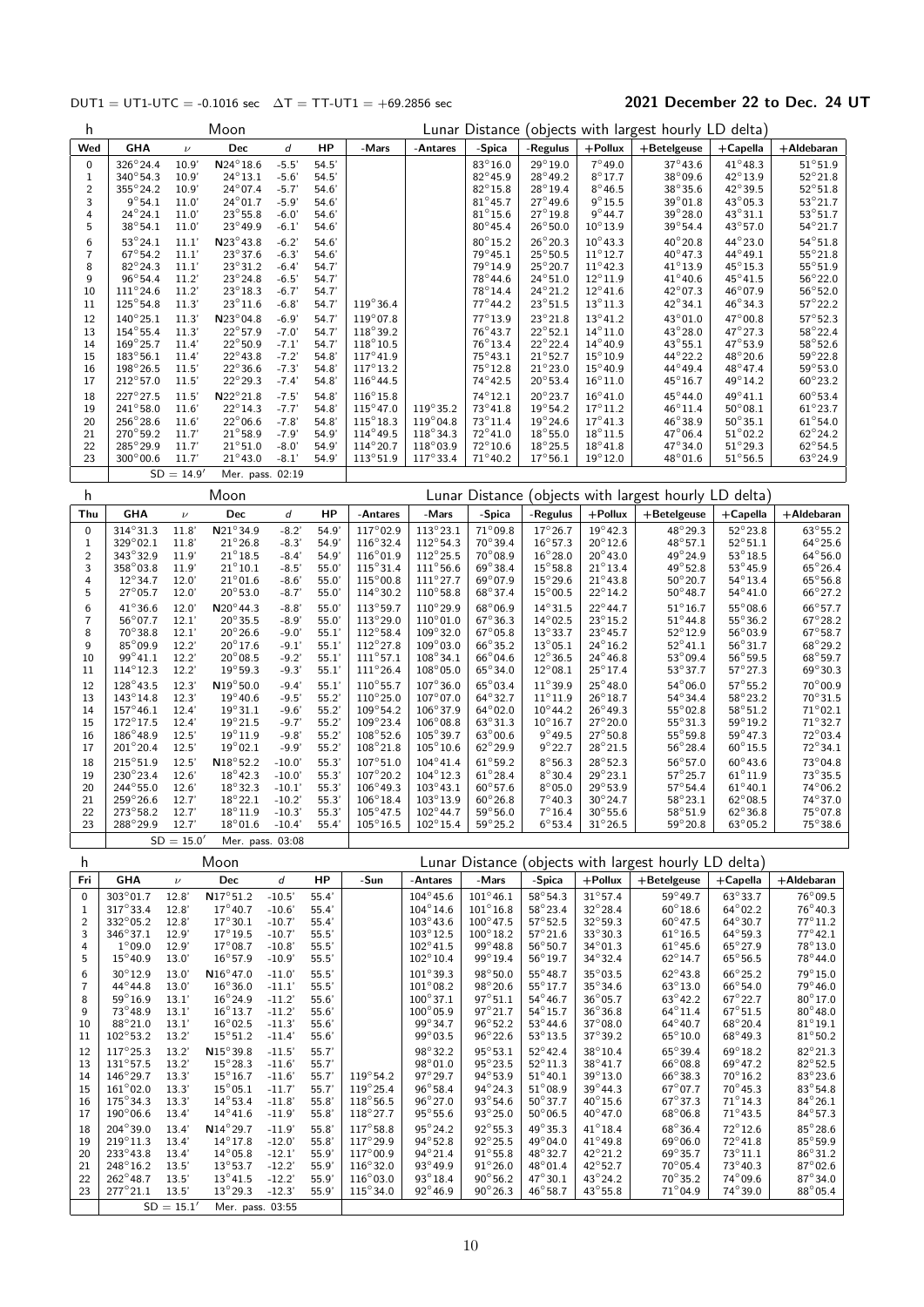### DUT1 = UT1-UTC = -0.1008 sec  $\Delta T = TT-UT1 = +69.2848$  sec 2021 December 25 to Dec. 27 UT

| h                         | Moon                                    |                       |                                        |                      |                |                                          |                                       |                                      | Lunar Distance (objects with largest hourly LD delta) |                                       |                                       |                                                       |                                         |  |  |
|---------------------------|-----------------------------------------|-----------------------|----------------------------------------|----------------------|----------------|------------------------------------------|---------------------------------------|--------------------------------------|-------------------------------------------------------|---------------------------------------|---------------------------------------|-------------------------------------------------------|-----------------------------------------|--|--|
| Sat                       | <b>GHA</b>                              | $\boldsymbol{\nu}$    | Dec                                    | d                    | HP             | -Sun                                     | -Antares                              | -Mars                                | -Spica                                                | $+$ Regulus                           | $+$ Pollux                            | $+$ Betelgeuse                                        | $+A$ Idebaran                           |  |  |
| 0                         | $291^{\circ}53.7$                       | 13.5'                 | $N13^{\circ}17.0$                      | $-12.4'$             | 56.0'          | $115^{\circ}04.9$                        | $92^{\circ}15.3$                      | 89°56.5                              | $46^{\circ}$ 27.3                                     | $9^{\circ}19.8$                       | $44^{\circ}27.3$                      | $71^\circ$ 34.8                                       | $88^\circ$ 36.8                         |  |  |
| 1                         | $306^\circ 26.2$                        | 13.6                  | $13^{\circ}04.7$                       | $-12.4'$             | 56.0'          | $114^{\circ}35.9$                        | $91^{\circ}43.7$                      | $89^\circ$ 26.6                      | 45°55.9                                               | $9^{\circ}$ 47.3                      | 44°58.9                               | $72^{\circ}04.6$                                      | $89^\circ$ 08.3                         |  |  |
| 2<br>3                    | $320^{\circ}58.7$<br>335°31.3           | 13.6'<br>13.6         | $12^{\circ}52.2$<br>$12^{\circ}39.7$   | $-12.5'$<br>$-12.6'$ | 56.0'<br>56.0' | $114^{\circ}06.8$<br>$113^{\circ}37.6$   | $91^\circ 12.1$<br>$90^{\circ}40.5$   | $88^\circ 56.7$<br>$88^\circ$ 26.7   | 45°24.5<br>$44^{\circ}53.1$                           | $10^{\circ}15.1$<br>$10^{\circ}$ 43.4 | $45^{\circ}30.5$<br>$46^{\circ}02.2$  | $72^{\circ}34.5$<br>$73^\circ$ 04.4                   | 89°39.8<br>$90^{\circ}11.3$             |  |  |
| 4                         | $350^\circ$ 03.9                        | 13.6'                 | $12^{\circ}27.2$                       | $-12.6'$             | 56.1'          | $113^{\circ}08.5$                        | $90^{\circ}08.8$                      | $87^\circ 56.8$                      | $44^{\circ}21.6$                                      | $11^{\circ}12.0$                      | $46^{\circ}33.8$                      | $73^\circ$ 34.4                                       | $90^\circ 42.8$                         |  |  |
| 5                         | $4^{\circ}36.6$                         | 13.6'                 | $12^{\circ}14.5$                       | $-12.7'$             | 56.1'          | $112^{\circ}39.3$                        | $89^{\circ}37.1$                      | $87^\circ$ 26.7                      | 43°50.1                                               | $11^{\circ}40.8$                      | $47^{\circ}05.6$                      | $74^{\circ}04.4$                                      | $91^{\circ}$ 14.4                       |  |  |
| 6                         | $19^{\circ}09.2$                        | 13.7'                 | $N12^{\circ}01.8$                      | $-12.8'$             | 56.1'          | $112^{\circ}10.1$                        | $89^\circ$ 05.4                       | $86^\circ 56.7$                      | $43^{\circ}18.6$                                      | $12^{\circ}10.0$                      | 47°37.3                               | 74°34.4                                               | $91^\circ 46.0$                         |  |  |
| 7<br>8                    | 33°41.9<br>$48^{\circ}14.6$             | 13.7'<br>13.7'        | $11^{\circ}49.1$<br>$11^{\circ}36.2$   | $-12.8'$<br>$-12.9'$ | 56.2'<br>56.2' | $111^{\circ}40.8$<br>$111^{\circ}11.5$   | 88°33.6<br>$88^\circ$ 01.8            | $86^{\circ}26.7$<br>$85^\circ 56.6$  | 42°47.0<br>$42^{\circ}15.5$                           | $12^{\circ}39.3$<br>$13^{\circ}08.9$  | 48°09.1<br>48°40.9                    | $75^{\circ}04.5$<br>$75^\circ$ 34.6                   | 92°17.7<br>$92^{\circ}49.3$             |  |  |
| 9                         | $62^{\circ}47.3$                        | 13.7'                 | $11^{\circ}23.4$                       | $-13.0'$             | 56.2'          | $110^{\circ}$ 42.2                       | $87^{\circ}30.0$                      | $85^\circ 26.4$                      | $41^{\circ}43.9$                                      | $13^{\circ}38.7$                      | $49^{\circ}12.7$                      | $76^\circ$ 04.8                                       | $93^{\circ}21.0$                        |  |  |
| 10                        | $77^\circ 20.0$                         | 13.7'                 | $11^{\circ}10.4$                       | $-13.0'$             | 56.2'          | $110^{\circ}$ 12.9                       | $86^\circ 58.2$                       | $84^{\circ}56.3$                     | $41^{\circ}$ 12.3                                     | $14^{\circ}08.7$                      | 49°44.5                               | $76^{\circ}34.9$                                      | 93°52.7                                 |  |  |
| 11                        | $91^{\circ}52.7$                        | 13.8                  | $10^{\circ}57.4$                       | $-13.1'$             | 56.3'          | $109^{\circ}$ 43.5                       | $86^{\circ}26.3$                      | $84^{\circ}26.1$                     | $40^{\circ}40.6$                                      | $14^{\circ}38.8$                      | $50^\circ 16.4$                       | $77^\circ$ 05.2                                       | $94^{\circ}24.5$                        |  |  |
| 12                        | $106^{\circ}25.5$<br>$120^{\circ}58.3$  | 13.8                  | $N10^{\circ}$ 44.3<br>$10^{\circ}31.2$ | $-13.1'$             | 56.3'          | $109^{\circ}$ 14.1<br>$108^{\circ}$ 44.7 | $85^\circ 54.4$<br>$85^\circ 22.5$    | 83°55.9<br>$83^\circ 25.7$           | $40^{\circ}09.0$<br>$39^\circ 37.3$                   | $15^{\circ}09.1$<br>$15^{\circ}39.5$  | $50^{\circ}$ 48.4<br>$51^{\circ}20.3$ | $77^\circ$ 35.4<br>78°05.7                            | 94°56.3<br>95°28.1                      |  |  |
| 13<br>14                  | $135^{\circ}31.0$                       | 13.8<br>13.8          | $10^{\circ}18.0$                       | $-13.2'$<br>$-13.2'$ | 56.3'<br>56.4' | $108^{\circ} 15.3$                       | $84^\circ 50.5$                       | 82°55.4                              | $39^{\circ}05.6$                                      | $16^{\circ}10.0$                      | $51^\circ 52.3$                       | 78°36.0                                               | 95°59.9                                 |  |  |
| 15                        | $150^{\circ}03.8$                       | 13.8                  | $10^{\circ}$ 04.7                      | $-13.3'$             | 56.4'          | $107^\circ 45.8$                         | $84^{\circ}18.5$                      | $82^{\circ}25.1$                     | $38^{\circ}33.8$                                      | $16^{\circ}40.7$                      | $52^{\circ}$ 24.3                     | $79^\circ$ 06.4                                       | $96^{\circ}31.8$                        |  |  |
| 16                        | $164^{\circ}36.6$                       | 13.8                  | $09^{\circ}51.4$                       | $-13.4'$             | 56.4           | $107^{\circ}16.2$                        | $83^{\circ}46.5$                      | $81^\circ$ 54.7                      | $38^{\circ}02.1$                                      | $17^{\circ}11.5$                      | $52^{\circ}56.4$                      | 79°36.8                                               | 97°03.7                                 |  |  |
| 17                        | $179^{\circ}09.4$                       | 13.8                  | $09^{\circ}38.1$                       | $-13.4'$             | 56.4           | $106^{\circ}46.7$                        | $83^{\circ}14.4$                      | $81^\circ$ 24.4                      | $37^\circ 30.3$                                       | $17^{\circ}$ 42.4                     | $53^{\circ}28.4$                      | $80^\circ$ 07.2                                       | 97°35.7                                 |  |  |
| 18<br>19                  | 193°42.3<br>$208^{\circ}15.1$           | 13.8<br>13.8          | N09°24.7<br>$09^{\circ}11.2$           | $-13.5'$<br>$-13.5'$ | 56.5'<br>56.5' | $106^{\circ}$ 17.1<br>$105^\circ 47.5$   | $82^{\circ}42.3$<br>82°10.2           | 80°54.0<br>$80^\circ$ 23.6           | $36^\circ 58.5$<br>$36^\circ 26.7$                    | $18^{\circ}13.3$<br>$18^{\circ}$ 44.4 | $54^{\circ}00.5$<br>$54^\circ 32.7$   | $80^\circ$ 37.7<br>$81^\circ$ 08.2                    | 98°07.6<br>98°39.6                      |  |  |
| 20                        | $222^{\circ}48.0$                       | 13.8                  | $08^{\circ}57.7$                       | $-13.6'$             | 56.5'          | $105^\circ 17.8$                         | $81^\circ 38.0$                       | $79^{\circ}53.1$                     | $35^{\circ}54.8$                                      | $19^{\circ}$ 15.6                     | $55^{\circ}$ 04.9                     | $81^\circ 38.7$                                       | $99^{\circ}11.6$                        |  |  |
| 21                        | 237°20.8                                | 13.9                  | $08^{\circ}44.1$                       | $-13.6'$             | 56.6'          | $104^{\circ}48.2$                        | $81^\circ$ 05.8                       | $79^\circ 22.6$                      | $35^\circ 22.9$                                       | $19^{\circ}46.8$                      | $55^{\circ}37.1$                      | $82^{\circ}09.3$                                      | $99^{\circ}43.7$                        |  |  |
| 22<br>23                  | $251^{\circ}53.7$<br>$266^\circ 26.5$   | 13.9'<br>13.9'        | $08^{\circ}30.5$<br>$08^{\circ}16.8$   | $-13.7'$             | 56.6'<br>56.6  | $104^{\circ} 18.5$<br>$103^{\circ}48.7$  | $80^{\circ}33.6$<br>$80^\circ$ 01.4   | $78^{\circ}52.1$<br>78°21.5          | $34^{\circ}51.1$<br>$34^{\circ}$ 19.1                 | $20^{\circ}18.2$<br>$20^{\circ}$ 49.6 | $56^{\circ}$ 09.3<br>$56^{\circ}41.6$ | $82^{\circ}39.9$                                      | $100^{\circ}15.8$<br>$100^{\circ}$ 47.9 |  |  |
|                           |                                         | $SD = 15.3'$          | Mer. pass. 04:41                       | $-13.7'$             |                |                                          |                                       |                                      |                                                       |                                       |                                       | $83^\circ 10.6$                                       |                                         |  |  |
|                           |                                         |                       |                                        |                      |                |                                          |                                       |                                      |                                                       |                                       |                                       |                                                       |                                         |  |  |
| h                         |                                         |                       | Moon                                   |                      |                |                                          |                                       |                                      |                                                       |                                       |                                       | Lunar Distance (objects with largest hourly LD delta) |                                         |  |  |
| Sun<br>0                  | <b>GHA</b><br>$280^{\circ}59.4$         | $\nu$<br>13.9         | Dec<br>N08°03.0                        | d<br>$-13.8$         | HP<br>56.7'    | -Sun<br>$103^{\circ}18.9$                | -Antares<br>$79^\circ 29.1$           | -Mars<br>77°50.9                     | -Spica<br>$33^\circ 47.2$                             | $+$ Regulus<br>$21^{\circ}21.1$       | $+$ Pollux<br>57°13.9                 | $+$ Betelgeuse<br>83°41.3                             | +Aldebaran<br>$101^{\circ}20.1$         |  |  |
| 1                         | 295°32.2                                | 13.9'                 | $07^{\circ}49.3$                       | $-13.8$              | 56.7           | $102^{\circ}49.1$                        | $78^\circ 56.8$                       | $77^\circ 20.3$                      | $33^{\circ}15.3$                                      | $21^{\circ}$ 52.7                     | $57^\circ 46.3$                       | $84^{\circ}12.0$                                      | $101^{\circ}52.3$                       |  |  |
| $\overline{c}$            | $310^{\circ}05.1$                       | 13.9'                 | $07^{\circ}35.4$                       | $-13.9'$             | 56.7           | $102^{\circ}19.3$                        | $78^\circ$ 24.4                       | $76^{\circ}49.6$                     | $32^\circ 43.3$                                       | $22^{\circ}24.3$                      | $58^\circ 18.7$                       | $84^\circ 42.7$                                       | $102^{\circ}$ 24.5                      |  |  |
| 3<br>4                    | $324^{\circ}38.0$<br>$339^{\circ}10.9$  | 13.9'<br>13.9'        | $07^{\circ}21.5$<br>$07^{\circ}07.6$   | $-13.9$<br>$-14.0'$  | 56.7<br>56.8   | $101^{\circ}$ 49.4<br>$101^{\circ}19.5$  | $77^\circ 52.0$<br>$77^\circ 19.6$    | $76^\circ 18.9$<br>75°48.2           | $32^{\circ}11.3$<br>$31^{\circ}39.3$                  | $22^{\circ}56.0$<br>$23^{\circ}27.8$  | $58^\circ 51.1$<br>$59^\circ$ 23.5    | $85^\circ 13.5$<br>$85^{\circ}$ 44.3                  | $102^{\circ}56.8$<br>$103^{\circ}29.1$  |  |  |
| 5                         | $353^{\circ}43.7$                       | 13.9'                 | $06^{\circ}53.6$                       | $-14.0'$             | 56.8           | $100^{\circ}$ 49.5                       | $76^{\circ}47.1$                      | $75^\circ 17.4$                      | $31^{\circ}07.2$                                      | $23^{\circ}59.6$                      | $59^{\circ}56.0$                      | $86^\circ 15.2$                                       | $104^{\circ}01.4$                       |  |  |
| 6                         | $8^{\circ}16.6$                         | 13.9'                 | N06°39.6                               | $-14.1'$             | 56.8           | $100^\circ19.5$                          | 76°14.7                               | $74^{\circ}46.6$                     | $30^\circ 35.2$                                       | $24^{\circ}31.5$                      | $60^{\circ}28.5$                      | $86^\circ 46.1$                                       | 104°33.7                                |  |  |
| 7                         | $22^{\circ}$ 49.4                       | 13.9'                 | $06^{\circ}25.6$                       | $-14.1'$             | 56.9           | 99°49.5                                  | $75^\circ 42.1$                       | $74^\circ 15.8$                      | $30^{\circ}03.1$                                      | $25^{\circ}$ 03.5                     | $61^{\circ}01.1$                      | $87^\circ 17.0$                                       | $105^{\circ}06.1$                       |  |  |
| 8                         | $37^\circ 22.3$                         | 13.8'                 | $06^{\circ}11.4$                       | $-14.2'$             | 56.9           | 99°19.5<br>98°49.4                       | $75^{\circ}09.6$                      | $73^{\circ}44.9$                     | $29^{\circ}31.0$                                      | $25^\circ 35.5$                       | $61^{\circ}33.7$                      | $87^\circ 48.0$                                       | $105^{\circ}38.6$                       |  |  |
| 9<br>10                   | $51^{\circ}55.1$<br>$66^{\circ}28.0$    | 13.8'<br>13.8'        | $05^{\circ}57.3$<br>$05^{\circ}43.1$   | $-14.2'$<br>$-14.2$  | 56.9<br>57.0'  | $98^{\circ}19.2$                         | 74°37.0<br>$74^{\circ}04.3$           | $73^{\circ}14.0$<br>$72^{\circ}43.1$ | $28^{\circ}58.9$<br>$28^{\circ}26.8$                  | $26^{\circ}$ 07.6<br>$26^{\circ}39.7$ | $62^{\circ}06.3$<br>$62^{\circ}39.0$  | $88^\circ19.0$<br>$88^{\circ}50.0$                    | $106^{\circ}11.0$<br>$106^\circ 43.5$   |  |  |
| 11                        | $81^\circ$ 00.8                         | 13.8'                 | $05^{\circ}28.9$                       | $-14.3$              | 57.0           | $97^{\circ}49.1$                         | $73^{\circ}31.7$                      | $72^{\circ}12.1$                     | $27^{\circ}54.6$                                      | $27^{\circ}11.9$                      | $63^{\circ}11.7$                      | $89^\circ 21.1$                                       | $107^{\circ}16.1$                       |  |  |
| 12                        | 95°33.6                                 | 13.8'                 | N05°14.6                               | $-14.3'$             | 57.0'          | $97^{\circ}18.9$                         | 72°59.0                               | $71^\circ 41.1$                      | $27^{\circ}22.5$                                      | $27^\circ 44.1$                       | $63^{\circ}44.4$                      | $89^\circ 52.2$                                       | $107^\circ 48.6$                        |  |  |
| 13                        | $110^{\circ}06.5$                       | 13.8'                 | $05^{\circ}00.3$                       | $-14.4$              | 57.1'          | $96^{\circ}48.6$                         | $72^{\circ}26.2$                      | $71^\circ 10.0$                      | $26^{\circ}50.3$                                      | $28^{\circ}16.4$                      | $64^{\circ}17.2$                      | $90^{\circ}23.3$                                      | 108°21.2                                |  |  |
| 14<br>15                  | $124^{\circ}39.3$<br>$139^{\circ}12.1$  | 13.8'<br>13.8'        | $04^{\circ}45.9$<br>$04^{\circ}31.5$   | $-14.4$<br>$-14.4$   | 57.1'<br>57.1' | $96^{\circ}18.4$<br>$95^{\circ}48.1$     | $71^{\circ}53.5$<br>$71^\circ 20.6$   | $70^{\circ}38.9$<br>$70^\circ$ 07.8  | $26^{\circ}18.1$<br>$25^{\circ}46.0$                  | 28°48.8<br>$29^{\circ}21.2$           | $64^{\circ}50.0$<br>$65^{\circ}22.9$  | $90^{\circ}54.5$<br>$91^{\circ}25.7$                  | $108^{\circ}53.9$<br>$109^\circ 26.5$   |  |  |
| 16                        | $153^{\circ}44.8$                       | 13.8'                 | $04^{\circ}17.1$                       | $-14.5$              | 57.2'          | $95^{\circ}17.7$                         | $70^\circ 47.8$                       | $69^{\circ}36.7$                     | $25^{\circ}13.8$                                      | $29^{\circ}53.7$                      | $65^\circ 55.7$                       | $91^{\circ}56.9$                                      | $109^{\circ}59.2$                       |  |  |
| 17                        | $168^{\circ}17.6$                       | 13.7'                 | $04^{\circ}02.7$                       | $-14.5'$             | 57.2'          | 94°47.3                                  | $70^{\circ}$ 14.9                     | $69^{\circ}05.5$                     | $24^{\circ}41.6$                                      | $30^{\circ}26.2$                      | $66^{\circ}28.7$                      | $92^{\circ}28.2$                                      | $110^{\circ}32.0$                       |  |  |
| 18                        | $182^{\circ}50.3$                       | 13.7'                 | N03°48.2                               | $-14.5$              | 57.2'          | $94^{\circ}16.9$                         | $69^{\circ}42.0$                      | 68°34.2                              | $24^{\circ}09.4$                                      | $30^\circ 58.8$                       | $67^\circ 01.6$                       | $92^{\circ}59.5$                                      | $111^{\circ}04.7$                       |  |  |
| 19<br>20                  | $197^{\circ}23.1$<br>$211^{\circ}55.8$  | 13.7'<br>13.7'        | $03^{\circ}33.6$<br>$03^{\circ}19.1$   | $-14.6$<br>$-14.6$   | 57.3'<br>57.3' | $93^{\circ}46.5$<br>$93^{\circ}16.0$     | $69^\circ 09.0$<br>68°36.0            | $68^{\circ}03.0$<br>$67^{\circ}31.6$ | $23^{\circ}37.2$<br>$23^{\circ}05.0$                  | $31^{\circ}31.4$<br>$32^{\circ}04.0$  | $67^{\circ}34.6$<br>$68^{\circ}07.7$  | 93°30.9<br>$94^{\circ}02.2$                           | $111^{\circ}37.6$<br>$112^{\circ}$ 10.4 |  |  |
| 21                        | $226^{\circ}28.5$                       | 13.7'                 | $03^{\circ}04.5$                       | $-14.6$              | 57.3'          | $92^{\circ}45.4$                         | $68^{\circ}03.0$                      | $67^{\circ}00.3$                     | $22^{\circ}32.7$                                      | $32^{\circ}36.8$                      | $68^{\circ}40.8$                      | $94^{\circ}33.7$                                      | $112^{\circ}43.3$                       |  |  |
| 22                        | $241^{\circ}01.1$                       | 13.6'                 | $02^{\circ}49.9$                       | $-14.7'$             | 57.4'          | $92^{\circ}14.9$                         | $67^{\circ}$ 29.9                     | $66^{\circ}28.9$                     | $22^{\circ}$ 00.5                                     | $33^{\circ}$ 09.5                     | 69°13.9                               | $95^{\circ}05.1$                                      | $113^\circ 16.2$                        |  |  |
| 23                        | $255^\circ 33.8$                        | 13.6<br>$SD = 15.5'$  | $02^{\circ}35.2$ -14.7'                |                      | 57.4'          | $91^{\circ}$ 44.2                        | $66^{\circ}56.8$                      | $65^\circ 57.5$                      | $21^{\circ}28.4$                                      | $33^\circ 42.3$                       | 69°47.0                               | $95^{\circ}36.6$                                      | $113^{\circ}$ 49.2                      |  |  |
|                           |                                         |                       | Mer. pass. 05:26                       |                      |                |                                          |                                       |                                      |                                                       |                                       |                                       |                                                       |                                         |  |  |
| h                         |                                         |                       | Moon                                   |                      |                |                                          |                                       |                                      |                                                       |                                       |                                       | Lunar Distance (objects with largest hourly LD delta) |                                         |  |  |
| Mon                       | <b>GHA</b>                              | $\nu$                 | Dec                                    | d                    | HP             | -Sun<br>$91^\circ 13.6$                  | -Antares<br>$66^{\circ}$ 23.7         | -Mars<br>$65^{\circ}26.0$            | -Spica<br>$20^{\circ}56.2$                            | $+$ Regulus<br>$34^{\circ}15.2$       | $+$ Pollux<br>70°20.2                 | +Betelgeuse                                           | $+A$ Idebaran<br>$114^{\circ}22.2$      |  |  |
| $\pmb{0}$<br>$\mathbf{1}$ | $270^{\circ}06.4$<br>284°39.0           | 13.6'<br>13.6'        | N02°20.5<br>$02^{\circ}05.8$           | $-14.7'$<br>$-14.7'$ | 57.4'<br>57.5' | $90^{\circ}$ 42.9                        | $65^{\circ}50.5$                      | $64^{\circ}54.5$                     | $20^{\circ}$ 24.0                                     | $34^\circ 48.1$                       | $70^\circ 53.5$                       | $96^{\circ}08.1$<br>$96^\circ 39.6$                   | $114^{\circ}55.2$                       |  |  |
| $\sqrt{2}$                | 299°11.6                                | 13.5'                 | $01^{\circ}51.1$                       | $-14.8'$             | 57.5'          | $90^\circ 12.2$                          | $65^\circ 17.3$                       | $64^{\circ}23.0$                     | $19^{\circ}51.9$                                      | $35^{\circ}21.1$                      | $71^\circ 26.7$                       | $97^\circ 11.2$                                       | $115^{\circ}28.3$                       |  |  |
| 3                         | $313^{\circ}44.1$                       | 13.5'                 | $01^{\circ}36.3$                       | $-14.8'$             | 57.5'          | $89^{\circ}41.4$                         | $64^{\circ}44.0$                      | $63^{\circ}51.4$                     | $19^{\circ}$ 19.8                                     | $35^{\circ}54.1$                      | $72^{\circ}00.0$                      | $97^\circ 42.8$                                       | $116^{\circ}01.4$                       |  |  |
| 4<br>5                    | $328^\circ 16.6$<br>$342^{\circ}49.1$   | 13.5'<br>13.5'        | $01^{\circ}21.5$<br>$01^{\circ}06.7$   | $-14.8'$<br>$-14.8'$ | 57.6'<br>57.6' | $89^\circ 10.6$<br>$88^{\circ}39.8$      | $64^{\circ}10.7$<br>63°37.3           | $63^{\circ}19.8$<br>$62^{\circ}48.1$ | $18^{\circ}$ 47.7<br>$18^{\circ}15.6$                 | 36°27.2<br>$37^\circ$ 00.3            | 72°33.4<br>$73^{\circ}06.8$           | $98^\circ 14.5$<br>$98^\circ 46.2$                    | $116^{\circ}34.5$<br>$117^{\circ}07.7$  |  |  |
| $\,6\,$                   | 357°21.6                                | 13.4'                 | N00°51.9                               | $-14.9'$             | 57.6'          | $88^\circ$ 08.9                          | $63^{\circ}04.0$                      | $62^{\circ}$ 16.4                    | $17^{\circ}$ 43.6                                     | 37°33.4                               | 73°40.2                               | 99°17.9                                               | 117°40.9                                |  |  |
| $\overline{7}$            | $11^{\circ}54.0$                        | 13.4'                 | $00^{\circ}37.0$                       | $-14.9'$             | 57.7'          | 87°37.9                                  | $62^{\circ}30.5$                      | $61^{\circ}$ 44.7                    | $17^{\circ}11.7$                                      | $38^\circ$ 06.6                       | 74°13.7                               | 99°49.6                                               | $118^{\circ}14.2$                       |  |  |
| 8                         | $26^{\circ}26.4$                        | 13.4'                 | $00^{\circ}22.1$                       | $-14.9'$             | 57.7'          | $87^{\circ}$ 07.0                        | $61^{\circ}57.1$                      | $61^{\circ}$ 12.9                    | $16^{\circ}39.8$                                      | 38°39.9                               | 74°47.2                               | $100^{\circ}21.4$                                     | $118^{\circ}$ 47.5                      |  |  |
| 9<br>10                   | $40^\circ 58.8$<br>$55^{\circ}31.1$     | 13.3'<br>13.3'        | $N00^{\circ}07.2$<br>$$00^{\circ}07.7$ | $-14.9'$<br>$-14.9'$ | 57.7'<br>57.8' | $86^\circ 36.0$<br>$86^{\circ}04.9$      | $61^\circ 23.6$<br>$60^{\circ}50.0$   | $60^{\circ}41.0$<br>$60^{\circ}09.2$ | $16^{\circ}$ 07.9<br>$15^{\circ}36.2$                 | 39°13.2<br>$39^{\circ}46.5$           | 75°20.8<br>$75^\circ 54.4$            | $100^{\circ}53.2$<br>$101^{\circ}25.1$                | $119^{\circ}20.8$<br>$119^{\circ}54.2$  |  |  |
| 11                        | $70^{\circ}03.4$                        | 13.2'                 | $00^{\circ}22.6$                       | $-15.0'$             | 57.8'          | 85°33.8                                  | $60^{\circ}16.5$                      | $59^{\circ}37.3$                     | $15^{\circ}$ 04.5                                     | 40°19.9                               | $76^{\circ}28.0$                      | $101^{\circ}56.9$                                     |                                         |  |  |
| 12                        | $84^\circ$ 35.6                         | 13.2'                 | $$00^{\circ}37.6$                      | $-15.0'$             | 57.8'          | $85^\circ$ 02.7                          | $59^{\circ}$ 42.8                     | $59^\circ$ 05.3                      | $14^{\circ}33.0$                                      | $40^{\circ}53.4$                      | $77^{\circ}01.7$                      | $102^{\circ}28.9$                                     |                                         |  |  |
| 13                        | $99^{\circ}07.8$                        | 13.2'                 | $00^{\circ}52.5$                       | $-15.0'$             | 57.9'          | 84°31.5                                  | 59°09.2                               | 58°33.3                              | $14^{\circ}01.6$                                      | $41^{\circ}26.9$                      | $77^\circ$ 35.4                       | $103^{\circ}00.8$                                     |                                         |  |  |
| 14                        | $113^{\circ}40.0$<br>$128^{\circ}12.1$  | 13.1'                 | $01^{\circ}07.5$<br>$01^{\circ}$ 22.5  | $-15.0'$             | 57.9'          | $84^\circ 00.3$<br>83°29.1               | 58°35.5<br>$58^{\circ}01.7$           | $58^\circ 01.3$<br>$57^\circ 29.2$   | $13^{\circ}30.3$<br>$12^{\circ}59.2$                  | $42^{\circ}00.4$<br>42°34.0           | 78°09.2<br>78°43.0                    | $103^{\circ}32.8$<br>$104^{\circ}$ 04.8               |                                         |  |  |
| 15<br>16                  | 142°44.2                                | 13.1'<br>13.0'        | $01^{\circ}37.5$                       | $-15.0'$<br>$-15.0'$ | 58.0'<br>58.0' | $82^\circ 57.8$                          | $57^{\circ}28.0$                      | $56^{\circ}57.1$                     | $12^{\circ}28.3$                                      | $43^{\circ}07.6$                      | $79^{\circ}16.8$                      | $104^\circ$ 36.8                                      |                                         |  |  |
| 17                        | $157^{\circ}16.2$                       | 13.0'                 | $01^{\circ}52.5$                       | $-15.0'$             | 58.0'          | $82^{\circ}26.4$                         | $56^{\circ}54.1$                      | $56^{\circ} 25.0$                    | $11^{\circ}57.7$                                      | $43^{\circ}41.3$                      | $79^{\circ}50.7$                      | $105^{\circ}08.9$                                     |                                         |  |  |
| 18                        | $171^\circ 48.2$                        | 12.9'                 | $$02^{\circ}07.5$                      | $-15.0'$             | 58.1'          | $81^\circ 55.1$                          | $56^{\circ}20.3$                      | $55^{\circ}52.8$                     | $11^{\circ}27.3$                                      | 44°15.0                               | 80°24.7                               | $105^\circ 41.0$                                      |                                         |  |  |
| 19<br>20                  | $186^{\circ}$ 20.1<br>$200^{\circ}52.0$ | 12.9'<br>12.8'        | $02^{\circ}22.6$<br>$02^{\circ}37.6$   | $-15.0'$<br>$-15.0'$ | 58.1'<br>58.1' | $81^\circ 23.6$<br>$80^{\circ}52.2$      | $55^{\circ}$ 46.4<br>$55^{\circ}12.4$ | $55^{\circ}20.5$<br>$54^{\circ}48.3$ | $10^{\circ}57.1$<br>$10^{\circ}$ 27.4                 | 44°48.8<br>$45^{\circ}$ 22.6          | $80^\circ 58.6$<br>$81^\circ32.6$     | $106^{\circ}13.1$<br>$106^{\circ}45.2$                |                                         |  |  |
| 21                        | $215^{\circ}23.8$                       | 12.8'                 | $02^{\circ}52.7$                       | $-15.1'$             | 58.2           | $80^\circ 20.7$                          | $54^{\circ}38.4$                      | $54^{\circ}15.9$                     | $9^{\circ}58.1$                                       | $45^{\circ}56.5$                      | $82^{\circ}06.7$                      | $107^{\circ}17.4$                                     |                                         |  |  |
| 22                        | $229^{\circ}55.6$                       | 12.7'                 | $03^{\circ}07.7$                       | $-15.1'$             | 58.2           | $79^{\circ}49.1$                         | $54^{\circ}04.4$                      | $53^{\circ}43.6$                     | $9^{\circ}$ 29.2                                      | $46^\circ$ 30.4                       | $82^{\circ}40.8$                      | $107^\circ 49.6$                                      |                                         |  |  |
| 23                        | $244^{\circ}27.3$                       | 12.7'<br>$SD = 15.7'$ | $03^{\circ}22.8$<br>Mer. pass. 06:11   | $-15.1'$             | 58.2           | $79^{\circ}17.5$                         | $53^{\circ}30.4$                      | $53^{\circ}11.2$                     | $9^{\circ}01.0$                                       | $47^{\circ}04.3$                      | $83^\circ 15.0$                       | $108^{\circ}21.9$                                     |                                         |  |  |
|                           |                                         |                       |                                        |                      |                |                                          |                                       |                                      |                                                       |                                       |                                       |                                                       |                                         |  |  |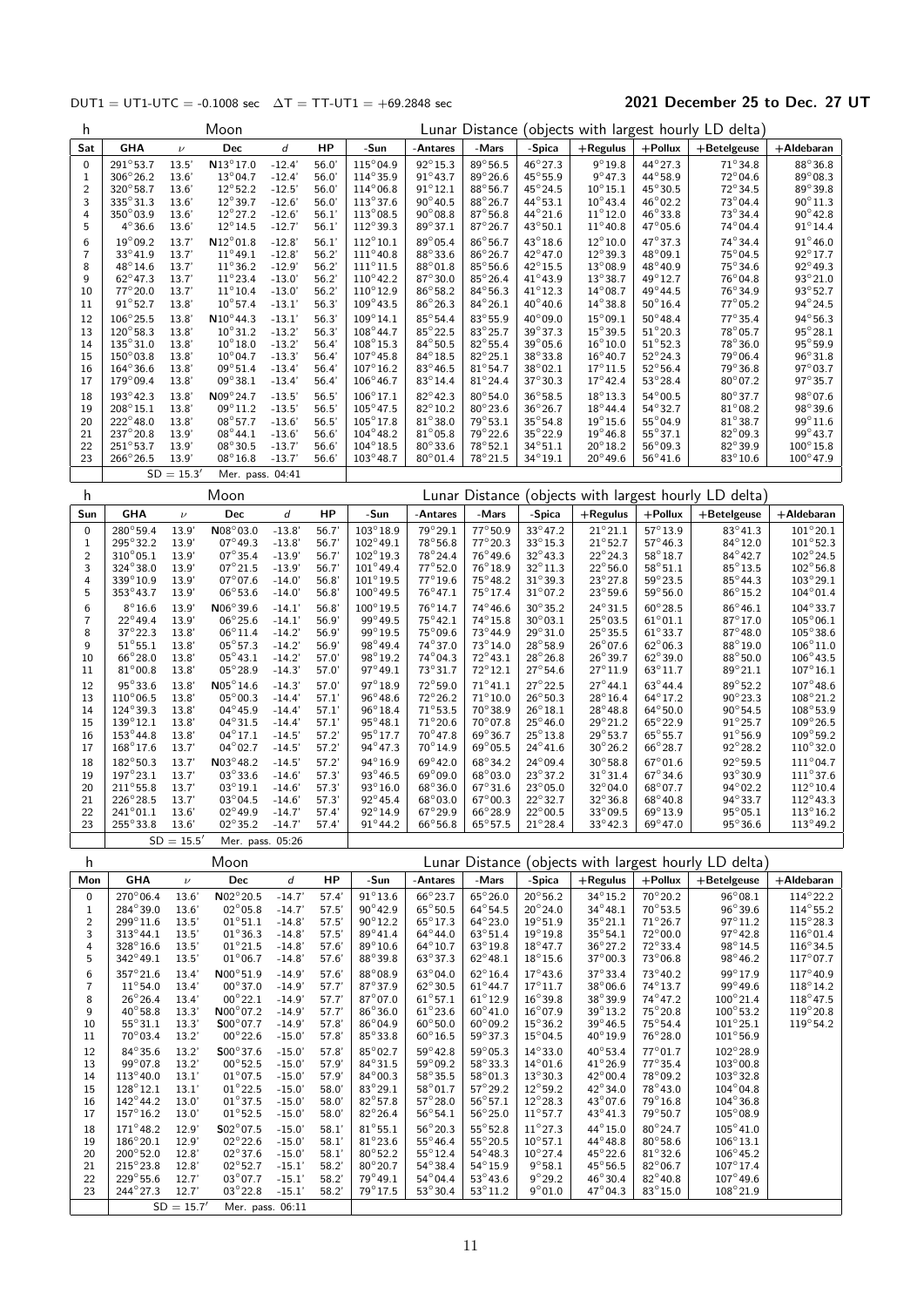### DUT1 = UT1-UTC = -0.1018 sec  $\Delta T = TT-UT1 = +69.2858$  sec 2021 December 28 to Dec. 30 UT

| h                            |                                        |                    | Moon                                    |                      |                |                                       |                                       |                                        |                                      |                                      |                                       |                                       | Lunar Distance (objects with largest hourly LD delta) |                                         |
|------------------------------|----------------------------------------|--------------------|-----------------------------------------|----------------------|----------------|---------------------------------------|---------------------------------------|----------------------------------------|--------------------------------------|--------------------------------------|---------------------------------------|---------------------------------------|-------------------------------------------------------|-----------------------------------------|
| Tue                          | <b>GHA</b>                             | $\nu$              | Dec                                     | d                    | HP             | -Sun                                  | -Antares                              | -Mars                                  | -Spica                               |                                      | $+$ Regulus                           | +Procyon                              | $+$ Pollux                                            | +Betelgeuse                             |
| 0                            | 258°59.0                               | 12.6'              | $$03^{\circ}37.8$                       | $-15.1'$             | 58.3'          | 78°45.9                               | $52^{\circ}56.2$                      | 52°38.7                                | $8^\circ$ 33.4                       |                                      | 47°38.3                               | $82^{\circ}57.6$                      | 83°49.1                                               | 108°54.1                                |
| 1                            | 273°30.6                               | 12.6'              | 03°52.9                                 | $-15.1'$             | 58.3'          | 78°14.2                               | $52^{\circ}22.1$                      | $52^{\circ}06.2$                       | $8^{\circ}06.6$                      |                                      | 48°12.4                               | 83°29.7                               | $84^\circ$ 23.4                                       | 109°26.4                                |
| $\overline{c}$<br>3          | $288^{\circ}02.2$<br>302°33.7          | 12.5'<br>12.4'     | $04^{\circ}08.0$<br>$04^{\circ} 23.0$   | $-15.1'$<br>$-15.1'$ | 58.3'<br>58.4  | $77^\circ 42.5$<br>$77^{\circ}10.8$   | $51^\circ 47.9$<br>$51^{\circ}$ 13.7  | $51^{\circ}33.7$<br>$51^{\circ}01.1$   | $7^\circ 40.8$                       |                                      | $48^{\circ}46.5$<br>49°20.6           | $84^{\circ}01.9$<br>$84^\circ$ 34.1   | $84^{\circ}57.6$<br>85°32.0                           | $109^{\circ}58.7$<br>$110^{\circ}31.1$  |
| 4                            | $317^\circ$ 05.1                       | 12.4'              | $04^{\circ}38.1$                        | $-15.1'$             | 58.4           | 76°39.0                               | $50^{\circ}39.4$                      | $50^{\circ}$ 28.5                      |                                      |                                      | $49^{\circ}54.8$                      | 85°06.3                               | $86^{\circ}$ 06.3                                     | $111^{\circ}$ 03.5                      |
| 5                            | $331^{\circ}36.5$                      | 12.3'              | $04^{\circ}53.1$                        | $-15.0'$             | 58.4           | $76^{\circ}07.1$                      | $50^{\circ}05.1$                      | $49^{\circ}55.8$                       |                                      |                                      | $50^{\circ}29.1$                      | $85^\circ38.6$                        | $86^{\circ}40.7$                                      | $111^{\circ}35.9$                       |
| 6                            | 346°07.9                               | 12.3'              | $$05^{\circ}08.2$                       | $-15.0'$             | 58.5'          | $75^{\circ}35.2$                      | 49°30.7                               | 49°23.1                                |                                      |                                      | $51^{\circ}$ 03.4                     | $86^{\circ}11.0$                      | $87^{\circ}15.2$                                      | $112^{\circ}08.3$                       |
| 7                            | $0^{\circ}39.1$                        | 12.2'              | $05^{\circ}23.2$                        | $-15.0'$             | 58.5'          | $75^{\circ}03.3$                      | $48^{\circ}56.3$                      | $48^{\circ} 50.4$                      |                                      |                                      | $51^\circ 37.7$                       | $86^\circ 43.3$                       | $87^\circ 49.7$                                       | $112^{\circ}$ 40.7                      |
| 8<br>9                       | $15^{\circ}10.3$<br>$29^{\circ}$ 41.4  | 12.1'<br>12.1'     | $05^{\circ}38.3$<br>$05^{\circ}53.3$    | $-15.0'$<br>$-15.0'$ | 58.6'<br>58.6' | $74^\circ 31.3$<br>73°59.3            | 48°21.9<br>47°47.4                    | 48°17.6<br>47°44.7                     |                                      |                                      | $52^{\circ}12.1$<br>$52^{\circ}46.5$  | $87^\circ 15.8$<br>$87^\circ 48.2$    | 88°24.2<br>$88^\circ 58.8$                            | $113^{\circ}13.2$<br>$113^{\circ}$ 45.7 |
| 10                           | $44^{\circ}12.5$                       | 12.0'              | $06^{\circ}08.3$                        | $-15.0'$             | 58.6           | $73^\circ 27.3$                       | $47^{\circ}12.9$                      | $47^{\circ}11.8$                       |                                      |                                      | $53^{\circ}21.0$                      | $88^\circ$ 20.7                       | $89^\circ$ 33.4                                       | $114^{\circ}18.2$                       |
| 11                           | $58^{\circ}$ 43.5                      | 11.9'              | $06^{\circ}23.3$                        | $-15.0'$             | 58.7           | $72^{\circ}55.1$                      | $46^{\circ}38.3$                      | $46^{\circ}38.9$                       |                                      |                                      | $53^{\circ}55.5$                      | $88^{\circ}53.3$                      | $90^{\circ}08.1$                                      | $114^{\circ}50.8$                       |
| 12                           | 73°14.4                                | 11.8'              | $$06^{\circ}38.3$                       | $-15.0'$             | 58.7'          | 72°23.0                               | 46°03.7                               | 46°05.9                                |                                      |                                      | 54°30.0                               | 89°25.9                               | $90^\circ 42.8$                                       | $115^{\circ}23.3$                       |
| 13                           | $87^\circ 45.2$                        | 11.8               | $06^{\circ}53.3$                        | $-15.0'$             | 58.7'          | $71^\circ 50.8$                       | 45°29.1                               | 45°32.9                                |                                      |                                      | $55^{\circ}04.6$<br>55°39.3           | 89°58.5                               | $91^{\circ}17.5$                                      | 115°55.9                                |
| 14<br>15                     | $102^{\circ}16.0$<br>$116^{\circ}46.7$ | 11.7'<br>11.6'     | $07^{\circ}08.2$<br>$07^{\circ}23.2$    | $-14.9'$<br>$-14.9'$ | 58.8'<br>58.8  | $71^\circ 18.6$<br>$70^{\circ}46.3$   | 44°54.4<br>44°19.7                    | 44°59.9<br>$44^{\circ}26.8$            |                                      |                                      | $56^{\circ}14.0$                      | $90^\circ 31.2$<br>$91^{\circ}03.9$   | $91^{\circ}52.3$<br>$92^{\circ}27.2$                  | $116^{\circ}$ 28.5<br>$117^{\circ}01.1$ |
| 16                           | $131^\circ17.3$                        | 11.5'              | $07^\circ 38.1$                         | $-14.9'$             | 58.8           | $70^{\circ}14.0$                      | 43°44.9                               | $43^{\circ}53.6$                       |                                      |                                      | $56^{\circ}48.8$                      | $91^{\circ}36.7$                      | $93^{\circ}02.0$                                      | $117^{\circ}33.8$                       |
| 17                           | 145°47.9                               | 11.5'              | $07^{\circ}53.0$                        | $-14.9'$             | 58.9'          | $69^\circ 41.6$                       | 43°10.1                               | 43° 20.4                               |                                      |                                      | $57^\circ 23.5$                       | 92°09.5                               | 93°37.0                                               | $118^{\circ}06.4$                       |
| 18                           | $160^{\circ}18.3$                      | 11.4'              | $$08^{\circ}07.9$                       | $-14.9'$             | 58.9'          | 69°09.2                               | 42°35.3                               | 42°47.2                                |                                      |                                      | $57^\circ 58.4$                       | 92°42.3                               | 94°12.0                                               | $118^{\circ}39.1$                       |
| 19                           | $174^{\circ}48.7$                      | 11.3'              | $08^{\circ}22.8$                        | $-14.8'$             | 58.9'          | 68°36.8                               | 42°00.4                               | 42°13.9                                |                                      |                                      | 58°33.3                               | 93°15.2                               | $94^{\circ}47.0$                                      | $119^{\circ}11.8$                       |
| 20<br>21                     | 189°19.0<br>203°49.2                   | 11.2'<br>11.1'     | $08^{\circ}37.6$<br>$08^{\circ}52.4$    | $-14.8'$<br>$-14.8'$ | 59.0'<br>59.0' | $68^{\circ}04.3$<br>$67^\circ 31.7$   | $41^{\circ}25.5$<br>$40^{\circ}50.5$  | $41^{\circ}40.6$<br>$41^{\circ}07.2$   |                                      |                                      | 59°08.2<br>$59^{\circ}$ 43.2          | 93°48.1<br>$94^{\circ}21.1$           | $95^{\circ}22.0$<br>$95^{\circ}57.1$                  | $119^{\circ}$ 44.5                      |
| 22                           | $218^{\circ}19.4$                      | 11.1'              | $09^{\circ}07.2$                        | $-14.8'$             | 59.1'          | $66^{\circ}59.2$                      | $40^{\circ} \, 15.5$                  | $40^{\circ}33.8$                       |                                      |                                      | $60^{\circ}18.2$                      | $94^{\circ}54.1$                      | $96^{\circ}32.3$                                      |                                         |
| 23                           | 232°49.4                               | 11.0               | $09^{\circ}21.9$                        | $-14.7'$             | 59.1'          | $66^{\circ}26.5$                      | $39^{\circ}40.4$                      | $40^{\circ}00.4$                       |                                      |                                      | $60^{\circ}53.3$                      | $95^{\circ}27.1$                      | $97^{\circ}07.5$                                      |                                         |
|                              |                                        | $SD = 15.9'$       | Mer. pass. 06:57                        |                      |                |                                       |                                       |                                        |                                      |                                      |                                       |                                       |                                                       |                                         |
| h                            |                                        |                    | Moon                                    |                      |                |                                       |                                       |                                        |                                      |                                      |                                       |                                       | Lunar Distance (objects with largest hourly LD delta) |                                         |
| Wed                          | <b>GHA</b>                             | $\boldsymbol{\nu}$ | Dec                                     | d                    | HP             | -Sun                                  | -Rigil Kent.                          | -Mars                                  |                                      | -Antares                             | $+$ Spica                             | $+$ Regulus                           | $+$ Procyon                                           | +Pollux                                 |
| $\mathbf 0$                  | 247°19.4                               | 10.9'              | S09°36.7                                | $-14.7'$             | 59.1'          | 65°53.9                               | $51^{\circ}50.0$                      | 39°26.9                                |                                      | 39°05.4                              |                                       | $61^\circ 28.4$                       | 96°00.1                                               | $97^{\circ}42.7$                        |
| $1\,$                        | $261^{\circ}49.3$                      | 10.8'              | $09^{\circ}51.3$                        | $-14.7'$             | 59.2'          | $65^{\circ}21.2$                      | $51^\circ 32.0$                       | 38°53.4                                |                                      | 38°30.2                              | $9^{\circ}15.4$                       | $62^{\circ}$ 03.5                     | $96^{\circ}33.3$                                      | $98^{\circ}18.0$                        |
| $\overline{c}$<br>3          | $276^{\circ}19.1$<br>$290^{\circ}48.8$ | 10.7'<br>10.6'     | $10^{\circ}06.0$                        | $-14.6'$<br>$-14.6'$ | 59.2'          | $64^\circ 48.4$<br>$64^{\circ}$ 15.6  | $51^{\circ}14.3$<br>$50^{\circ}56.7$  | 38°19.8<br>$37^\circ 46.2$             |                                      | $37^\circ 55.1$<br>37°19.9           | $9^{\circ}$ 45.0<br>$10^{\circ}15.2$  | $62^{\circ}38.7$<br>$63^\circ 14.0$   | $97^{\circ}06.4$<br>$97^{\circ}39.6$                  | 98°53.3<br>99°28.7                      |
| 4                            | $305^{\circ}18.4$                      | 10.5'              | $10^{\circ}20.6$<br>$10^{\circ}35.2$    | $-14.5'$             | 59.2'<br>59.3' | $63^{\circ}42.8$                      | $50^{\circ}39.4$                      | $37^\circ 12.5$                        |                                      | $36^{\circ}44.6$                     | $10^{\circ}46.0$                      | $63^{\circ}49.3$                      | $98^{\circ}12.8$                                      | $100^{\circ}04.1$                       |
| 5                            | $319^{\circ}$ 47.9                     | 10.4'              | $10^{\circ}$ 49.7                       | $-14.5'$             | 59.3'          | $63^{\circ}09.9$                      | $50^{\circ}22.3$                      | $36^\circ 38.8$                        |                                      | $36^{\circ}09.4$                     | $11^{\circ}17.3$                      | $64^\circ$ 24.6                       | $98^{\circ}46.0$                                      | $100^\circ39.5$                         |
| 6                            | 334°17.3                               | 10.3'              | $$11^{\circ}04.2$                       | $-14.5'$             | 59.3'          | $62^{\circ}37.0$                      | $50^{\circ}05.3$                      | $36^{\circ}$ 05.0                      |                                      | $35^{\circ}34.1$                     | $11^{\circ}$ 49.0                     | 65°00.0                               | 99°19.3                                               | $101^{\circ}15.0$                       |
| $\overline{7}$               | $348^{\circ}46.6$                      | 10.2'              | $11^{\circ}18.7$                        | $-14.4'$             | 59.4'          | $62^{\circ}04.0$                      | 49°48.6                               | $35^{\circ}31.2$                       |                                      | $34^{\circ}58.7$                     | $12^{\circ}21.1$                      | $65^\circ 35.5$                       | $99^\circ 52.6$                                       | $101^{\circ}50.6$                       |
| 8<br>9                       | $3^{\circ}15.9$<br>$17^\circ 45.0$     | 10.1'              | $11^\circ 33.1$                         | $-14.4'$             | 59.4'<br>59.4' | $61^{\circ}31.0$                      | 49°32.1<br>49°15.9                    | $34^\circ 57.4$<br>$34^\circ 23.5$     |                                      | 34°23.3                              | $12^{\circ}53.5$                      | $66^{\circ}10.9$                      | $100^{\circ}26.0$                                     | $102^{\circ}26.2$                       |
| 10                           | $32^{\circ}14.0$                       | 10.0'<br>9.9'      | $11^{\circ}$ 47.5<br>$12^{\circ}01.8$   | $-14.3'$<br>$-14.3'$ | 59.5'          | $60^{\circ}57.9$<br>$60^{\circ}$ 24.8 | 48°59.8                               | $33^{\circ}49.6$                       |                                      | $33^{\circ}47.9$<br>33°12.5          | $13^{\circ}26.3$<br>$13^{\circ}59.3$  | $66^{\circ}46.4$<br>$67^\circ 22.0$   | $100^{\circ}59.3$<br>$101^{\circ}32.7$                | $103^{\circ}01.8$<br>$103^{\circ}37.5$  |
| 11                           | 46°43.0                                | 9.8'               | $12^{\circ}16.1$                        | $-14.2'$             | 59.5'          | $59^{\circ}51.7$                      | 48°44.1                               | $33^\circ 15.6$                        |                                      | 32°37.0                              | $14^{\circ}32.5$                      | $67^{\circ}57.6$                      | $102^{\circ}06.2$                                     | $104^{\circ}13.2$                       |
| 12                           | $61^{\circ}11.8$                       | 9.7'               | $$12^{\circ}30.3$                       | $-14.2'$             | 59.5'          | $59^\circ 18.5$                       | 48°28.5                               | $32^{\circ}41.6$                       |                                      | 32°01.4                              | $15^{\circ}06.0$                      | 68°33.3                               | 102°39.7                                              | $104^\circ 48.9$                        |
| 13                           | 75°40.5                                | 9.6'               | $12^{\circ}$ 44.5                       | $-14.1'$             | 59.6'          | 58°45.3                               | 48°13.2                               | $32^{\circ}07.5$                       |                                      | $31^\circ 25.9$                      | $15^{\circ}39.7$                      | $69^\circ 09.0$                       | $103^\circ 13.2$                                      | $105^{\circ}24.7$                       |
| 14<br>15                     | $90^{\circ}09.2$<br>$104^{\circ}37.7$  | 9.5'<br>9.4'       | $12^{\circ}58.6$<br>$13^{\circ}12.6$    | $-14.1'$<br>$-14.0'$ | 59.6'<br>59.6' | $58^{\circ}12.1$<br>$57^{\circ}38.8$  | $47^{\circ}58.2$                      | $31^{\circ}33.4$<br>$30^{\circ}59.3$   |                                      | $30^\circ 50.3$<br>$30^\circ$ 14.7   | $16^{\circ}13.6$<br>$16^{\circ}47.7$  | $69^{\circ}$ 44.7<br>$70^{\circ}20.5$ | $103^{\circ}46.7$<br>$104^{\circ}20.2$                | $106^{\circ}00.6$<br>$106^{\circ}36.5$  |
| 16                           | $119^{\circ}06.1$                      | 9.3'               | $13^{\circ}26.6$                        | $-13.9'$             | 59.7'          | $57^\circ$ 05.4                       |                                       | $30^\circ 25.1$                        |                                      | 29°39.0                              | $17^{\circ}21.9$                      | $70^\circ 56.3$                       | $104^{\circ}53.8$                                     | $107^{\circ}12.4$                       |
| 17                           | $133^{\circ}34.4$                      | 9.2'               | $13^{\circ}40.6$                        | $-13.9'$             | 59.7           | $56^{\circ}32.0$                      |                                       | $29^{\circ}50.9$                       |                                      | $29^{\circ}03.3$                     | $17^{\circ}56.2$                      | $71^{\circ}32.2$                      | $105^{\circ}$ 27.4                                    | $107^\circ$ 48.3                        |
| 18                           | 148°02.6                               | 9.1'               | $$13^{\circ}54.4$                       | $-13.8'$             | 59.7'          | $55^{\circ}58.6$                      |                                       | $29^{\circ}16.6$                       |                                      | 28°27.6                              | 18°30.7                               | 72°08.1                               | $106^{\circ}01.1$                                     | $108^{\circ}$ 24.3                      |
| 19                           | $162^{\circ}30.7$                      | 9.0'               | $14^{\circ}08.3$                        | $-13.7'$             | 59.8'          | $55^{\circ}25.1$                      |                                       | $28^{\circ}42.3$                       |                                      | $27^{\circ}51.9$                     | $19^{\circ}05.4$                      | $72^{\circ}44.0$                      | $106^{\circ}34.7$                                     | $109^\circ 00.4$                        |
| 20<br>21                     | $176^{\circ}58.7$<br>$191^{\circ}26.6$ | 8.9'<br>8.8'       | $14^{\circ}22.0$<br>$14^{\circ}35.7$    | $-13.7'$<br>$-13.6'$ | 59.8'<br>59.8' | $54^{\circ}51.6$<br>$54^{\circ}18.1$  |                                       | $28^{\circ}08.0$<br>$27^\circ 33.6$    |                                      | $27^{\circ}16.1$<br>$26^{\circ}40.3$ | $19^{\circ}$ 40.2<br>$20^{\circ}15.0$ | 73°20.0<br>$73^{\circ}56.1$           | $107^{\circ}08.4$<br>$107^{\circ}$ 42.1               | $109^\circ36.5$<br>$110^{\circ}12.6$    |
| 22                           | $205^{\circ}54.4$                      | 8.7'               | $14^{\circ}$ 49.3                       | $-13.5'$             | 59.9'          | $53^{\circ}$ 44.5                     |                                       | $26^{\circ}59.2$                       |                                      | $26^{\circ}$ 04.5                    | $20^{\circ}50.0$                      | 74°32.2                               | $108^\circ 15.8$                                      | $110^{\circ}$ 48.8                      |
| 23                           | 220°22.0                               | 8.5                | $15^{\circ}$ 02.8                       | $-13.5'$             | 59.9'          | 53°10.9                               |                                       | $26^{\circ}$ 24.7                      |                                      | $25^{\circ}28.7$                     | $21^{\circ}25.1$                      | $75^{\circ}08.3$                      | $108^{\circ}$ 49.6                                    | $111^{\circ}25.0$                       |
|                              |                                        | $SD = 16.1'$       |                                         | Mer. pass. 07:46     |                |                                       |                                       |                                        |                                      |                                      |                                       |                                       |                                                       |                                         |
| h                            |                                        |                    | Moon                                    |                      |                |                                       |                                       |                                        |                                      |                                      |                                       |                                       | Lunar Distance (objects with largest hourly LD delta) |                                         |
| Thu                          | <b>GHA</b>                             | $\boldsymbol{\nu}$ | Dec                                     | d                    | HP             | -Sun                                  | -Mars                                 | -Antares                               | $+$ Spica                            |                                      | $+$ Arcturus                          | $+$ Regulus                           | +Procyon                                              | $+$ Pollux                              |
| 0                            | 234°49.6                               | 8.4'               | $\mathsf{S}15^\circ16.3$                | $-13.4'$             | 59.9           | $52^{\circ}37.2$                      | $25^{\circ}50.2$                      | $24^{\circ}52.8$                       | $22^{\circ}00.3$                     |                                      | $35^\circ 38.0$                       | $75^\circ 44.4$                       | $109^\circ 23.4$                                      | $112^{\circ}01.3$                       |
| 1<br>$\overline{\mathbf{c}}$ | $249^{\circ}17.0$<br>$263^\circ 44.3$  | 8.3'<br>8.2'       | $15^{\circ}$ 29.7<br>$15^{\circ}$ 43.0  | $-13.3'$<br>$-13.2'$ | 60.0<br>60.0'  | $52^{\circ}$ 03.5<br>$51^{\circ}29.8$ | $25^{\circ}15.7$<br>$24^{\circ}41.1$  | $24^{\circ}16.9$<br>$23^{\circ}41.0$   | $22^{\circ}35.6$<br>$23^{\circ}11.0$ |                                      | $36^{\circ}$ 00.3<br>$36^\circ 22.9$  | $76^\circ 20.6$<br>76°56.9            | $109^{\circ}57.2$<br>$110^{\circ}31.0$                | $112^{\circ}37.5$<br>$113^{\circ}$ 13.9 |
| 3                            | $278^{\circ}11.5$                      | 8.1'               | $15^{\circ}56.2$                        | $-13.1'$             | 60.0'          | $50^{\circ} 56.0$                     | $24^{\circ}06.5$                      | $23^{\circ}$ 05.1                      | $23^{\circ}46.5$                     |                                      | $36^{\circ} 45.9$                     | $77^\circ$ 33.2                       | $111^{\circ}04.8$                                     | $113^{\circ}50.2$                       |
| 4                            | $292^{\circ}38.6$                      | 8.0'               | $16^{\circ}09.4$                        | $-13.1'$             | 60.0'          | $50^{\circ}$ 22.2                     | $23^{\circ}31.8$                      | $22^{\circ}29.2$                       | 24° 22.0                             |                                      | $37^\circ$ 09.2                       | $78^\circ$ 09.5                       | $111^\circ38.6$                                       | $114^{\circ}26.7$                       |
| 5                            | $307^{\circ}05.6$                      | 7.9'               | $16^{\circ}$ 22.4                       | $-13.0'$             | 60.1'          | 49°48.4                               | $22^{\circ}57.1$                      | $21^{\circ}53.2$                       | $24^{\circ}57.6$                     |                                      | $37^\circ 32.8$                       | 78°45.9                               | $112^{\circ}12.5$                                     | $115^{\circ}03.1$                       |
| 6<br>7                       | $321^\circ 32.4$<br>335°59.1           | 7.7'               | $$16^{\circ}35.4$<br>$16^{\circ}$ 48.3  | $-12.9'$<br>$-12.8'$ | 60.1           | 49°14.5<br>48°40.5                    | $22^{\circ}22.4$<br>$21^{\circ}$ 47.6 | $21^{\circ}$ 17.3<br>$20^{\circ}41.3$  | $25^\circ 33.3$<br>$26^{\circ}$ 09.1 |                                      | $37^\circ 56.8$<br>$38^{\circ}21.1$   | 79°22.3<br>79°58.7                    | $112^{\circ}46.4$<br>$113^{\circ}20.2$                | $115^{\circ}39.6$<br>$116^{\circ}16.1$  |
| 8                            | $350^{\circ}25.8$                      | 7.6'<br>7.5'       | $17^{\circ}01.1$                        | $-12.7'$             | 60.1'<br>60.2  | 48°06.6                               | $21^{\circ}$ 12.8                     | $20^{\circ}05.4$                       | $26^{\circ}$ 45.0                    |                                      | $38^{\circ} 45.6$                     | $80^\circ$ 35.2                       | $113^{\circ}54.1$                                     | $116^{\circ}52.7$                       |
| 9                            | $4^{\circ}52.3$                        | 7.4'               | $17^{\circ} 13.8$                       | $-12.6'$             | 60.2           | 47° 32.6                              | $20^{\circ}38.0$                      | $19^{\circ}$ 29.4                      | $27^{\circ}20.9$                     |                                      | $39^{\circ}$ 10.5                     | $81^{\circ}11.7$                      | $114^{\circ}28.0$                                     | $117^{\circ}29.3$                       |
| 10                           | $19^{\circ}18.6$                       | 7.3'               | $17^\circ 26.4$                         | $-12.5'$             | 60.2'          | $46^{\circ}58.5$                      | $20^{\circ}03.1$                      | $18^\circ 53.5$                        | $27^{\circ}56.9$                     |                                      | 39°35.6                               | $81^{\circ}48.3$                      | $115^{\circ}02.0$                                     | 118°05.9                                |
| 11                           | $33^{\circ}44.9$                       | 7.1'               | $17^{\circ}38.9$                        | $-12.4'$             | 60.2           | $46^{\circ}$ 24.5                     | $19^{\circ}28.2$                      | $18^{\circ}$ 17.5                      | $28^{\circ}32.9$                     |                                      | $40^{\circ}01.0$                      | $82^{\circ}24.9$                      | $115^{\circ}35.9$                                     | $118^{\circ}$ 42.6                      |
| 12                           | 48°11.0<br>$62^{\circ}37.0$            | 7.0'<br>6.9'       | $$17^{\circ}51.3$<br>$18^{\circ}03.7$   | $-12.3'$             | 60.3           | 45°50.4<br>$45^{\circ}16.2$           | $18^\circ 53.3$                       | $17^{\circ}$ 41.6<br>$17^{\circ}$ 05.7 | 29°09.0<br>$29^{\circ}$ 45.2         |                                      | 40°26.7<br>$40^{\circ}$ 52.6          | 83°01.5                               | $116^{\circ}09.8$                                     | 119°19.3<br>$119^{\circ}56.1$           |
| 13<br>14                     | 77°02.9                                | 6.8'               | $18^{\circ}15.9$                        | $-12.2'$<br>$-12.1'$ | 60.3'<br>60.3' | 44°42.1                               | $18^{\circ}18.3$<br>$17^{\circ}43.3$  | $16^{\circ}$ 29.8                      | $30^{\circ}21.4$                     |                                      | $41^{\circ}$ 18.8                     | $83^\circ38.2$<br>84°14.9             | $116^{\circ}43.8$<br>$117^{\circ}17.7$                |                                         |
| 15                           | $91^{\circ}28.7$                       | 6.7'               | $18^{\circ}28.0$                        | $-12.0'$             | 60.4           | 44°07.9                               | $17^{\circ}08.2$                      | $15^{\circ}54.0$                       | $30^\circ 57.7$                      |                                      | $41^{\circ}$ 45.3                     | $84^{\circ}51.6$                      | $117^{\circ}51.6$                                     |                                         |
| 16                           | $105^{\circ}54.4$                      | 6.5'               | $18^{\circ}$ 40.0                       | $-11.9'$             | 60.4           | $43^{\circ}33.6$                      | $16^{\circ}33.1$                      | $15^{\circ} 18.2$                      | $31^{\circ}34.0$                     |                                      | 42° 11.9                              | $85^{\circ}28.4$                      | $118^{\circ}25.6$                                     |                                         |
| 17                           | $120^{\circ}19.9$                      | 6.4'               | $18^{\circ}51.9$                        | $-11.8'$             | 60.4           | $42^{\circ}59.4$                      | $15^{\circ}58.0$                      | $14^{\circ}42.5$                       | $32^{\circ}10.4$                     |                                      | 42°38.8                               | $86^{\circ}05.2$                      | $118^{\circ}59.5$                                     |                                         |
| 18<br>19                     | 134°45.3<br>$149^{\circ}10.6$          | 6.3'<br>6.2'       | $$19^{\circ}$ 03.7<br>$19^{\circ} 15.4$ | $-11.7'$             | 60.4           | $42^{\circ}25.1$<br>$41^{\circ}50.7$  | $15^{\circ}22.9$<br>$14^{\circ}47.7$  | $14^{\circ}06.8$<br>$13^{\circ}31.2$   | 32°46.9<br>$33^\circ 23.4$           |                                      | 43°06.0<br>$43^{\circ}33.3$           | $86^{\circ}42.0$<br>$87^\circ 18.9$   | $119^{\circ}33.5$                                     |                                         |
| 20                           | $163^{\circ}35.8$                      | 6.0'               | $19^{\circ}26.9$                        | $-11.6'$<br>$-11.4'$ | 60.5<br>60.5'  | $41^{\circ}16.4$                      | $14^{\circ}12.5$                      | $12^{\circ}55.7$                       | 33°59.9                              |                                      | 44°00.9                               | $87^\circ 55.8$                       |                                                       |                                         |
| 21                           | 178°00.8                               | 5.9'               | $19^{\circ}38.4$                        | $-11.3'$             | 60.5           | $40^{\circ}$ 42.0                     | $13^{\circ}37.3$                      | $12^{\circ}20.4$                       | $34^{\circ}36.5$                     |                                      | $44^{\circ}28.7$                      | $88^\circ32.8$                        |                                                       |                                         |
| 22                           | $192^{\circ}25.7$                      | 5.8'               | $19^{\circ}$ 49.7                       | $-11.2'$             | 60.5           | 40°07.6                               | $13^{\circ}02.0$                      | $11^{\circ}45.1$                       | $35^\circ 13.2$                      |                                      | $44^{\circ}56.6$                      | $89^\circ$ 09.8                       |                                                       |                                         |
| 23                           | $206^{\circ}50.5$                      | 5.7'               | $20^{\circ}00.9$                        | $-11.1'$             | 60.6'          |                                       | $12^{\circ}26.8$                      | $11^{\circ}$ 10.1                      | $35^{\circ}$ 49.9                    |                                      | $45^{\circ}$ 24.8                     | $89^\circ 46.8$                       |                                                       |                                         |
|                              |                                        | $SD = 16.3'$       | Mer. pass. 08:40                        |                      |                |                                       |                                       |                                        |                                      |                                      |                                       |                                       |                                                       |                                         |